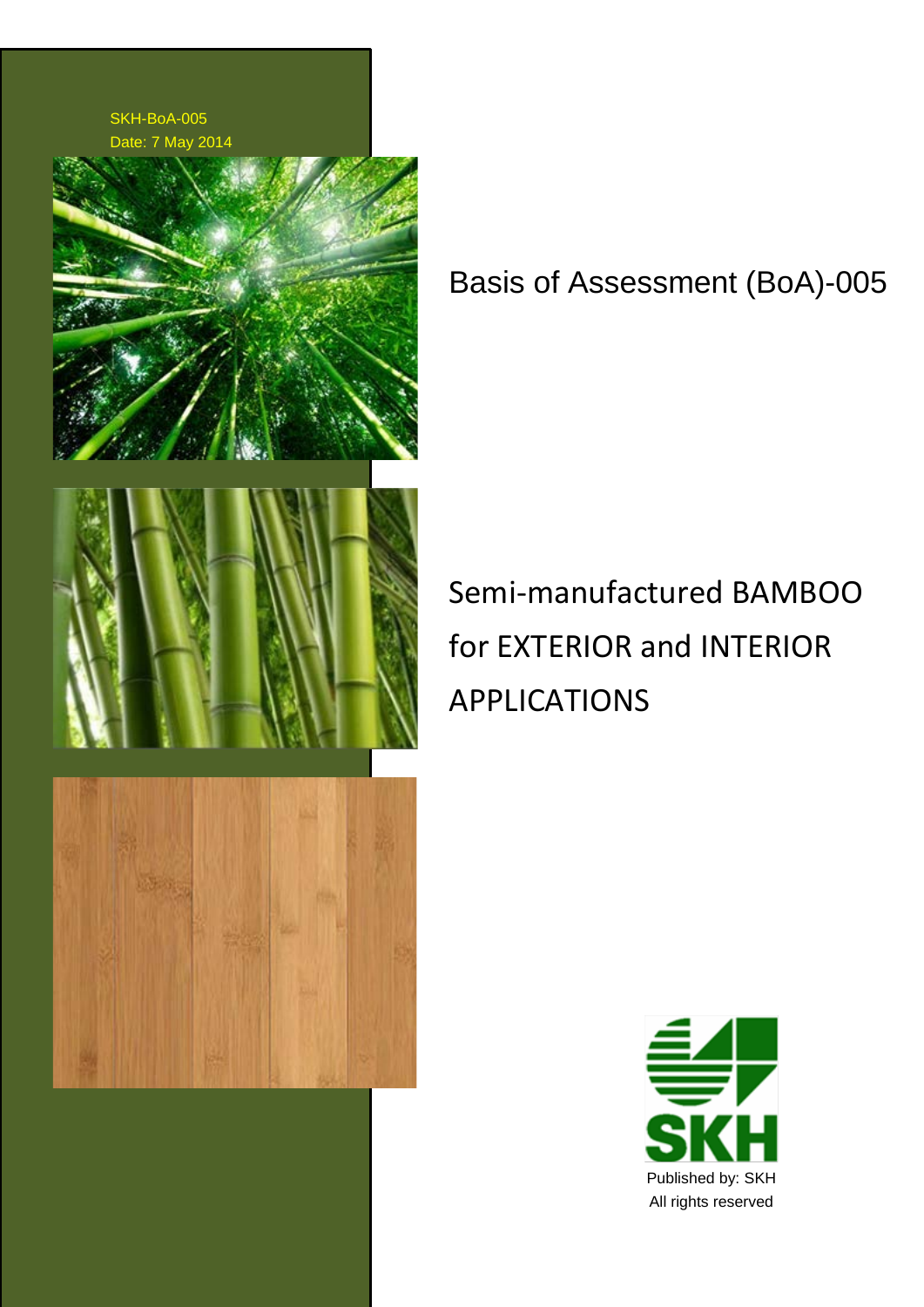Basis of Assessment BoA-005

For SEMI-MANUFACTURED BAMBOO for EXTERIOR and INTERIOR APPLICATIONS

version 2 dd. 7 May 2014 supersedes version 1 dd. 24 February 2014

Publisher: Certification body SKH P.O. Box 159 6700 AD WAGENINGEN, The Netherlands Telephone: + 31 (0)317 45 34 25 Fax: + 31 (0)317 41 26 10 E-mail: mail@skh.org Website: http://www.skh.org

© SKH

No part of this publication may be reproduced and/or disclosed by any means, including print, photocopy and microfilm, without the express written permission of SKH, nor used for any other publication than that for which it has been prepared, without such permission.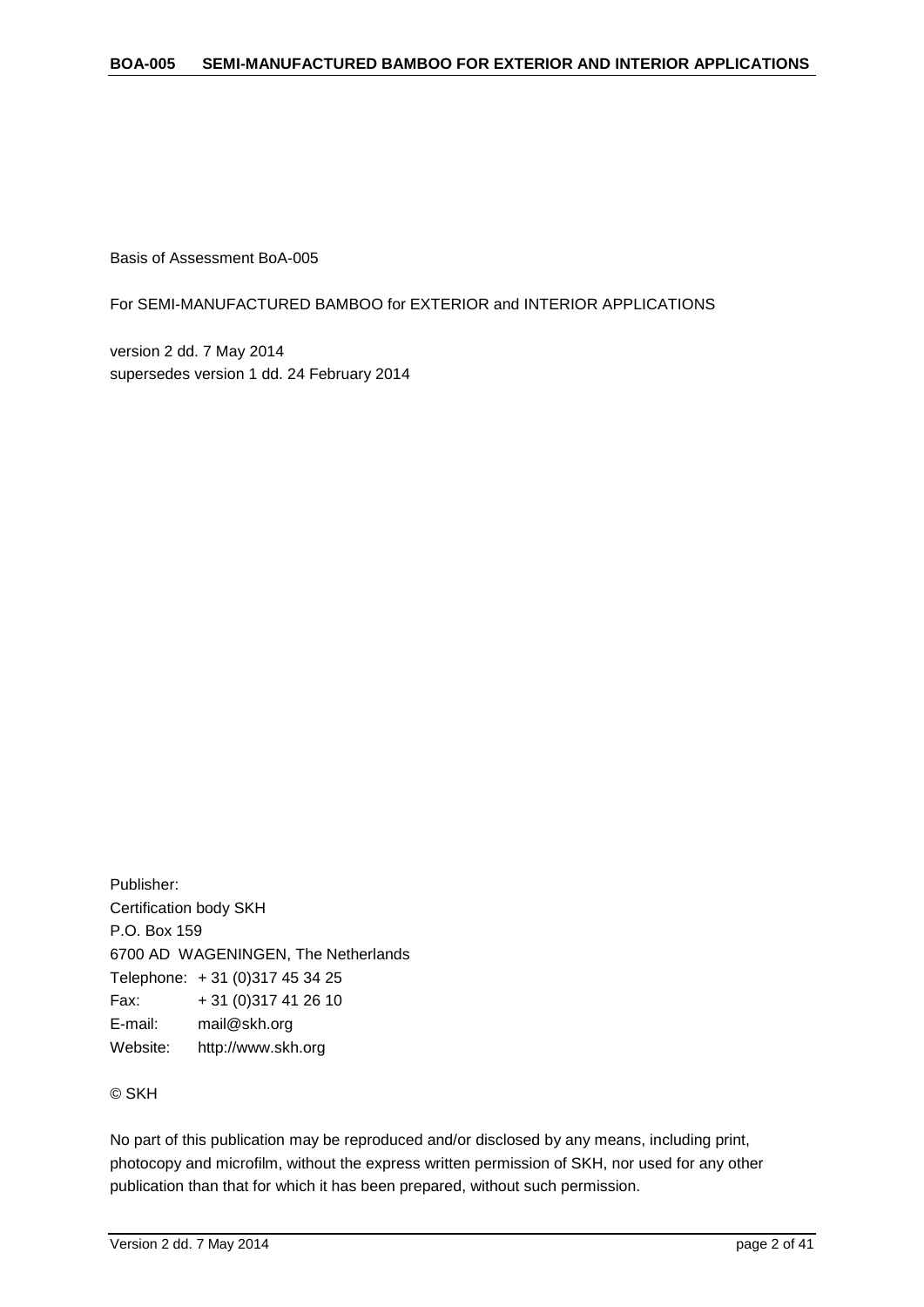## **TABLE OF CONTENTS**

| 1.1   |                                                                                                |  |
|-------|------------------------------------------------------------------------------------------------|--|
| 1.2   |                                                                                                |  |
|       |                                                                                                |  |
|       |                                                                                                |  |
| 3.1   |                                                                                                |  |
| 3.2   |                                                                                                |  |
| 3.3   |                                                                                                |  |
| 3.4   |                                                                                                |  |
| 3.5   |                                                                                                |  |
|       |                                                                                                |  |
| 4.1   |                                                                                                |  |
| 4.2   |                                                                                                |  |
| 4.3   |                                                                                                |  |
| 4.4   |                                                                                                |  |
| 4.5   |                                                                                                |  |
|       |                                                                                                |  |
| 5.1   | Explanation on the determination method for the quality of glued joints of composite bamboo12  |  |
| 5.2   | Explanation on the determination method for the swelling of composite bamboo 13                |  |
| 5.3   | Explanation on the determination method for the bonding quality of laminated bamboo:  14       |  |
| 5.4   | Explanation on the determination of the strength of composite or laminated bamboo supplied     |  |
|       |                                                                                                |  |
| 5.5   | Explanation on the determination of the strength of beams for non-load-bearing applications 15 |  |
| 5.6   |                                                                                                |  |
| 5.7   |                                                                                                |  |
| 5.7.1 | Explanation on the determination of the durability for ground contact: laboratory test 16      |  |
| 5.8   | Explanation on the determination of the susceptibility to surface mould fungi 16               |  |
| 5.9   |                                                                                                |  |
| 5.10  | Explanation on the determination of the strength properties for load-bearing applications      |  |
|       |                                                                                                |  |
|       |                                                                                                |  |
|       |                                                                                                |  |
| 7.1   |                                                                                                |  |
| 7.2   |                                                                                                |  |
|       | 8. REQUIREMENTS REGARDING THE INSPECTION OF SEMI-MANUFACTURED BAMBOO21                         |  |
| 8.1   |                                                                                                |  |
| 8.2   |                                                                                                |  |
| 8.3   | Admission inspection composite bamboo and laminated bamboo, (Type Testing, ITT)21              |  |
| 8.4   | Admission inspection of board material other than composite bamboo and laminated               |  |
|       |                                                                                                |  |
| 8.5   |                                                                                                |  |
|       | 9. REQUIREMENTS REGARDING THE QUALITY SYSTEM (of the importer, IQC) 23                         |  |
| 9.1   |                                                                                                |  |
| 9.2   |                                                                                                |  |
| 9.2.1 |                                                                                                |  |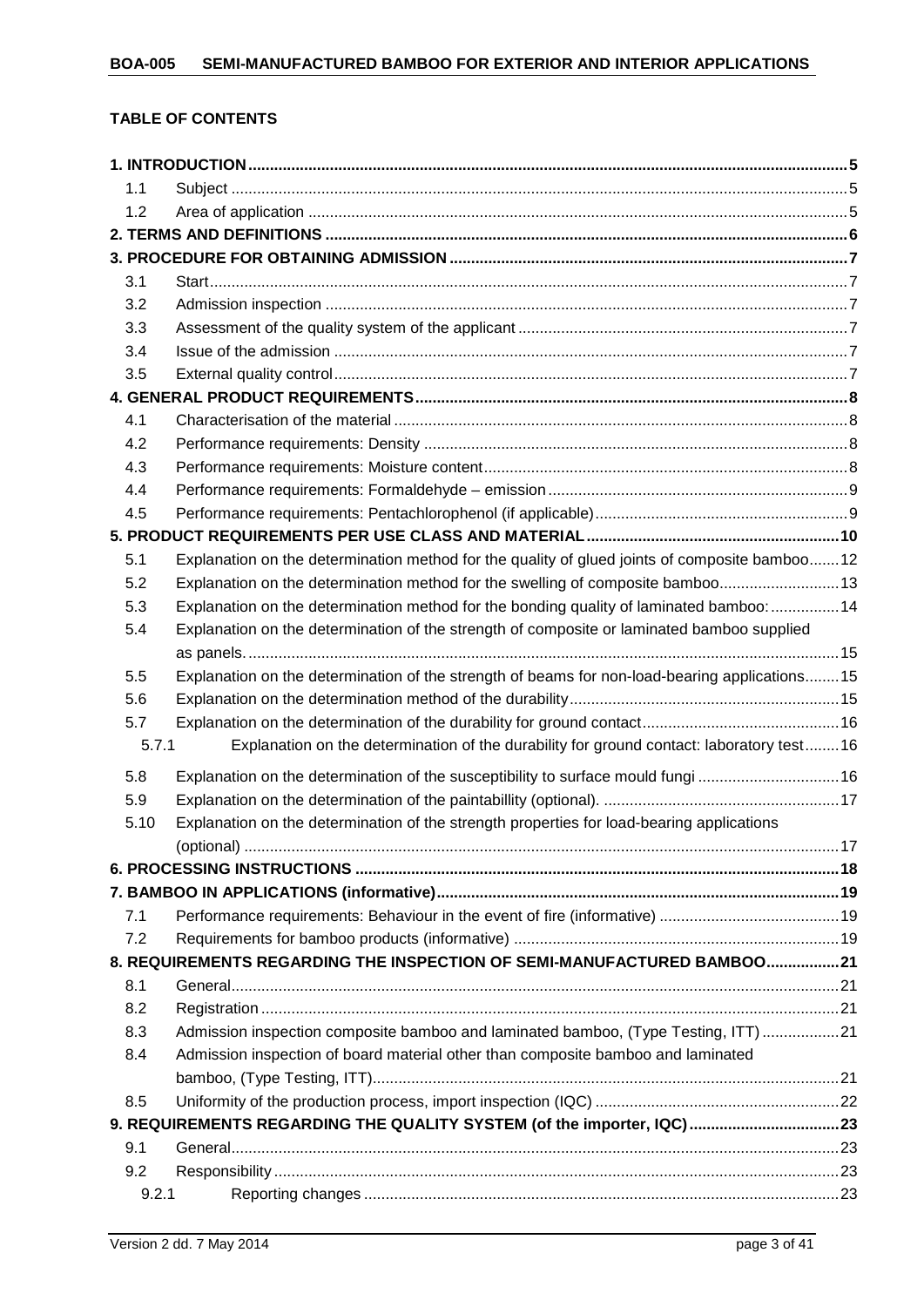#### SEMI-MANUFACTURED BAMBOO FOR EXTERIOR AND INTERIOR APPLICATIONS **BOA-005**

| 9.3                              |                                                                                         |  |
|----------------------------------|-----------------------------------------------------------------------------------------|--|
| 9.4                              |                                                                                         |  |
| 9.4.1                            |                                                                                         |  |
| 9.4.2                            |                                                                                         |  |
| 9.4.3                            |                                                                                         |  |
| <b>10. MARKING</b>               |                                                                                         |  |
|                                  |                                                                                         |  |
| 11.1                             |                                                                                         |  |
| 11.2                             |                                                                                         |  |
| 11.3                             |                                                                                         |  |
| Literature<br><b>APPENDIX 1.</b> |                                                                                         |  |
| <b>APPENDIX 2.</b>               | Protocol for the determination of the paintabillity using film-forming coating          |  |
|                                  |                                                                                         |  |
|                                  |                                                                                         |  |
|                                  |                                                                                         |  |
|                                  |                                                                                         |  |
|                                  |                                                                                         |  |
|                                  | B.2.3.2 Application of paint systems and assessment of the sealing of the paint coat 31 |  |
|                                  |                                                                                         |  |
|                                  |                                                                                         |  |
|                                  |                                                                                         |  |
|                                  |                                                                                         |  |
| <b>APPENDIX 3.</b>               |                                                                                         |  |
| <b>APPENDIX 4.</b>               |                                                                                         |  |
|                                  |                                                                                         |  |
|                                  |                                                                                         |  |
|                                  |                                                                                         |  |
|                                  |                                                                                         |  |
|                                  |                                                                                         |  |
|                                  |                                                                                         |  |
|                                  |                                                                                         |  |
|                                  |                                                                                         |  |
|                                  |                                                                                         |  |
|                                  |                                                                                         |  |
|                                  |                                                                                         |  |
| <b>APPENDIX 5.</b>               |                                                                                         |  |
|                                  |                                                                                         |  |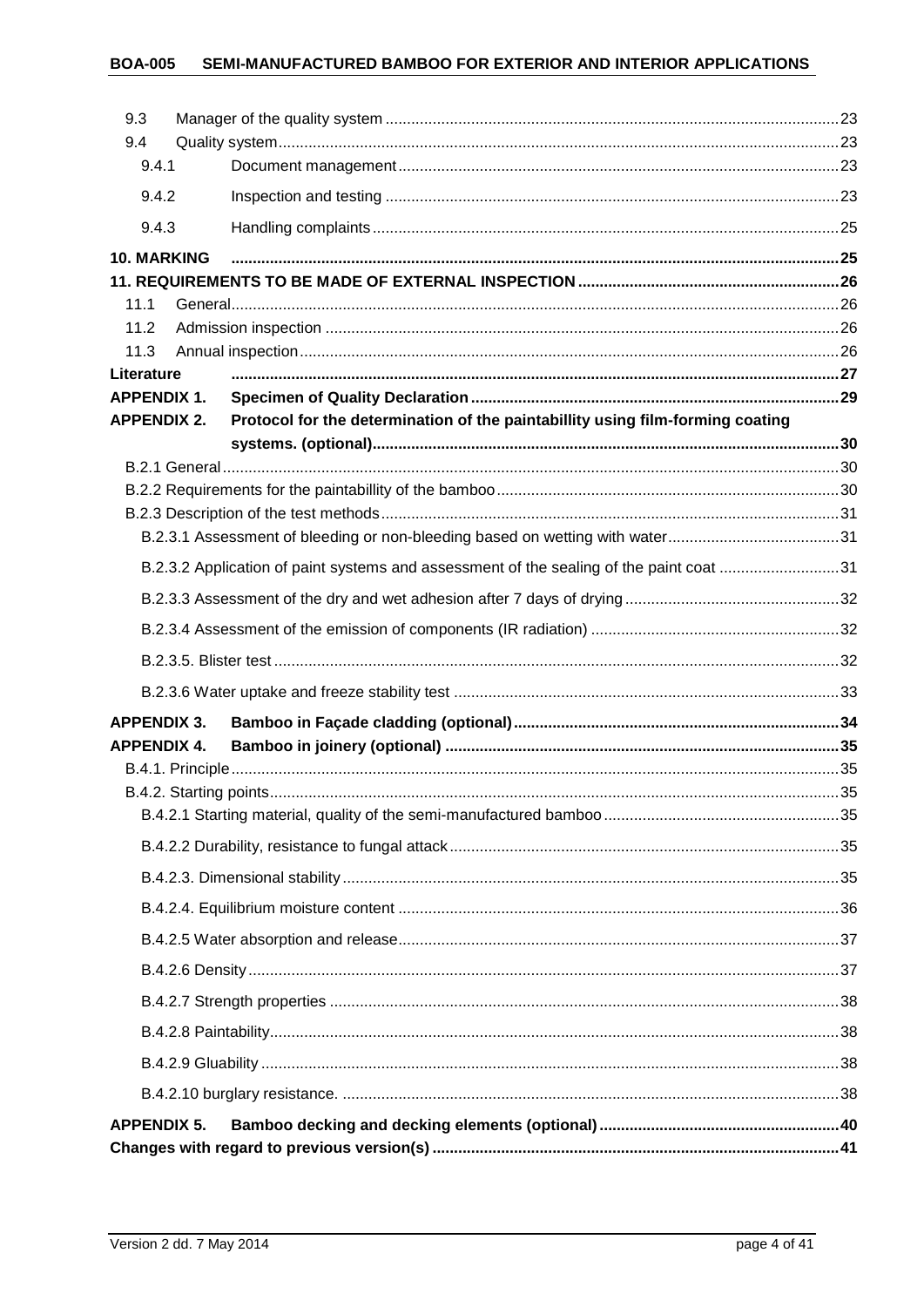## <span id="page-4-0"></span>**1. INTRODUCTION**

## <span id="page-4-1"></span>**1.1 Subject**

The admission requirements for semi-manufactured bamboo in exterior and interior applications for an SKH Quality Declaration are described in this Basis of Assessment (BoA).

SKH lays down supplementary requirements in addition to the requirements specified in this BoA, as laid down in the product certification regulations of the SKH.

The test methods and/or assessment methods are explicitly stated or designated by a reference to an appendix, standard or other assigned document.

## <span id="page-4-2"></span>**1.2 Area of application**

The Basis of Assessment describes the requirements applicable to the manufacture, control and performance of bamboo material. Semi-manufactured bamboo is covered by the SKH Quality Declaration.

The semi-manufactured product can have different compositions, with bamboo strips and/or bamboo strands as one of the (main) components. The performance requirements laid down in this BoA relate to the performance as a raw material for various end products in exterior and interior applications (different use classes in accordance with EN 335).

When the semi-manufactured bamboo meets (part of) the performance requirements laid down in this BoA for use in end products, the manufacturer of the end product or final product produced from the semi-manufactured bamboo must demonstrate that the end product or final product meets the requirements laid down in the standards and/or assessment directives (AD) concerned.

Bamboo is used as a raw material in various types of semi-manufactured products. Two main groups can be distinguished: 'laminated bamboo' and 'composite bamboo'. Combinations of both are also possible. Also sheet materials composed predominantly of bamboo may be included in this BoA. This includes products similar to OSB, MDF, chipboards, plywood, strand-woven mat boards, etc.

This BoA only covers materials in which bamboo was clearly processed. The bamboo stem itself, as hollow stem/pole, is not covered by the BoA.

In the interest of readability, this BoA uses the word bamboo, which means a composite semimanufactured product with bamboo as the raw material.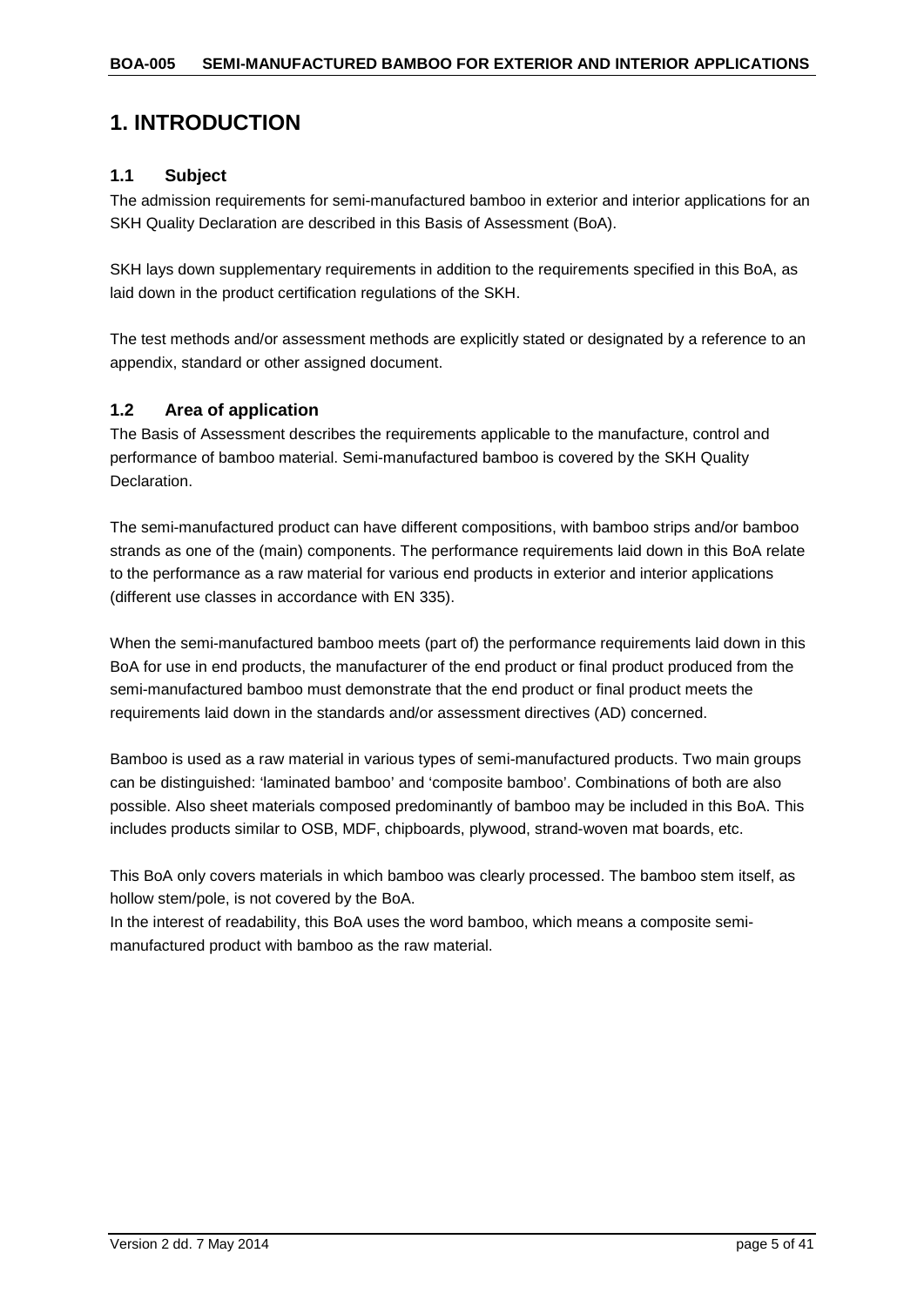## <span id="page-5-0"></span>**2. TERMS AND DEFINITIONS**

Bamboo strip: element of bamboo cut from a bamboo stem, of which the outer layer (green part) and the inner layer (hollow part) have been removed.

Laminated bamboo: laminated element, composed of bamboo strips, with rectangular shape and flat sides.

Bamboo strand: element made of a bamboo strip roughened in longitudinal direction.

Composite bamboo: strand-woven bamboo or compressed bamboo: element of bamboo strands that are pressed/compressed under pressure and glued to a beam or panel.

Bamboo veneer: thin bamboo sheet with a thickness of 2.5 mm or less.

Bamboo Plywood: panel consisting of an assembly of layers glued together with the direction of the grain in adjacent layers usually at right angles. Or panels consisting of bamboo veneers in combination with a wood based core.

Woven bamboo mat: mat obtained by weaving thin bamboo strips.

Semi-manufactured product, semi-finished products: products of which another product is manufactured after further processing.

Bamboo weave board. Panels consisting of a core of thin bamboo strips usually not glued together and with the grain in adjacent layers usually at right angles. The top layers of the panel consist of a layer composed of a mat of woven thin strips of bamboo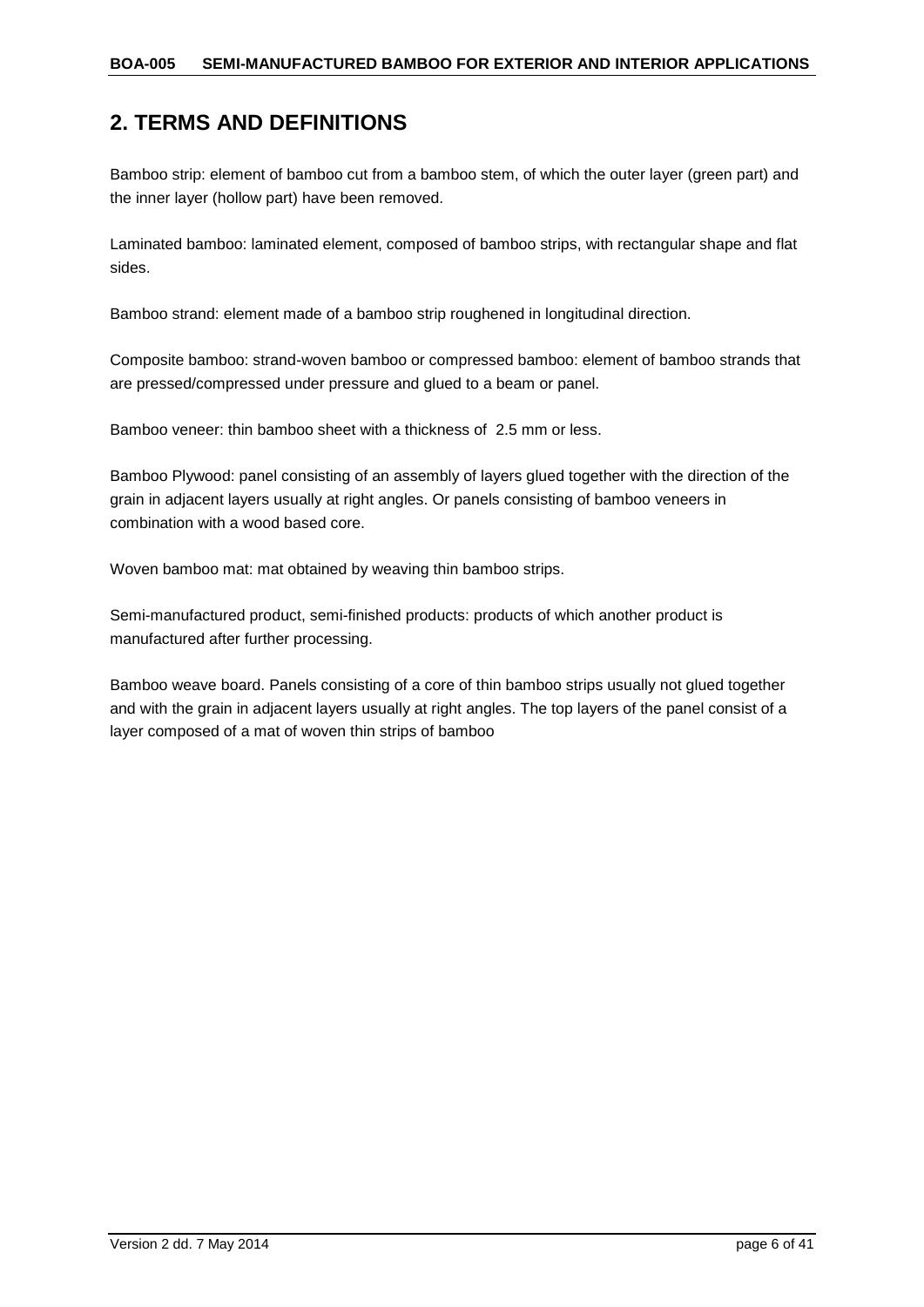## <span id="page-6-0"></span>**3. PROCEDURE FOR OBTAINING ADMISSION**

## <span id="page-6-1"></span>**3.1 Start**

The applicant of the quality declaration states whether he deliveries bamboo material in accordance with the specifications stated in chapters 4 and 5. The applicant will deliver the information necessary for drawing up the quality declaration, including:

- The composition of the bamboo product.
- Description of the production process, the type of product.
- The area of application for which the material is considered suitable.
- He indicates which statements are to be included in the quality declaration and deliveries the evidence for these statements.

## <span id="page-6-2"></span>**3.2 Admission inspection**

SKH assesses whether the statements to be included in the quality declaration comply with the provisions of chapters 4 and 5. A written report of the initial inspection is prepared, on the basis of which the quality declaration will be granted, with or without certain requirements.

## <span id="page-6-3"></span>**3.3 Assessment of the quality system of the applicant**

SKH investigates whether the applicant's quality system is consistent with chapter 8.

## <span id="page-6-4"></span>**3.4 Issue of the admission**

The SKH quality declaration will be issued in accordance with the product certification regulations of SKH when the initial inspection specified in chapter 8.3 and the assessment of the quality system of the applicant specified in chapter 9 have been successfully concluded.

## <span id="page-6-5"></span>**3.5 External quality control**

Once the SKH quality declaration has been issued, the inspections as described in chapters 9.4 and 11 are conducted by SKH.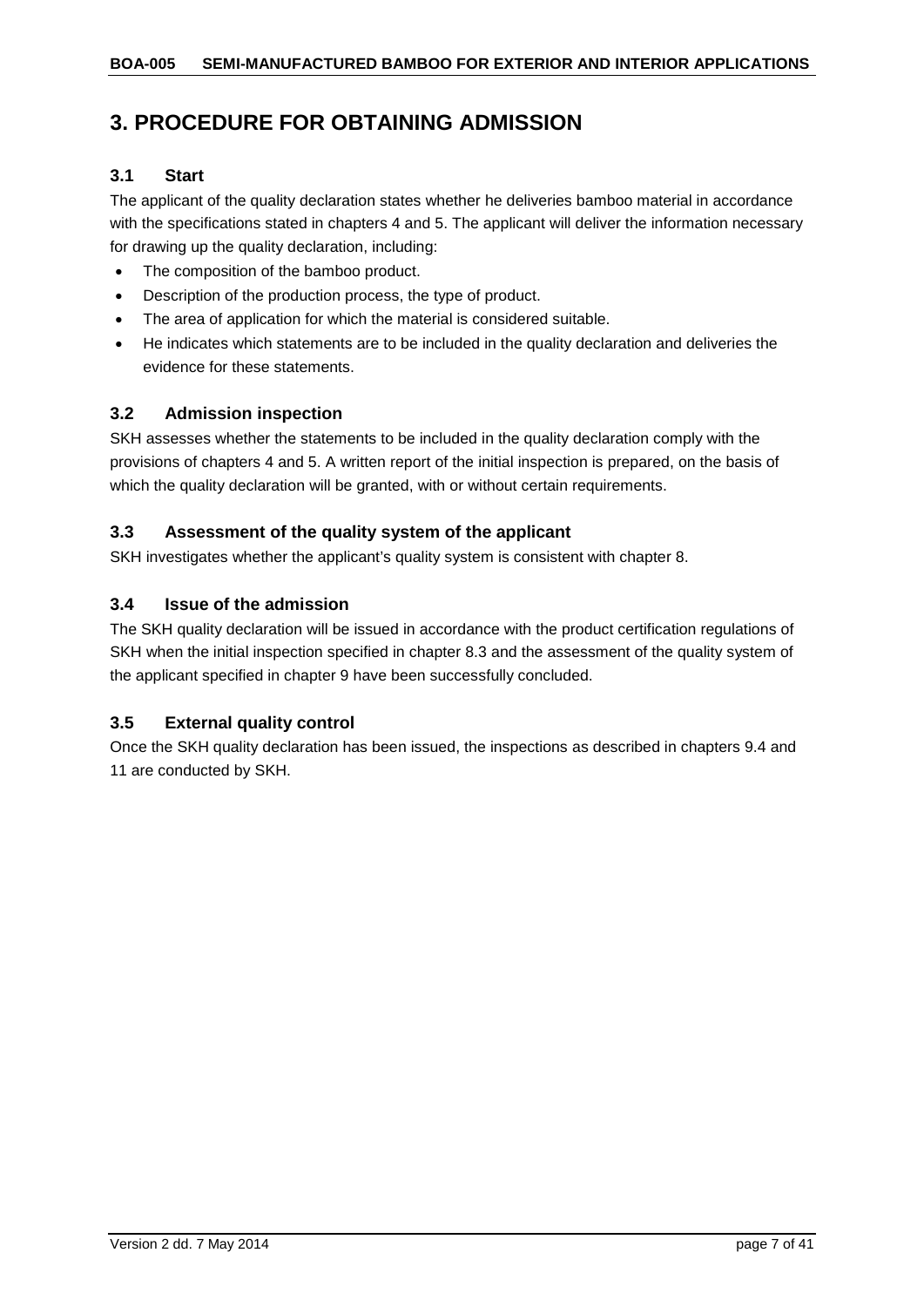## <span id="page-7-0"></span>**4. GENERAL PRODUCT REQUIREMENTS**

This chapter describes the general requirements that all bamboo products must meet or for which information needs to be provided.

## <span id="page-7-1"></span>**4.1 Characterisation of the material**

The following characteristics must have been determined.

- The origin (country and regional growth area if possible);
- The trade name of the material;
- The method of composition of the bamboo.

## <span id="page-7-2"></span>**4.2 Performance requirements: Density**

The variation in density should be limited to the average density +/- 10% .

#### Determination method

The density is determined in accordance with ISO 3131 or equivalent at an equilibrium moisture content corresponding to 65% ( $\pm$  5%) RH, at a temperature of 20 °C.

Admission inspection

It will be checked whether the density of the material complies with the performance requirements.

Quality declaration

The quality declaration states the density of the materials used.

## <span id="page-7-3"></span>**4.3 Performance requirements: Moisture content**

The equilibrium moisture content of the bamboo material may have a maximum variation of +/- 2% relative to the equilibrium moisture content specified in the certificate and depending on the application. The climate conditions corresponding to the different applications are included in the Table below. When applying the bamboo, the moisture content must be equal tot eh specified equilibrium moisture content +/-2%

#### **Table 1. Climate conditions corresponding to the different applications.**

|               | Climate (at 20°C) used for determining the equilibrium<br>moisture content |                                             |  |
|---------------|----------------------------------------------------------------------------|---------------------------------------------|--|
|               | <b>Interior</b>                                                            | <b>Exterior</b><br>(incl. covered exterior) |  |
| Window frames | 50%                                                                        | 65%                                         |  |
| <b>Doors</b>  | 50%                                                                        | 65%                                         |  |
| Cladding      | 50%                                                                        | 80%                                         |  |
| Glazing beads | 50%                                                                        | 65%                                         |  |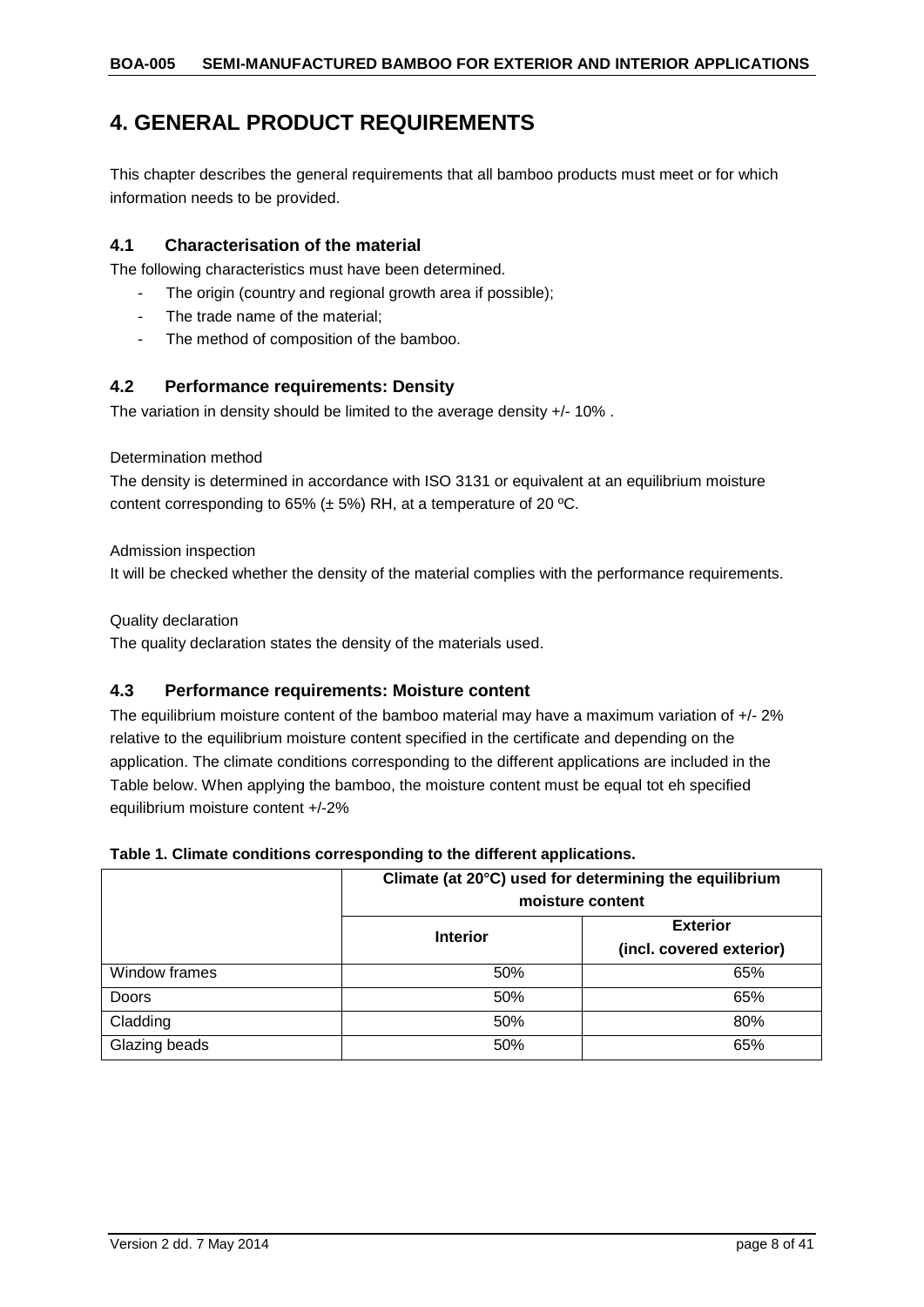#### Determination method

The moisture content is determined by means of the drying oven method in accordance with EN 13183-1 or with a wood moisture meter based on electrical resistance reading using a calibration curve for the bamboo product.

Remark: In case of composite bamboo, a longer drying time should be taken into account when using the drying oven method due to the slow release of moisture from the material.

#### Initial inspection

It will be verified whether the equilibrium moisture content complies with the performance requirements.

#### Quality declaration

The quality declaration states the moisture content of the materials used and the conditions under which this was determined.

#### <span id="page-8-0"></span>**4.4 Performance requirements: Formaldehyde – emission**

The formaldehyde content must comply with class E1 in accordance with Appendix C of EN 14915, Appendix B of EN 13986 or Appendix A of EN 14342 (2008).

#### Determination method

The formaldehyde emission is determined by means of the small chamber method in accordance with EN 717-2.

#### Admission inspection

It will be verified whether the stated formaldehyde emission class, determined in accordance with EN 717-2, is correct.

#### Quality declaration

The declaration states the formaldehyde emission class.

#### <span id="page-8-1"></span>**4.5 Performance requirements: Pentachlorophenol (if applicable)**

When the bamboo used is treated with pentachlorophenol (PCP), the PCP concentration in the semimanufactured bamboo product should be below 5 ppm (5.0 mg/kg). If the semi manufactured bamboo contains raw materials that contain PCP, the semi manufactured bamboo should be tested.

Determination method The amount of PCP should be determined in accordance with CEN\TR 14823.

#### Admission inspection

If it is suspected that the bamboo has been treated with PCP it should be tested whether the pentachlorophenol content meets the requirements.

#### Quality declaration

If the bamboo has been treated with PCP, the pentachlorophenol content will be stated in the quality declaration.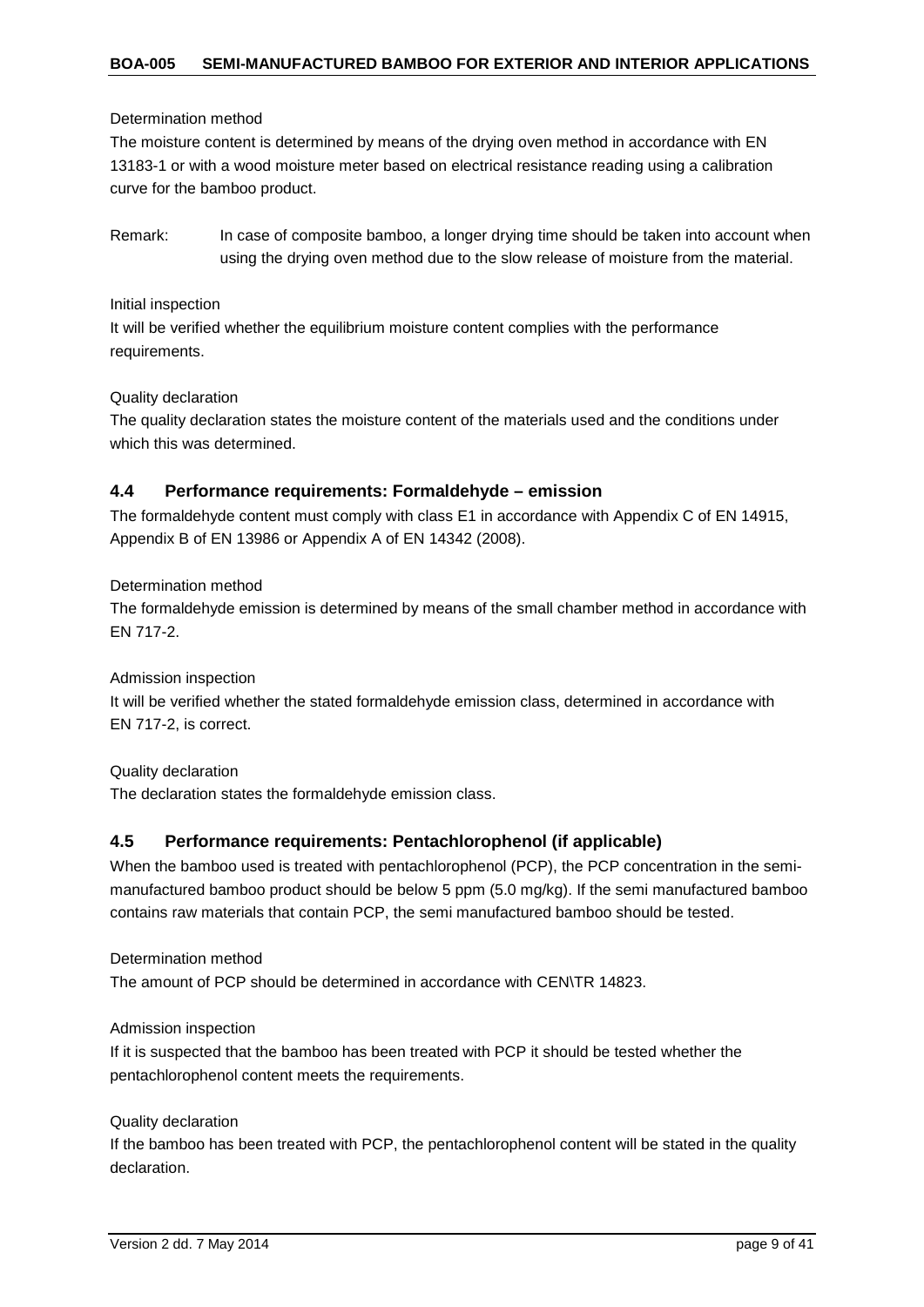## <span id="page-9-0"></span>**5. PRODUCT REQUIREMENTS PER USE CLASS AND MATERIAL**

Tables 2 and 3 state the requirements for the different types of semi-manufactured products for nonload-bearing applications. Table 2 contains the requirements that apply to composite bamboo, table 3 those of laminated bamboo and table 4 of bamboo sheet materials other than laminated bamboo. Depending on the use class (EN 335), it must be examined whether the bamboo material meets the performance requirements as shown in table 2, 3, or 4. The method of determination is indicated in the second column in tables 2 and 3. For Use Class 5, at least the requirements of Use Class 4 must be met. Depending on the application, additional requirements may be set.

Although bamboo cannot be used as raw material for 'wood based panels' , and therefore cannot be called OSB, 'plywood', etc., these names are still used in table 4. The properties of the bamboo panels or board material are determined in the same manner as that of its 'wooden' counterpart.

Compliance with the requirements must be demonstrated by an independent laboratory. The quality declaration states the different performance requirements. Requirements that may be optional can be included in the quality declaration if they are tested.

|              |         |              |              |                          | Performance requirements/property to be determined* |                          |                          |
|--------------|---------|--------------|--------------|--------------------------|-----------------------------------------------------|--------------------------|--------------------------|
|              |         |              |              | UC 1,                    | UC 2,                                               | <b>UC 3,</b>             | <b>UC 4,</b>             |
| Property     | Chapter | $N / O^{**}$ | Unit         | dry interior             | humid int.,                                         | Exterior                 | ground                   |
|              |         |              |              |                          | covered ext.                                        |                          | contact                  |
|              |         |              |              |                          |                                                     |                          |                          |
| Bonding      | 5.1     | N            | $[N/mm^2]$   | > 3                      | > 3                                                 | > 3                      | > 3                      |
| quality      |         |              |              |                          |                                                     |                          |                          |
| Swelling     | 5.2     | N            | [%]          | $\overline{\phantom{a}}$ | $≤ 15%$                                             | ≤7.5%                    | ≤7.5%                    |
| Strength     | 5.5     | N            | $[N/mm^2]$   | $\geq 40$                | $\geq 40$                                           | $\geq 40$                | $\geq 40$                |
| Beam         |         |              | [ $kN/mm2$ ] | $\geq 8$                 | $\geq 8$                                            | $\geq 8$                 | $\geq 8$                 |
| Strength     | 5.4     | N            | $[N/mm^2]$   | $\geq 30$                | $\geq 30$                                           | $\geq 30$                | $\geq 30$                |
| panel        |         |              | [ $kN/mm2$ ] | $\geq 5$                 | $\geq 5$                                            | $\geq 5$                 | $\geq 5$                 |
| Biological   | 5.6     | N            | class        |                          | 1, 2, 3 or 4                                        | 1 or 2                   | 1                        |
| Durability   | 5.7     | N            | class        | $\overline{\phantom{a}}$ | ٠                                                   | $\overline{\phantom{a}}$ | 1                        |
|              | 5.8     | O            | class        | $\overline{\phantom{a}}$ | $0$ or $2$                                          | 0 or 1                   | $\overline{\phantom{0}}$ |
| Constructive | 5.10    | $\circ$      |              | X                        | X                                                   | X                        | X                        |
| strength     |         |              |              |                          |                                                     |                          |                          |
| Paintability | 5.9     | O            |              | X                        | $\overline{X}$                                      | $\overline{X}$           | ٠                        |

**Table 2: Minimum performance requirements of composite bamboo**

 $\dot{x}$   $X =$  property to be determined;

\*\*)  $N =$  Normative,  $Q =$  Optional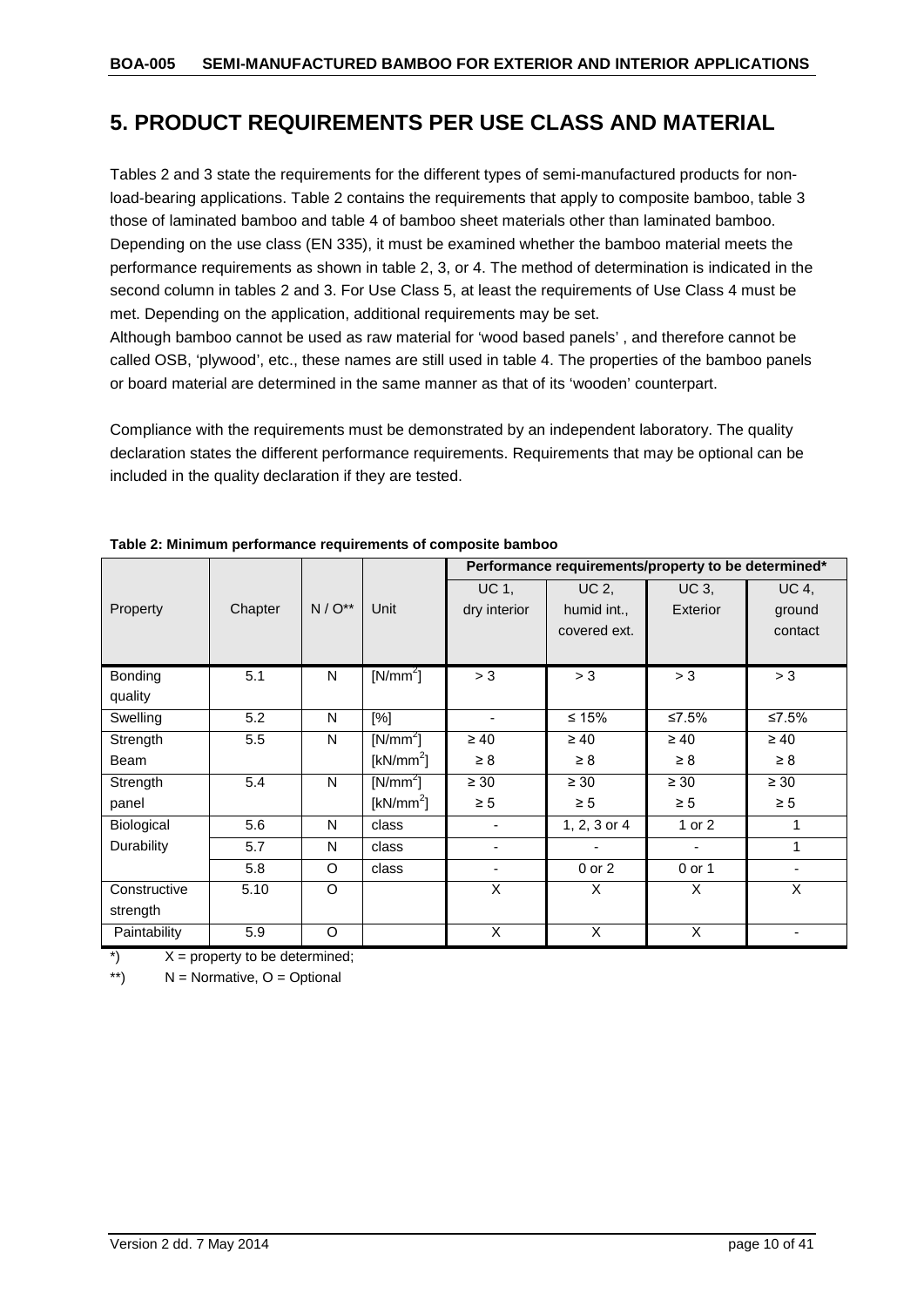|                   |         |            |                      |              | Performance requirements/property to be determined* |                 |                          |
|-------------------|---------|------------|----------------------|--------------|-----------------------------------------------------|-----------------|--------------------------|
|                   |         |            |                      | UC 1,        | UC 2,                                               | UC 3,           | <b>UC 4,</b>             |
| Property          | Chapter | $N/O^{**}$ | Unit                 | dry interior | humid int.,                                         | <b>Exterior</b> | ground                   |
|                   |         |            |                      |              | covered ext.                                        |                 | contact                  |
|                   |         |            |                      |              |                                                     |                 |                          |
| <b>Bonding</b>    | 5.3     | N          | $[N/mm^2]$           | Tables 6 and | Tables 6 and                                        | Tables 6 and    | Tables 6 and             |
| quality           |         |            |                      | 7            | 7                                                   | 7               | 7                        |
| Strength          | 5.5     | N          | $[N/mm^2]$           | $\geq 40$    | $\geq 40$                                           | $\geq 40$       | $\geq 40$                |
| Beam              |         |            | [ $kN/mm2$ ]         | $\geq 8$     | $\geq 8$                                            | $\geq 8$        | $\geq 8$                 |
| Strength          | 5.4     | N          | [N/mm <sup>2</sup> ] | $\geq 25$    | $\geq 25$                                           | $\geq 25$       | $\geq 25$                |
| panel             |         |            | [ $kN/mm2$ ]         | $\geq 4$     | $\geq 4$                                            | $\geq 4$        | $\geq 4$                 |
| <b>Biological</b> | 5.6     | N          | class                | ٠            | $1, 2, 3$ or $4$                                    | 1 or 2          |                          |
| Durability        | 5.7     | N          | class                | ٠            |                                                     |                 | 1                        |
|                   | 5.8     | $\circ$    | class                | ٠            | $0$ or $2$                                          | 0 or 1          | $\overline{\phantom{0}}$ |
| Constructive      | 5.10    | O          |                      | X            | X                                                   | X               | X                        |
| strength          |         |            |                      |              |                                                     |                 |                          |
| Paintability      | 5.9     | $\circ$    |                      | X            | X                                                   | X               |                          |

|  | Table 3: Minimum performance requirements of laminated bamboo |
|--|---------------------------------------------------------------|
|--|---------------------------------------------------------------|

\*)  $X =$  property to be determined;

\*\*)  $N =$  Normative,  $O =$  Optional

| Table 4: Properties to be determined of bamboo sheet material other than laminated bamboo |  |  |
|-------------------------------------------------------------------------------------------|--|--|
|-------------------------------------------------------------------------------------------|--|--|

| Type of     | <b>Requirements</b> | Properties to be determined, if applicable.                         |                    |  |
|-------------|---------------------|---------------------------------------------------------------------|--------------------|--|
| product     | analogous to        | Requirements depend on the intended use class<br><b>Description</b> | <b>Standard</b>    |  |
|             |                     |                                                                     |                    |  |
|             |                     | <b>Mechanical properties</b>                                        | <b>EN 310</b>      |  |
|             |                     | Swelling                                                            | <b>EN 317</b>      |  |
| <b>MDF</b>  | <b>EN 622</b>       | Internal bond                                                       | <b>EN 319</b>      |  |
|             |                     | Internal bond after boiling test                                    | EN 1087-1 + EN 319 |  |
|             |                     | Internal bond after cyclic test                                     | EN 321 + EN 310    |  |
|             |                     | Swelling after cyclic test                                          | EN 321 + EN 317    |  |
|             |                     | Mechanical properties                                               | <b>EN 310</b>      |  |
|             | <b>EN 312</b>       | Swelling                                                            | <b>EN 317</b>      |  |
| Chipboard   |                     | Internal bond                                                       | <b>EN 319</b>      |  |
|             |                     | Internal bond after boiling test                                    | EN 1087-1 + EN 319 |  |
|             |                     | Internal bond after cyclic test                                     | EN 321 + EN 310    |  |
|             |                     | Swelling after cyclic test                                          | EN 321 + EN 317    |  |
|             | <b>EN 300</b>       | Mechanical properties                                               | <b>EN 310</b>      |  |
|             |                     | Swelling                                                            | <b>EN 317</b>      |  |
| <b>OSB</b>  |                     | Internal bond                                                       | <b>EN 319</b>      |  |
|             |                     | Internal bond after boiling test                                    | EN 1087-1 + EN 319 |  |
|             |                     | Internal bond after cyclic test                                     | EN 321 + EN 310    |  |
|             |                     | Bending strength after cyclic test                                  | EN 321 + EN 310    |  |
| Plywood     | EN 636              | Bonding quality<br>EN 314-2                                         |                    |  |
| Woven sheet | EN 636              | Bonding quality                                                     | EN 314-2           |  |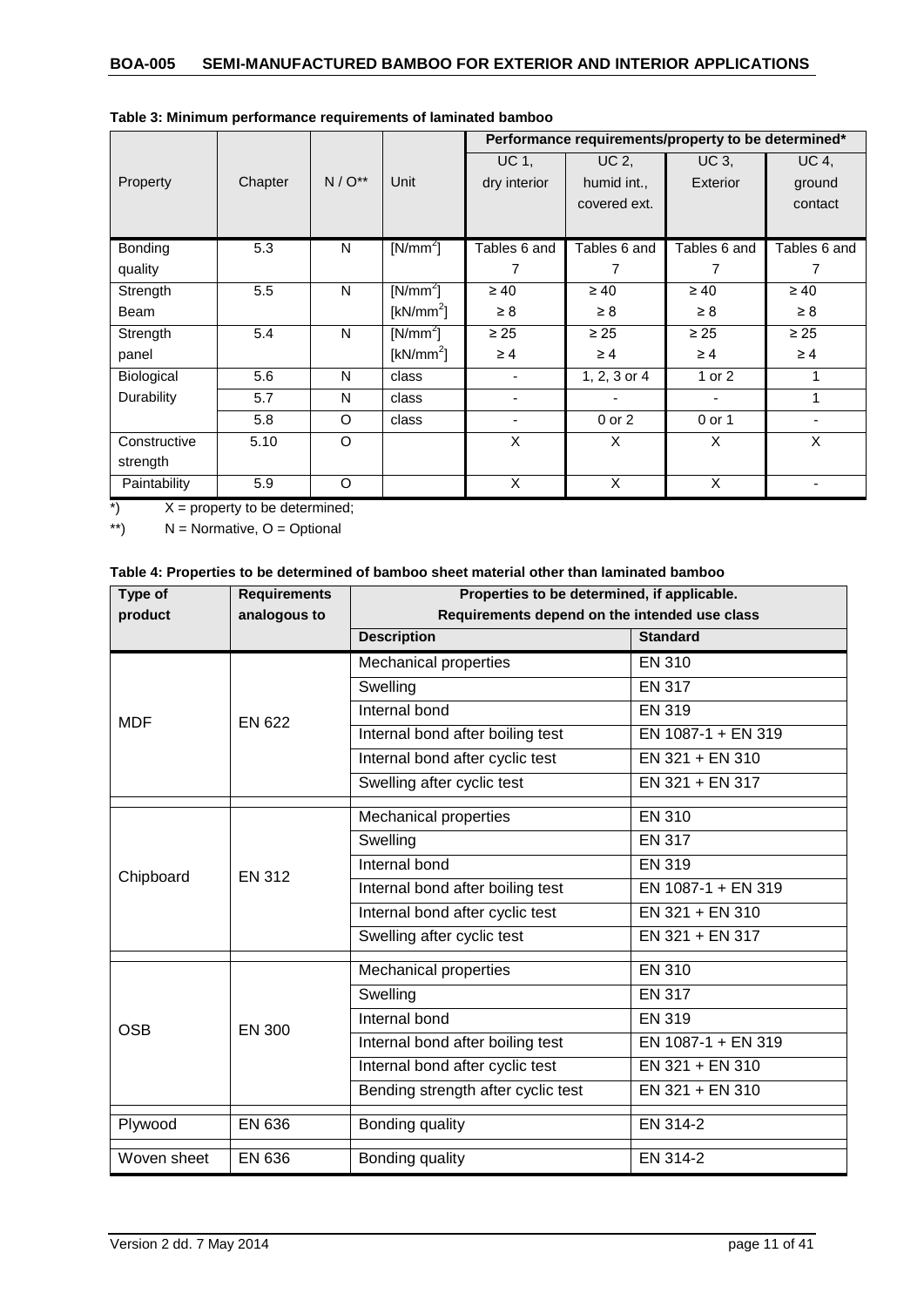## <span id="page-11-0"></span>**5.1 Explanation on the determination method for the quality of glued joints of composite bamboo**

The bonding quality of composite bamboo is determined as shear strength after a pre-treatment suitable for the area of application. The shear strength is determined analogously to the method as defined in EN 314. This means that a test piece of 25 x 25 mm in size is sawn as shown in figures 1 or 2. The overlap between the saw cuts should be at least 10 mm, and the distance between the saw  $cuts 25 ± 1 mm$ . The dimensions of the test pieces, the width and the distance between the saw cuts, will be determined after conditioning at 65% RH, at 20 °C for at least 72 hours. After the pre-treatment as described in Table 4, the shear strength under tension is determined on the wet test pieces. Sampling takes place in accordance with section 5.2 (swelling). In accordance with the swelling, the shear strength can be dependent on the orientation in the beam, the direction of pressing or perpendicular thereto. The bonding quality must be determined in both directions. The average shear strength of the bonding quality in the direction of pressing is determined independently from the shear strength perpendicular to the direction of pressing. Both average values of the shear strength must meet the requirements of table 2.

![](_page_11_Figure_3.jpeg)

**Figure 1: Schematic representation of the determination of the shear strength under tension in composite bamboo**

![](_page_11_Figure_5.jpeg)

**Figure 2: Schematic representation of the determination of the shear strength under pressure in composite bamboo**

For production control, it is possible to test the test pieces under pressure rather than under tension, as described above. To this end, the dimensions of the test pieces should be adjusted. The length of the test pieces is shorter, (no more than 3 times the width of the test piece) in order to prevent 'buckling' of the test pieces. The width and thickness can be adjusted. The distance between the saw cuts is maintained at 25 mm, and the overlap of the cuts continues to be > 10 mm. It is important to ensure that the crosscut sides of the test piece are absolutely parallel.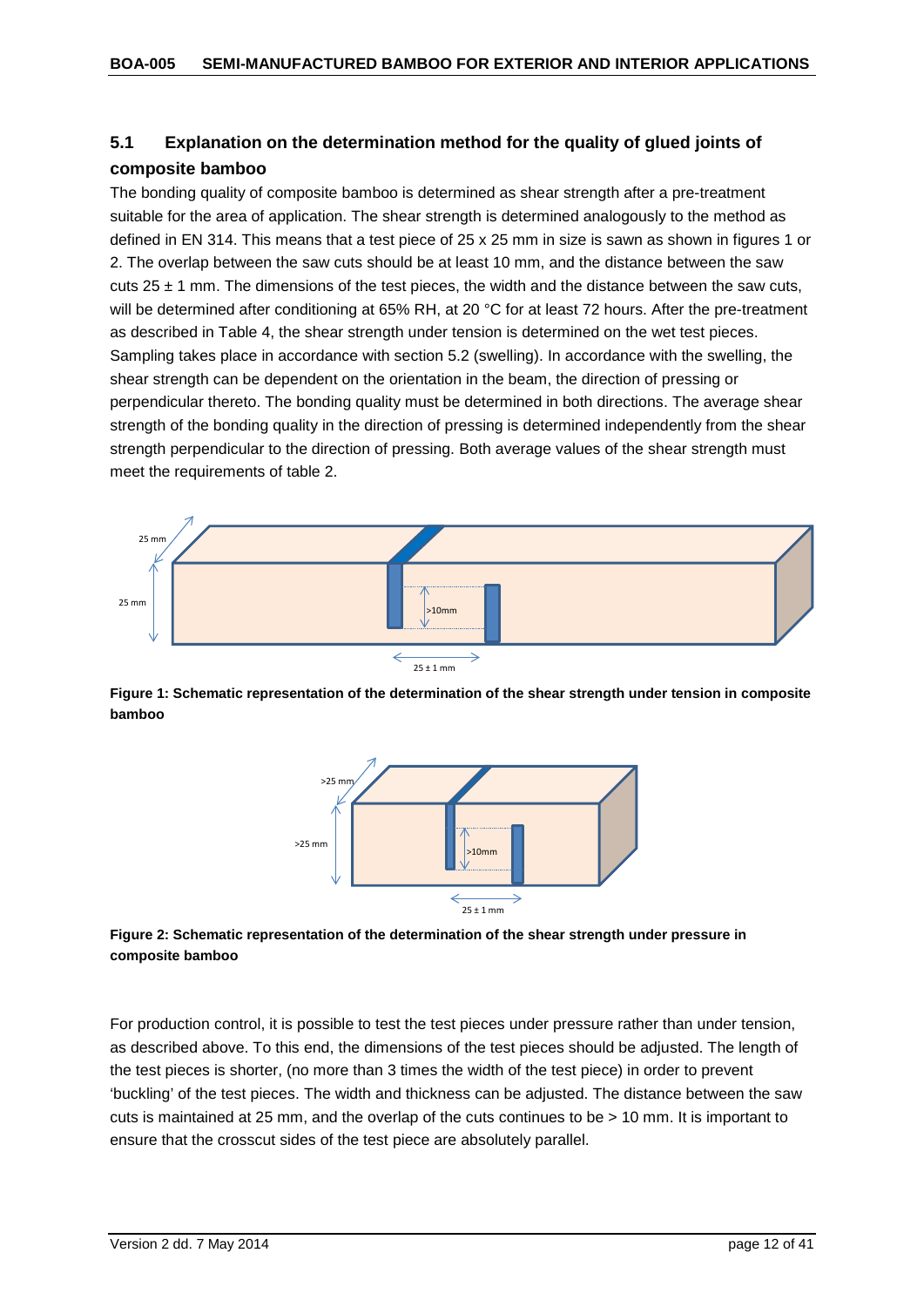| Table 5: Pre-treatment of test pieces for the determination of the swelling of the composite bamboo, and |
|----------------------------------------------------------------------------------------------------------|
| the quality of the glued joints of composite bamboo and laminated bamboo.                                |

| Use class                 | <b>Pre-treatment procedure</b>          |                                         |  |  |
|---------------------------|-----------------------------------------|-----------------------------------------|--|--|
|                           | <b>Pre-treatment</b>                    | Cooling off before the test             |  |  |
| <b>UC1</b> Interior       | Immersion in water at 20 $\pm$ 3 °C for |                                         |  |  |
|                           | 24 hours                                |                                         |  |  |
| <b>UC2 Humid interior</b> | Immersion in boiling in water for 6     | Immersion in water at 20 $\pm$ 3 °C for |  |  |
|                           | hours                                   | at least 1 hour                         |  |  |
| <b>UC3 Exterior</b>       | Immersion in boiling in water for 4     | Immersion in water at 20 $\pm$ 3 °C for |  |  |
| <b>UC4 Ground contact</b> | hours,                                  | at least 1 hour                         |  |  |
| <b>UC5 Sea water</b>      | $16 - 20$ hours drying in an oven at    |                                         |  |  |
|                           | $60 \pm 3$ °C,                          |                                         |  |  |
|                           | Immersion in boiling in water for 4     |                                         |  |  |
|                           | hours                                   |                                         |  |  |

## <span id="page-12-0"></span>**5.2 Explanation on the determination method for the swelling of composite bamboo**

The swelling of panels and board material is determined in accordance with EN 317 after a pretreatment as specified in Table 4. The dimensions of the test pieces must be 50 x 50 mm x the thickness of the sheet. After conditioning at 65% RH, 20 °C for at least 72 hours, the thickness of the test piece is determined at the centre of the surface. After the pre-treatment as described in Table 4, the thickness is determined once more and the swelling is calculated using the formulas below.

For determination of the swelling of beams, test pieces are cut of 25 x 25 mm in width and thickness. The length depends on the dimensions used for testing the bonding quality , as both properties, swelling and bonding quality, can be determined using the same test pieces. After conditioning at 65% RH, 20 °C for at least 72 hours, the thickness and width of the test pieces

are determined. Indicate the location of the measurement. After the pre-treatment as described in table 4, the dimensions are determined once more and the swelling is calculated using these formulas:

$$
S_{\text{swel},t} = \frac{d_{t1} - d_{t0}}{d_{t0}} \text{ and } S_{\text{swel},w} = \frac{d_{w1} - d_{w0}}{d_{w0}}
$$

In which

| $S_{\text{swel},t}$ . | thickness swelling of the bamboo. This value is expressed as a percentage. |
|-----------------------|----------------------------------------------------------------------------|
| $S_{\sf swel,w}.$     | width swelling of the bamboo. This value is expressed as a percentage.     |
| $d_{11}$ :            | thickness of the bamboo after the pre-treatment.                           |
| $d_{t0}$ :            | thickness of the bamboo after conditioning, prior to the test              |
| $d_{w1}$ :            | width of the bamboo after the pre-treatment.                               |
| $d_{b0}$ :            | width of the bamboo after conditioning, prior to the test                  |

The maximum swelling, either in width or in thickness, must comply with the requirement specified in Table 1.

<span id="page-12-1"></span>For both panels or board material and beams that at least 15 test pieces from at least 3 different production batches must be tested.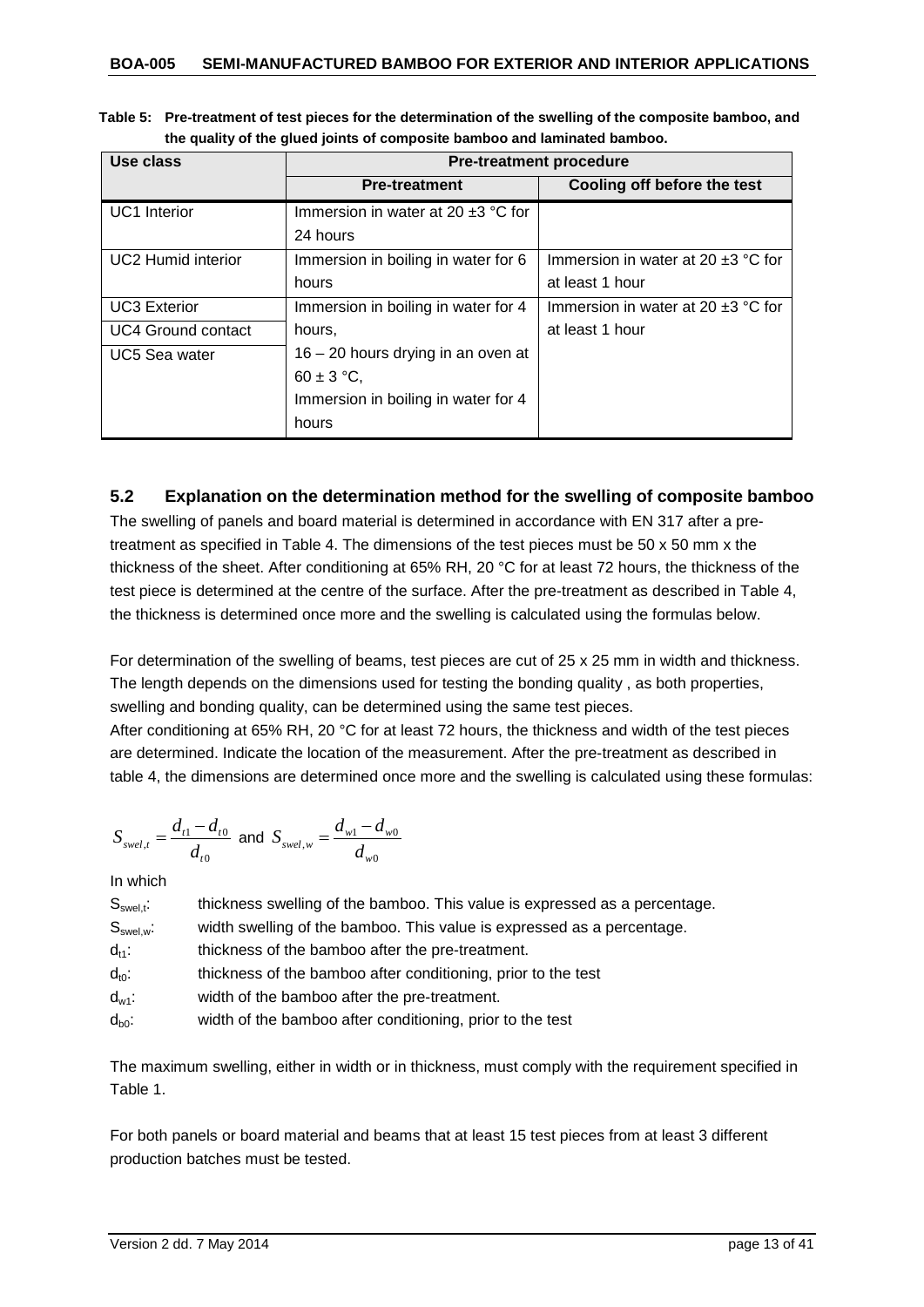## **5.3 Explanation on the determination method for the bonding quality of laminated bamboo:**

Laminated bamboo is characterised by glue lines between the individual strips, and, if several layers composed of strips are glued together, by glue lines between these layers. (see Figure 2)

![](_page_13_Figure_3.jpeg)

The bonding quality of the glue lines between the lamellae is demonstrated in accordance with EN 13354 or EN 14279 if this is necessary due to the dimensions of the material to be tested. In both cases, the shear strength is determined under pressure after a pre-treatment suitable for the application (see table 5). The requirements the glue lines must meet are in accordance with EN 13354 and are included in table 6. Per glue line 10 test pieces will be tested.

The bonding quality of the glue lines between the strips in the lamellae is tested in accordance with EN 14279, whereby the lamellae are cut from each other. The requirements of the pre-treatment are defined in EN 314-1 and are listed in table 5. The requirements the shear strength of glue lines must meet are in accordance with EN 314-2 and are included in table 7. At least 30 test pieces from at least 5 lamellae must be tested.

If the quality of the glued joint has been demonstrated for one type of sheet or beam, it also applies to sheets or beams with fewer layers/lamellae as long as the type of glue and gluing process conditions are the same.

| Average shear strength $f_{v}$ | Mean apparent wood |
|--------------------------------|--------------------|
| $[N/mm^2]$                     | failure $\omega$   |
|                                | $\lceil \% \rceil$ |
| $0.4 \le f_v < 0.8$            | $\omega \geq 40\%$ |
| $0.8 \le f_{\rm v} < 1.2$      | $\omega \geq 20\%$ |
| $1.2 \le f_{v}$                | No requirements    |

|  |  |  | Table 6: Quality requirements for the glue lines  between the lamellae in laminated bamboo |
|--|--|--|--------------------------------------------------------------------------------------------|
|  |  |  |                                                                                            |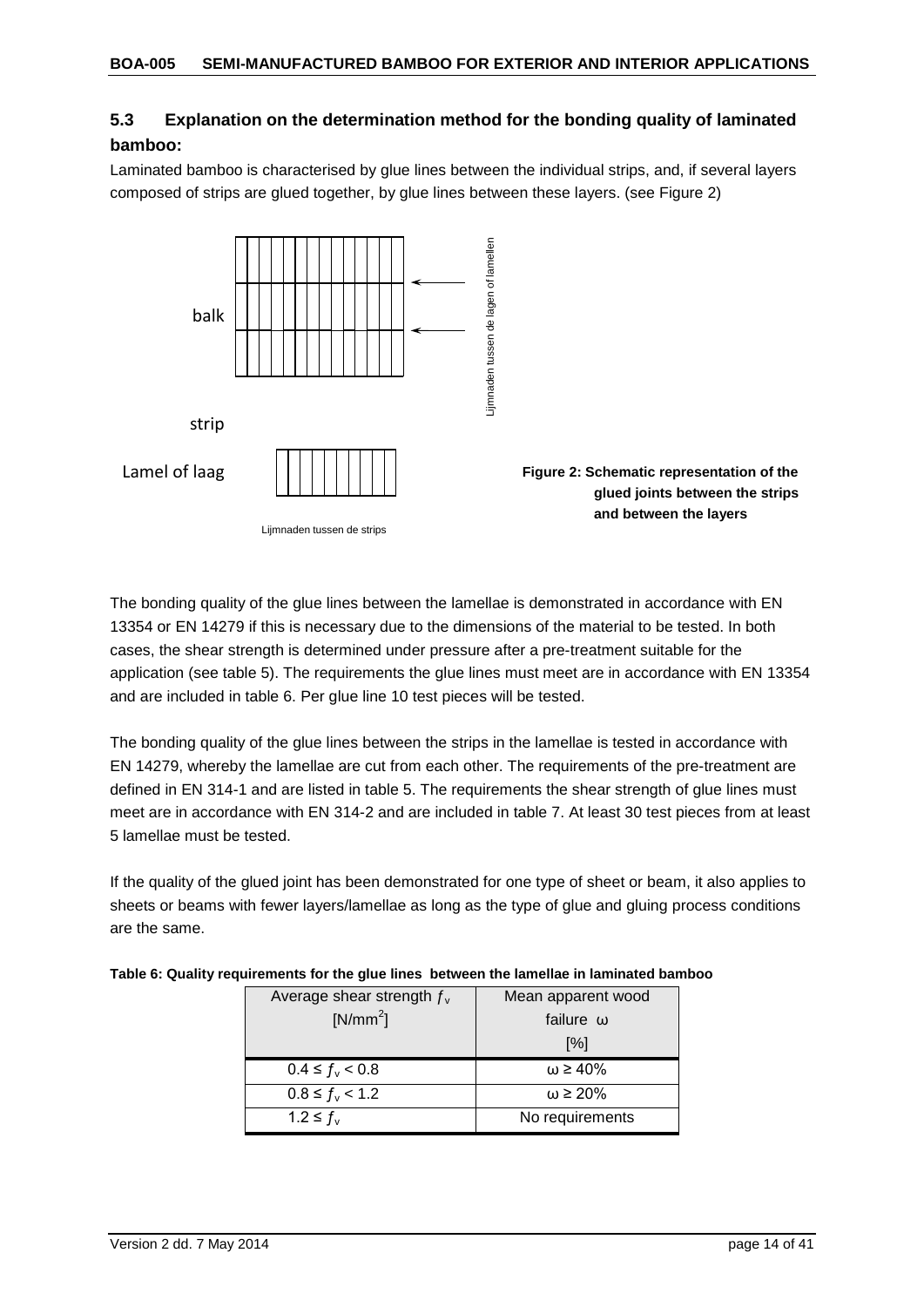| Average shear strength $f_{v}$ | Mean apparent wood |
|--------------------------------|--------------------|
| $[N/mm^2]$                     | failure $\omega$   |
|                                | [%]                |
| $0.2 \le f_{\rm v} < 0.4$      | $\omega \geq 80\%$ |
| $0.4 \le f_{\rm v} < 0.6$      | $\omega \geq 60\%$ |
| $0.6 \le f_{\rm v} < 1.0$      | $\omega \geq 40\%$ |
| $1.0 \leq f_{v}$               | No requirements    |

**Table 7: Quality requirements applicable to the glue lines of the bamboo strips in the lamellae in laminated bamboo:**

## <span id="page-14-0"></span>**5.4 Explanation on the determination of the strength of composite or laminated bamboo supplied as panels.**

The bending strength and stiffness of panels ad board materials , composite or laminated bamboo, is tested once in a three-point bending test in accordance with EN 310 to demonstrate that the material represents a minimum strength at the corresponding density.

For non-structural panels, the strength of the panel is determined from a minimum of 15 test pieces in the longitudinal direction of the top veneers or top layers, and 15 test pieces perpendicular to the grain of the top veneers or top layers. The test pieces must be taken from at least 3 sheets. The average value must comply with the minimal values specified in tables 2 and 3.

For panels for structural applications, the Type Determination (Initial Type Testing, ITT) follows the instructions in EN 326-2.

## <span id="page-14-1"></span>**5.5 Explanation on the determination of the strength of beams for non-load-bearing applications**

For the strength of beams, either composite or laminated, the instructions of EN 408 must be followed. For beams used for non-structural applications, at least 15 test pieces are tested once in a four-point bending test in accordance with the alternative method (chapter 6) of EN 384 to demonstrate that the material represents a minimum strength at the corresponding density.

The test pieces must be taken from at least 3 beams. The test pieces must have a cross-sectional dimension of at least 40 x 40 mm. The average value must at least comply with the values specified in tables 2 and 3. For beams used for structural applications, see chapter 5.10 of this AD.

## <span id="page-14-2"></span>**5.6 Explanation on the determination method of the durability**

The application of bamboo in UC2 to UC5 is subject to durability requirements. These requirements are stated at the different applications. The durability is the resistance to fungal attack the material possesses after production; however, the durability can also be increased by applying a suitable preservative. In this case, proper treatment of the bamboo must be demonstrated.

## Determination method

The durability shall be determined in accordance with EN 350-1 and test method EN 113 with the following modification. Prior to the implementation of EN 113, a leaching test is carried out in accordance with EN 84. In deviation from and supplementary to EN 350-1, the following fungi are prescribed: *Coniophora puteana, Gloeophyllum trabeum* and *Coriolus versicolor*. The fungi *Poria*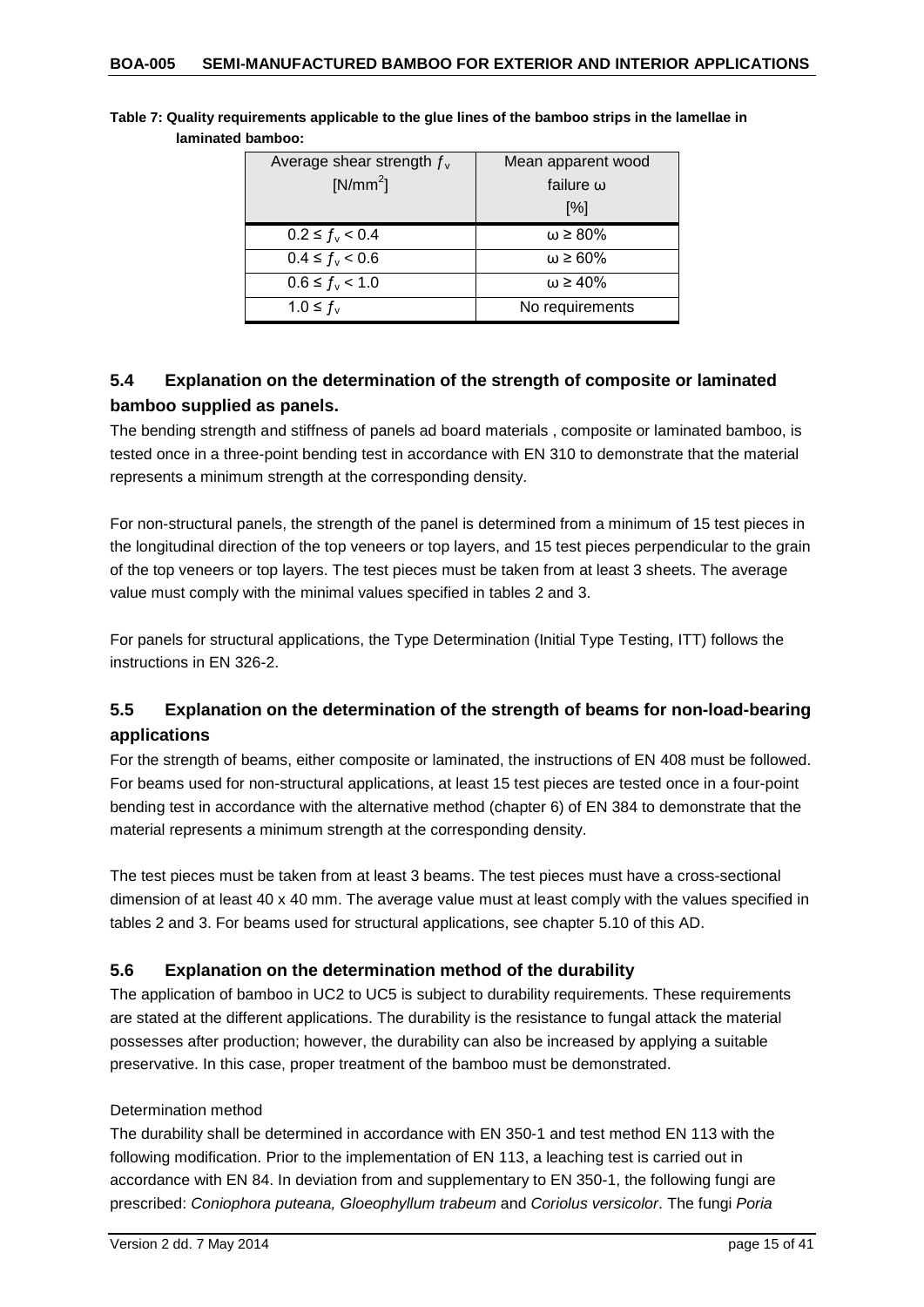*placenta* and *Donkoioporia expansa* can be included optionally. Since bamboo is not a wood species, Beech is used as a reference for the white-rot fungi *Coriolus* and *Donkioporia* and Pine sapwood as a reference for the brown-rot fungi *Coniophora, Gloeophyllum* and *Poria*.

For the determination on the durability, beams, planks or panels are used that come from at least 3 production batches or deliveries. If it concerns composite bamboo, 45 beams or planks are tested, for laminated bamboo material, 30 beams or planks are tested with 45 or 30 test pieces respectively (one of each beam) for each fungus.

Classification is based on the results of the species of fungus causing the greatest mass loss of the test specimens.

## <span id="page-15-0"></span>**5.7 Explanation on the determination of the durability for ground contact**

For products intended for ground contact (use Class 4), the durability of the material is not only determined in accordance with EN 113 as described in chapter 5.6, but also with a field test in accordance with EN 252.

The approval of bamboo products intended for ground contact requires long-term ground contact data, determined in accordance with EN 252 on 1orpreferably more, test sites. If no long-term test results (more than 5 years) are available, a provisional approval may be granted based on the results of ENV 807. A provisional approval can only be granted if the field tests have actually been deployed and intermediate results have been reported.

The field test in accordance with EN 252 must be performed on at least 15 test pieces/stakes or 10 test pieces/stakes per trial field, from 3 different deliveries. Untreated pine sapwood and preserved pine stakes are included as a reference, as well as stakes of at least one type of wood, which is expected to fall within durability class 1 or 2.

## <span id="page-15-1"></span>**5.7.1 Explanation on the determination of the durability for ground contact: laboratory test**

The laboratory test for degradation by soft rot fungi in accordance with ENV 807 is carried out using two harvest periods. The first 'harvest' is taken when the pine sapwood reference test pieces have reached a weight loss of > 20%, the second 'harvest' is taken after double the exposure time of the first 'harvest'. . The duration of the test depends on the virulence of the ground in which the test pieces are placed. If the first sample is taken after 12 weeks, the second sample will be taken after 24 weeks. If the first sample is taken after 20 weeks, the second sample will be taken after 40 weeks. The test is performed on at least 30 test pieces per 'harvest' from 30 beams from at least 3 deliveries. Paired test pieces must be used for the first and second 'harvest'.. The results of the first sample are decisive for classification in a durability class, while the results of the second sample will be used for verification purposes. If 'erosion' causes a weight loss in the test pieces in the second 'harvest' is greater than expected based on the first sample, the material will be classified in a durability class on the basis of the results of the second 'harvest'.

## <span id="page-15-2"></span>**5.8 Explanation on the determination of the susceptibility to surface mould fungi**

If it is the intention to use the semi-manufactured bamboo product unfinished in an exterior environment, it must be demonstrated that the susceptibility to surface mould fungi is limited. In the absence of test methods for testing the susceptibility of timber and wood-based products to surface moulds other than blue stain, EN-ISO 846 tests B and B' must be performed. In this test, a mixture of 5 surface moulds is used (table 8)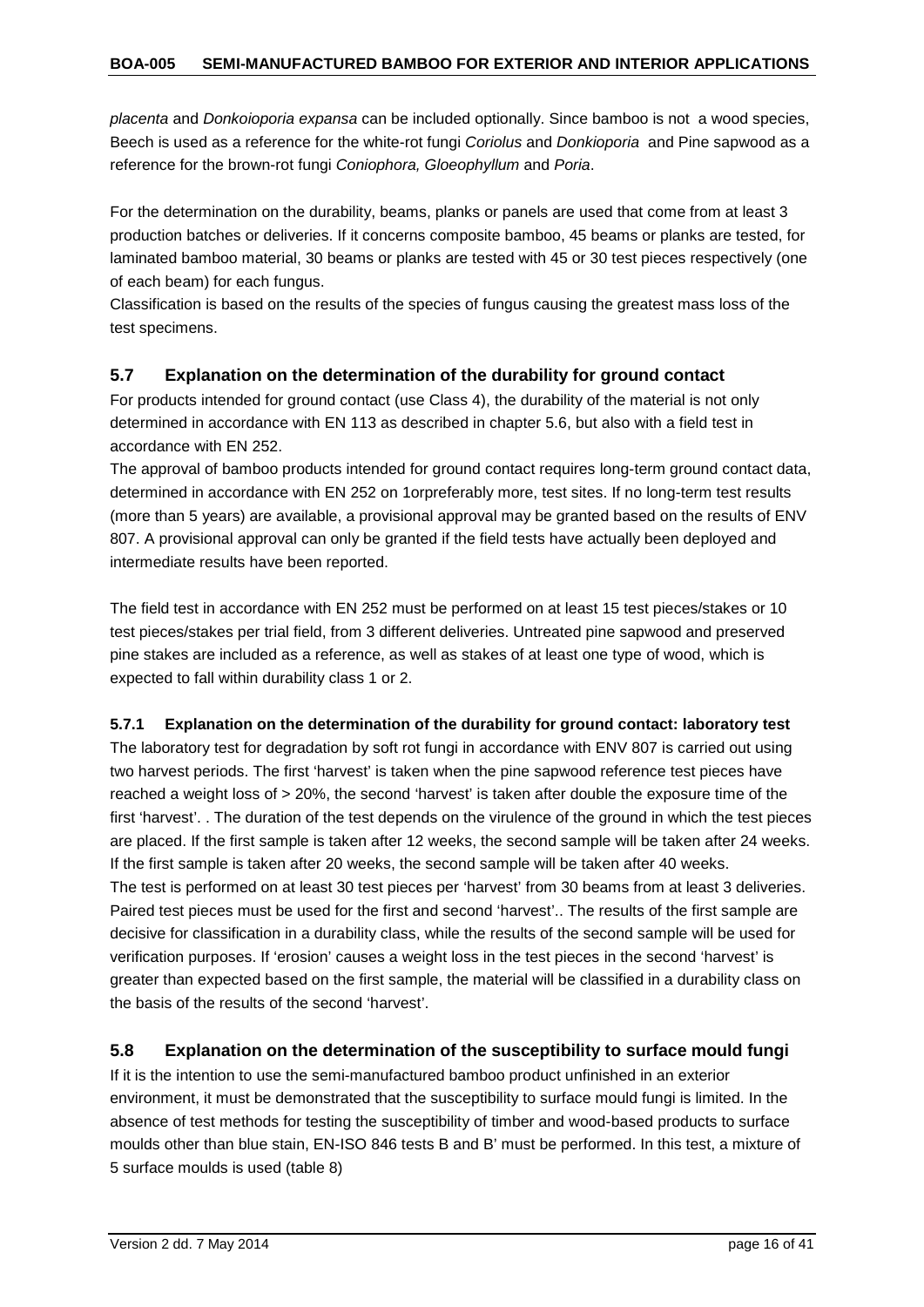Evaluation takes place after 4 weeks of exposure based on a visual inspection with the naked eye and/or with a microscope with 40 - 50x magnification. There are 6 distinct classes (table 9).

| Code       | <b>Name</b>             | Alternative name                       |
|------------|-------------------------|----------------------------------------|
| ATCC 6275  | Aspergillus niger       |                                        |
| CMI 114933 | Penicillium funiculosum | (=CBS 631.66 Penicillium pinophilum)   |
| ATCC 18502 | Paecilomyces variotii   | (=CBS 284.48 Paecilomyces divaricatus) |
| ATCC 9645  | Gliocladium virens      | (=CBS 430.54 Trichoderma virens)       |
| ATCC 6205  | Chaetomium globosum     |                                        |

**Table 8: Fungi for the testing of the susceptibility of bamboo to surface mould fungi**

#### **Table 9: Assessment classes surface mould fungi**

| <b>Growth</b> | <b>Description</b>                                                           |
|---------------|------------------------------------------------------------------------------|
| intensity     |                                                                              |
| 0             | No growth apparent under the microscope                                      |
|               | No growth visible to the naked eye, but clearly visible under the microscope |
| 2             | Growth visible to the naked eye covering up to 25% of the test surface       |
| 3             | Growth visible to the naked eye covering up to 50% of the test surface       |
| 4             | Significant growth, covering more than 50% of the test surface               |
| 5             | Heavy growth, covering the entire test surface                               |

## <span id="page-16-0"></span>**5.9 Explanation on the determination of the paintabillity (optional).**

When the bamboo, either laminated or composite, is intended to be applied with a film-forming coating, it must be demonstrated that the bamboo can be coated. It is possible to prescribe a certain coating or to indicate a general coating.

The protocol for demonstrating the paintabillity is included in Appendix 2.

## <span id="page-16-1"></span>**5.10 Explanation on the determination of the strength properties for load-bearing applications (optional)**

The use of bamboo in load-bearing structures is subject to the provisions of the Euro code. These are the calculation rules for building structures. The Euro code is divided into several parts:

EN 1990 (including national annex); Euro code – Basis of structural design.

EN 1991 (including national annex); Euro code 1: Actions on structures.

EN 1995 (including national annex); Euro code 5: Design of timber structures

Classifying bamboo into strength classes based on wood, as defined in EN 338 for solid wood and EN 1194 for plywood, is not possible. It is, however, possible to calculate structures based on strength properties. The strength properties are determined in accordance with EN 408, based on 40 beams from at least 3 production batches or deliveries. The maximum cross-section of the beams is tested. As long as the manufacturing process does not change these values may be used for a 5-year period provided it is demonstrated that the properties do not change. After three years, the bending strength must again be determined in accordance with EN 408. Testing the properties on a limited scale means that 1 beam from each delivery will be tested in accordance with the dimensions prescribed in EN 408, or that 5 test pieces with minimum dimensions of 40 x 40 mm x 1 m from each delivery will be tested in accordance with the alternative method (chapter 6) of EN 384. The resulting bending strength and modulus of elasticity must at least comply with the characteristic value of the originally tested batch.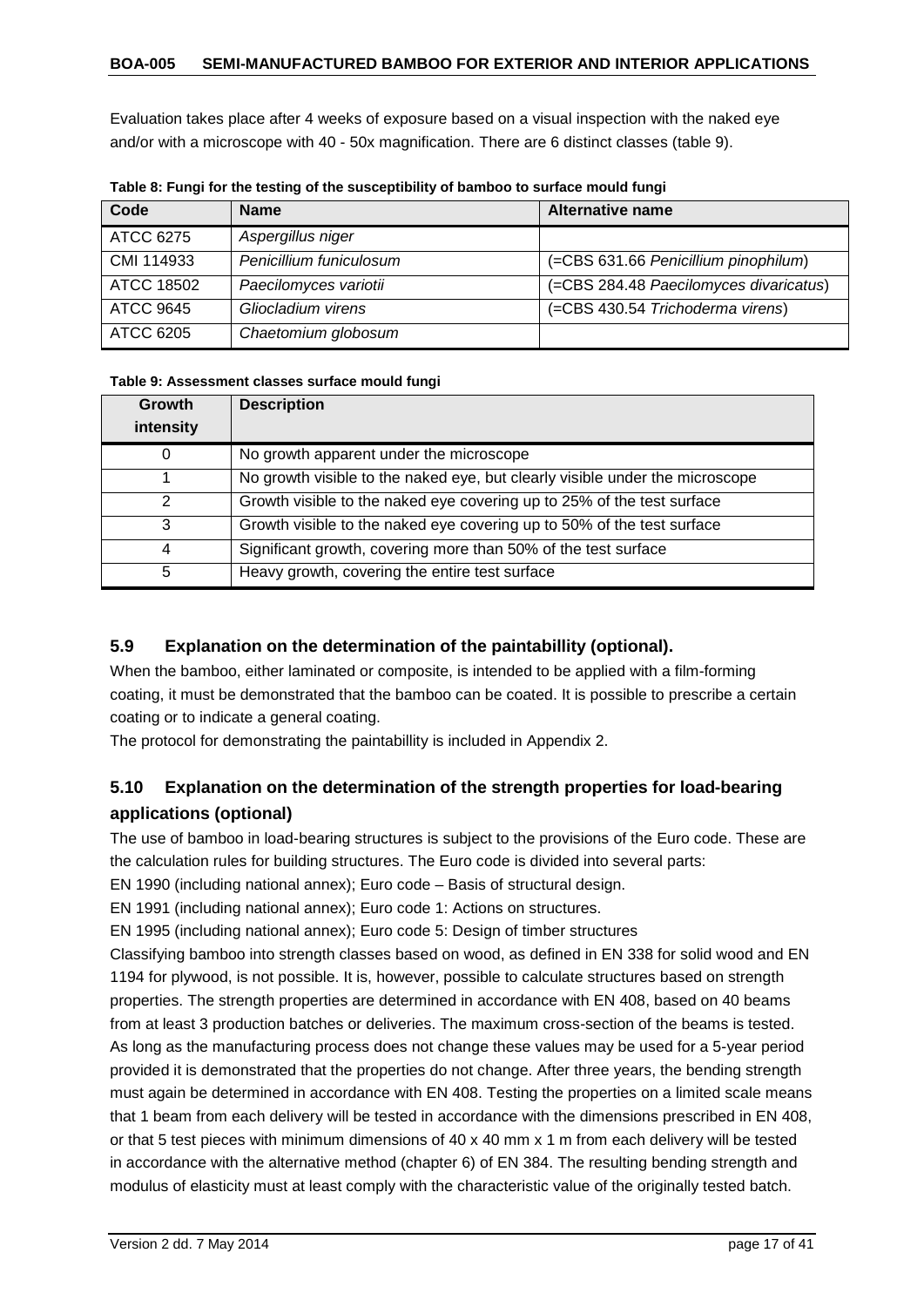## <span id="page-17-0"></span>**6. PROCESSING INSTRUCTIONS**

Processing instructions should be included in the delivery of the semi-manufactured bamboo or these should be available (on the website of the supplier). It should at least include the following topics:

- Measures to be taken during transport and storage as well as measures to protect the bamboo during the processing and handling phases
- Area of application: it must be indicated for which Use Class, ranging from UC1 to UC5, the semi-manufactured bamboo is suitable
- Processing of the material: It must be possible to process the bamboo material. If the bamboo negatively affects the life of the cutting tool, or if different processing methods must be applied, this should be reported in the processing instructions.
- Fasteners, if these are subject to certain requirements
- Other points of interest for the correct processing and handling of the product that may result in a stable end product. Including coating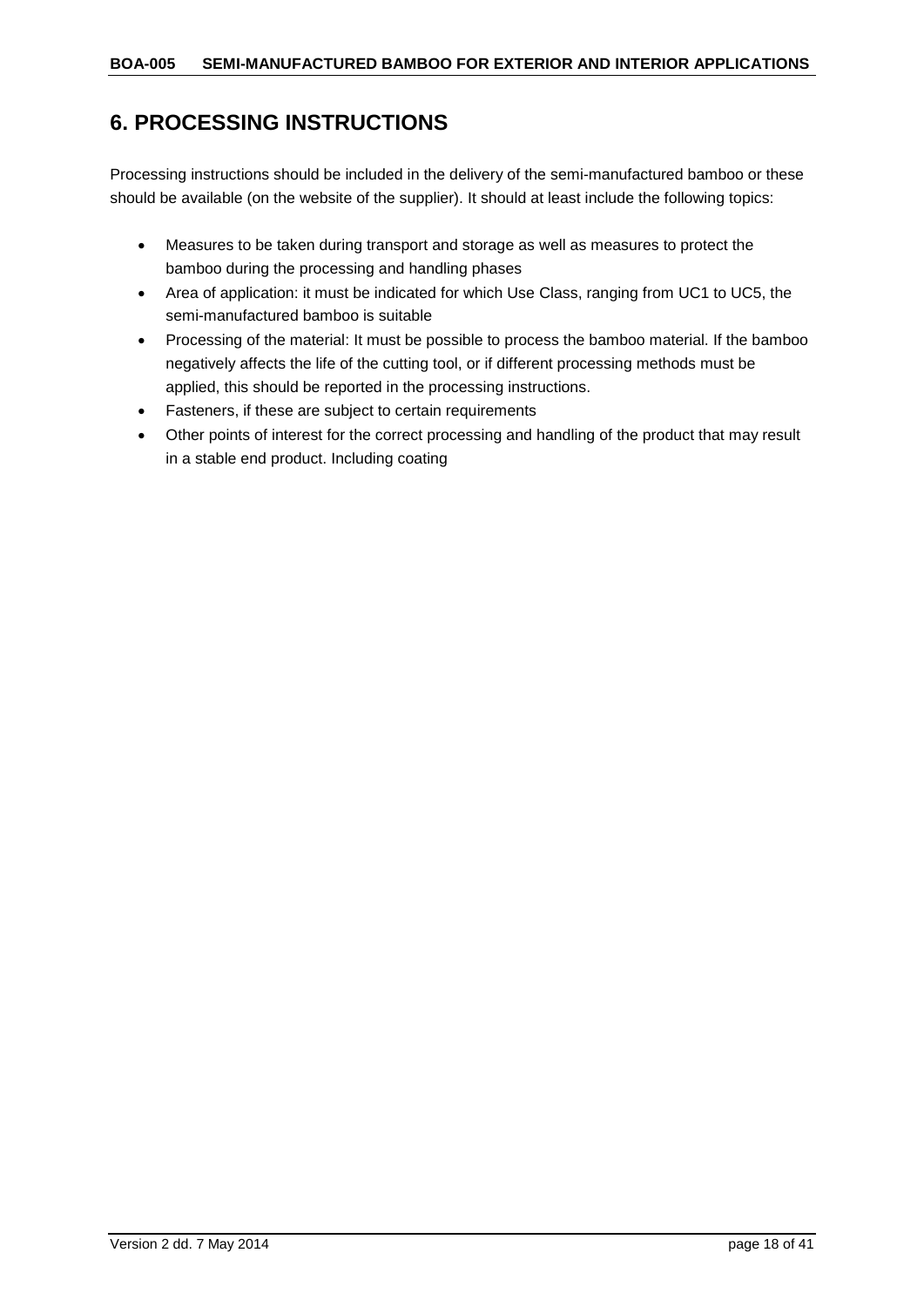## <span id="page-18-0"></span>**7. BAMBOO IN APPLICATIONS (informative)**

This Assessment Directive applies to semi-manufactured bamboo. In certain cases, additional regulations apply to the material in order to demonstrate that the bamboo material is suitable for end products, or of which it should be demonstrated that these products can be manufactured from the bamboo. It is specified in Table 7 which requirements and regulations the semi-manufactured bamboo must meet in order to be used for the corresponding application. This list is only indicative. For applications that are not listed here, SKH will decide what additional requirements are necessary. In some cases, reference is made to European standards, which are designed specifically for solid wood or composite wood products. Under this assessment directive, bamboo products may also be considered suitable for the application, provided that they comply with the requirements. For a number of applications, fire properties of the material must be known. Chapters 7.1 and 7.2 list the requirements that generally apply to bamboo.

## <span id="page-18-1"></span>**7.1 Performance requirements: Behaviour in the event of fire (informative)**

The requirements applicable to bamboo with respect to fire (contribution to fire propagation, contribution to smoke development or fire resistance) depend on its use. The relevant requirements established by national laws must be followed.

## <span id="page-18-2"></span>**7.2 Requirements for bamboo products (informative)**

It is specified in table 10 which requirements a bamboo product must meet in order to be approved. In a number of cases, the above-mentioned document applies to wood products, and not directly to bamboo. These standards and documents are still listed here since they provide insight into the properties that are important to the corresponding application or end use. For façade cladding and frame timber, the requirements to be met for the use of bamboo are worked out in appendices 3 and 4 respectively.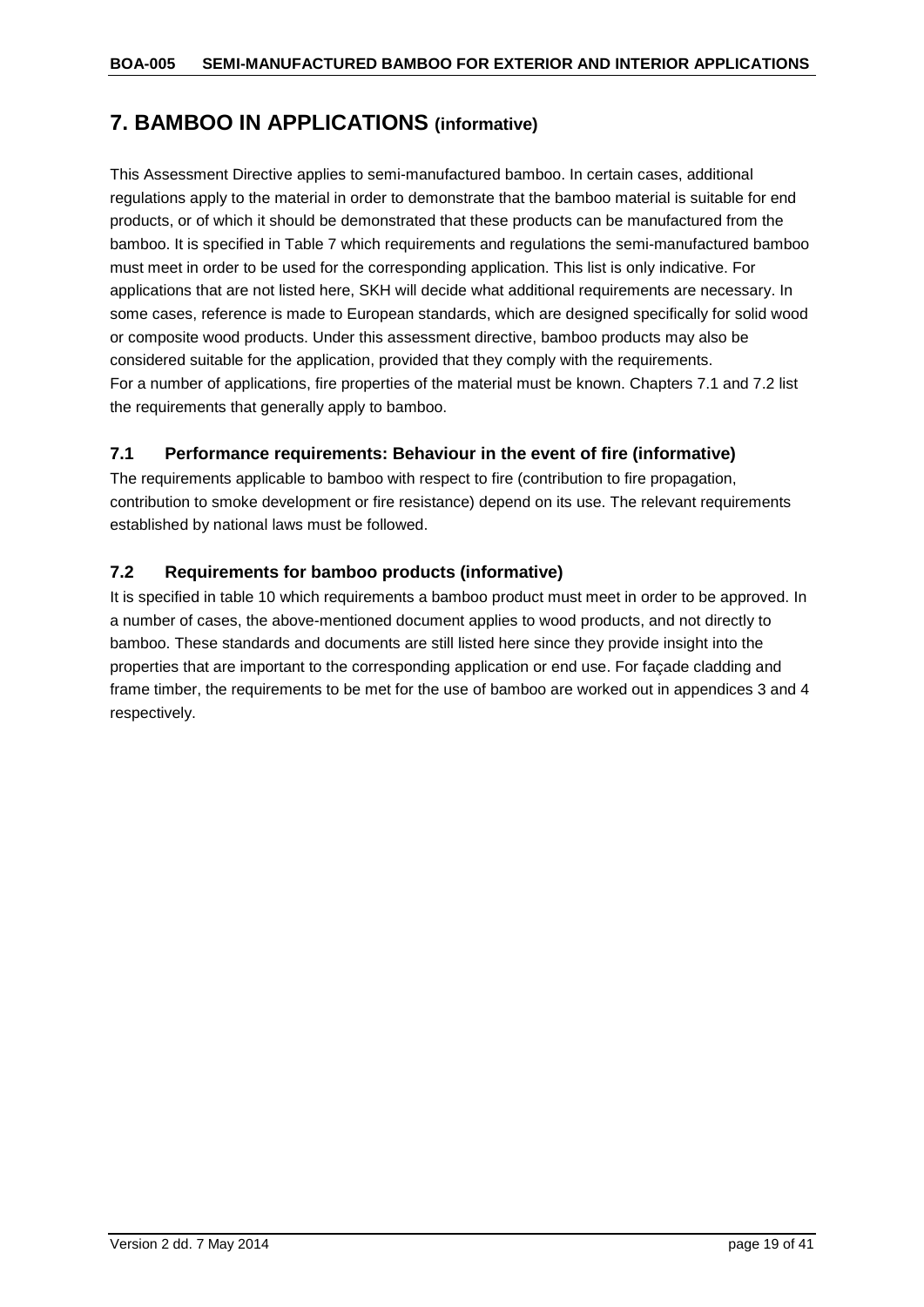| End use                | Use class<br>UC | <b>Documents</b> | Additional requirements                        |
|------------------------|-----------------|------------------|------------------------------------------------|
|                        |                 |                  |                                                |
| Façade cladding        | 3               |                  | See Appendix 3                                 |
| Decks and deck parts   | 3               |                  | See Appendix 5.                                |
|                        |                 |                  |                                                |
| Indoor floors          | 1, 2            | EN 14342         | Flammability                                   |
| Non-load-bearing       |                 |                  | Breaking strength of self-supporting floors EN |
| floors and parquet     |                 |                  | 1533*                                          |
|                        |                 |                  | Slipperiness in accordance with CEN/TS 15676*  |
|                        |                 |                  | Thermal conductivity in accordance with EN     |
|                        |                 |                  | 12664*                                         |
|                        |                 | <b>EN 1534</b>   | Brinell hardness* minimum 10 N/mm <sup>2</sup> |
| Sheet material for     | 1, 2            |                  | No additional requirements other than those    |
| furniture and interior |                 |                  | contained in chapter 5                         |
| construction           |                 |                  |                                                |
| Glued load-bearing     | 1, 2, 3         | AD 1701-01       | Complete                                       |
| timber structures      |                 |                  |                                                |
| Interior frames and    | $\overline{2}$  | AD 2211          | Complete                                       |
| doors                  |                 | AD 0819          | Complete                                       |
| Façade joinery         | 3               |                  | See Appendix 4.                                |
| Doors, windows and     |                 |                  |                                                |
| frames                 |                 |                  |                                                |
| Finger joints          | 1, 2, 3         | AD 1704-2        | Non-load-bearing structures, if applicable     |
| Laminating             | 1, 2, 3         | AD 2902          | Non-load-bearing applications, if applicable   |

## **Table 10: Bamboo in end use applications. Properties and documents containing requirements for relevant (wooden) products.**

\*) If this property is declared.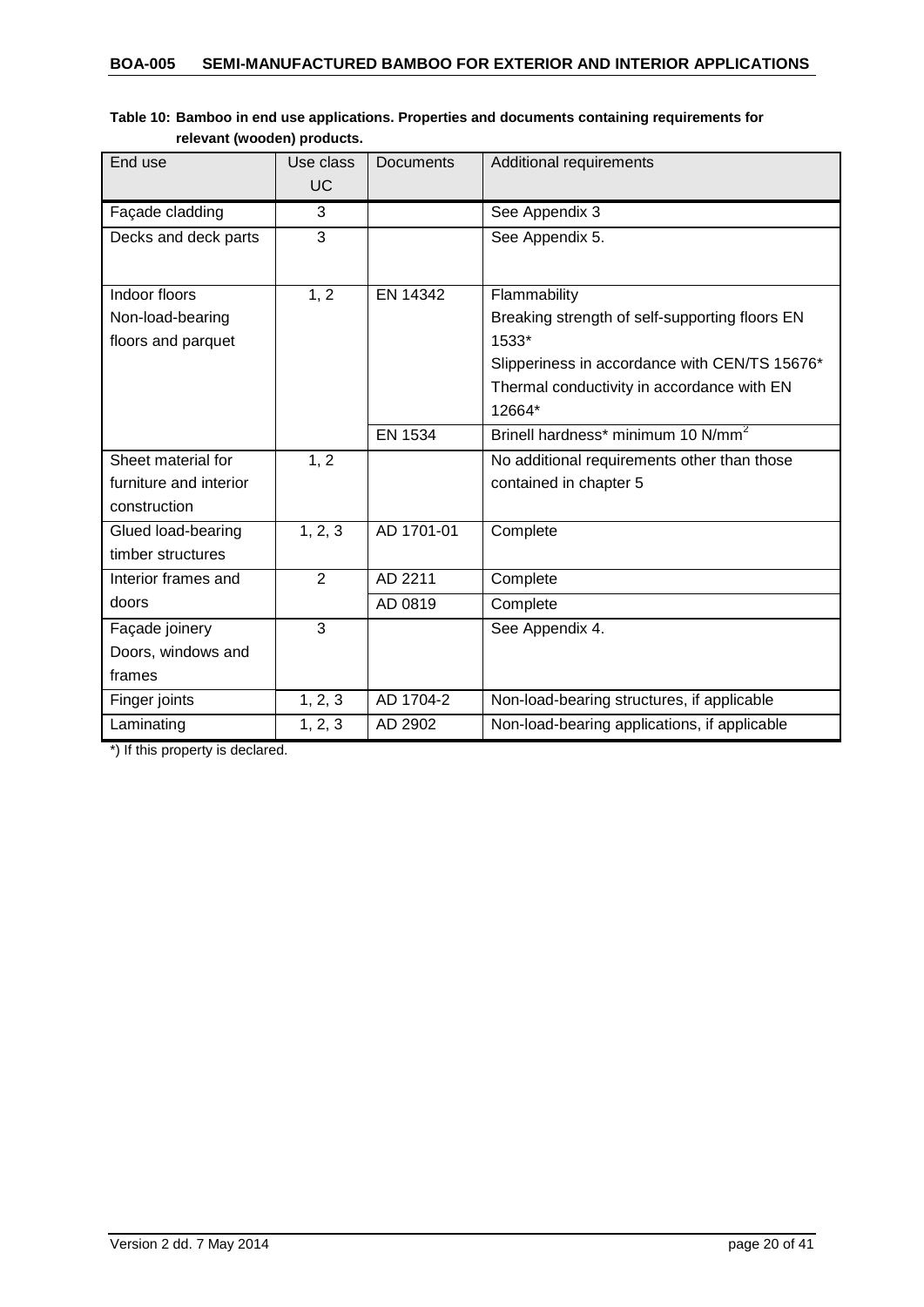# <span id="page-20-0"></span>**8. REQUIREMENTS REGARDING THE INSPECTION OF SEMI-MANUFACTURED BAMBOO**

## <span id="page-20-1"></span>**8.1 General**

The holder of the SKH quality declaration must have an administrative system that allows for tracing the origin of the semi-manufactured bamboo. The organisation shall maintain complete and up-to-date records covering all applicable requirements of this assessment directive.

The organisation shall keep and retain records that demonstrate that the semi-manufactured bamboo produced and sold with an SKH quality declaration comply at all times with the incoming quantities.

It applies to the incoming and outgoing goods that the records show invoice references and that the amounts (m<sup>1</sup>, m<sup>2</sup>, m<sup>3</sup>, or, for example, based on weight) are registered, as long as they can be compared to each other. The information to identify types and quantities of products to the supplier should also be present. In other words, stock records or a delivery chain administration (CoC) should be kept.

The holder of the SKH quality declaration should ensure that the semi-manufactured bamboo product with a quality declaration is clearly identified and kept separate from semi-manufactured bamboo products without a quality declaration.

## <span id="page-20-2"></span>**8.2 Registration**

All relevant information regarding the bamboo products (including moisture content, density, adhesive share and other additional information) shall, to the extent possible, be delivered in writing by the manufacturer and recorded by the holder of the quality declaration by means of a registration. This information must be available during inspections and sampling by SKH.

## <span id="page-20-3"></span>**8.3 Admission inspection composite bamboo and laminated bamboo, (Type Testing, ITT)**

Sampling of the test pieces for the admission inspection is supervised by SKH in accordance with chapter 5 of this AD. The properties assigned in chapter 5 and any additional properties the importer would like to declare optionally for this material must be determined according to the instructions in chapter 5.

## <span id="page-20-4"></span>**8.4 Admission inspection of board material other than composite bamboo and laminated bamboo, (Type Testing, ITT)**

Sampling of the test pieces for the admission inspection must be carried out in accordance with EN 326-2.

The properties assigned in chapter 5 and any additional properties the importer would like to declare optionally for this material must be determined.

To this end, one series of 20 pieces or 2 series of 13 pieces will be tested for the properties specified. For the declaration of the variable properties, 12 samples will be tested.

An exception is made for durability (resistance to biological attack). The number of samples that will be tested is specified in chapter 5.2 (in accordance with EN 326).

The samples must be taken from at least 3 deliveries. Sampling is carried out in consultation with SKH.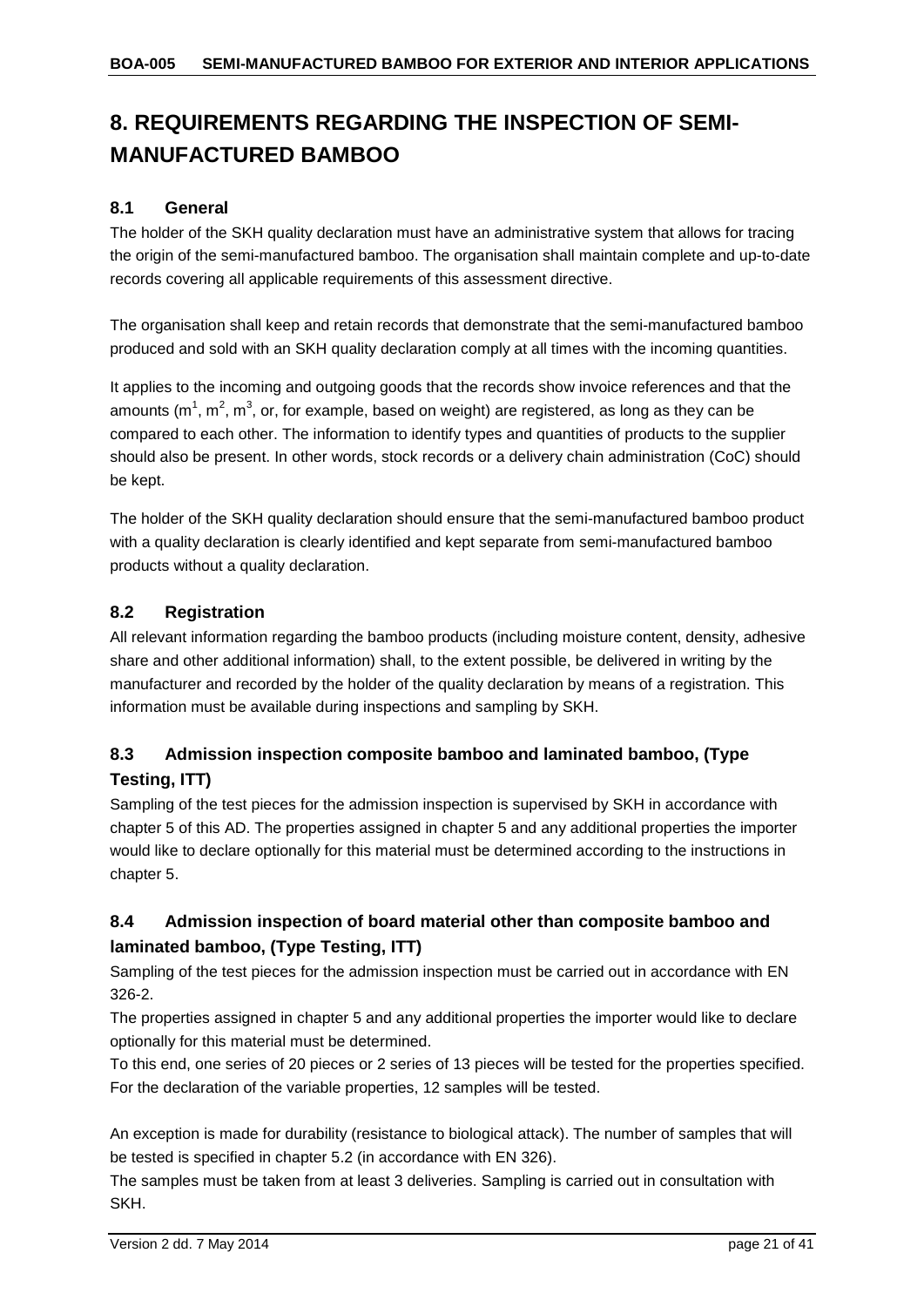## <span id="page-21-0"></span>**8.5 Uniformity of the production process, import inspection (IQC)**

The holder of the quality declaration must demonstrate that the uniformity of the production process remains constant. For the quality control required to ensure this uniformity, the following properties must be determined for each delivery by testing at least five panels, parts or beams per product per container.

Composite bamboo:

- Swelling after pre-treatment in accordance with EN 314: for use class 1, 2, 3 or 4;
- Moisture absorption;
- Bonding Quality ;
- Density;
- Moisture content (electrical resistance, capacitive or drying oven method);
- Dimensional tolerances in accordance with EN 315 for panels and EN 336 for beams.

Laminated bamboo:

- Bonding Quality
- Density;
- Moisture content (electrical resistance, capacitive or drying oven method);
- Dimensional tolerances in accordance with EN 315 for sheets and EN 336 for beams.

The average value should at least meet the requirement as set out in chapter 5, or as declared by the importer. The test pieces of each delivery must be stored for inspection by SKH.

For material intended for load-bearing applications, the characteristic value must meet the value declared by the importer. For beams, the characteristic value is determined in accordance with EN 384 based on the values obtained in accordance with EN 408. The characteristic value of board material or panels is determined in accordance with EN 326-2 based on the values obtained with EN 310.

If it becomes apparent over time that the quality of the semi-manufactured bamboo is consistent, SKH may decide that the frequency of import inspections can be adjusted.

Once it is or becomes known that changes were made to the production process, the holder of the SKH quality declaration is required to inform SKH thereof. If SKH is of the opinion that the process has been modified to such an extent that changes in the properties of the product can be expected, these properties will need to be determined and recorded again.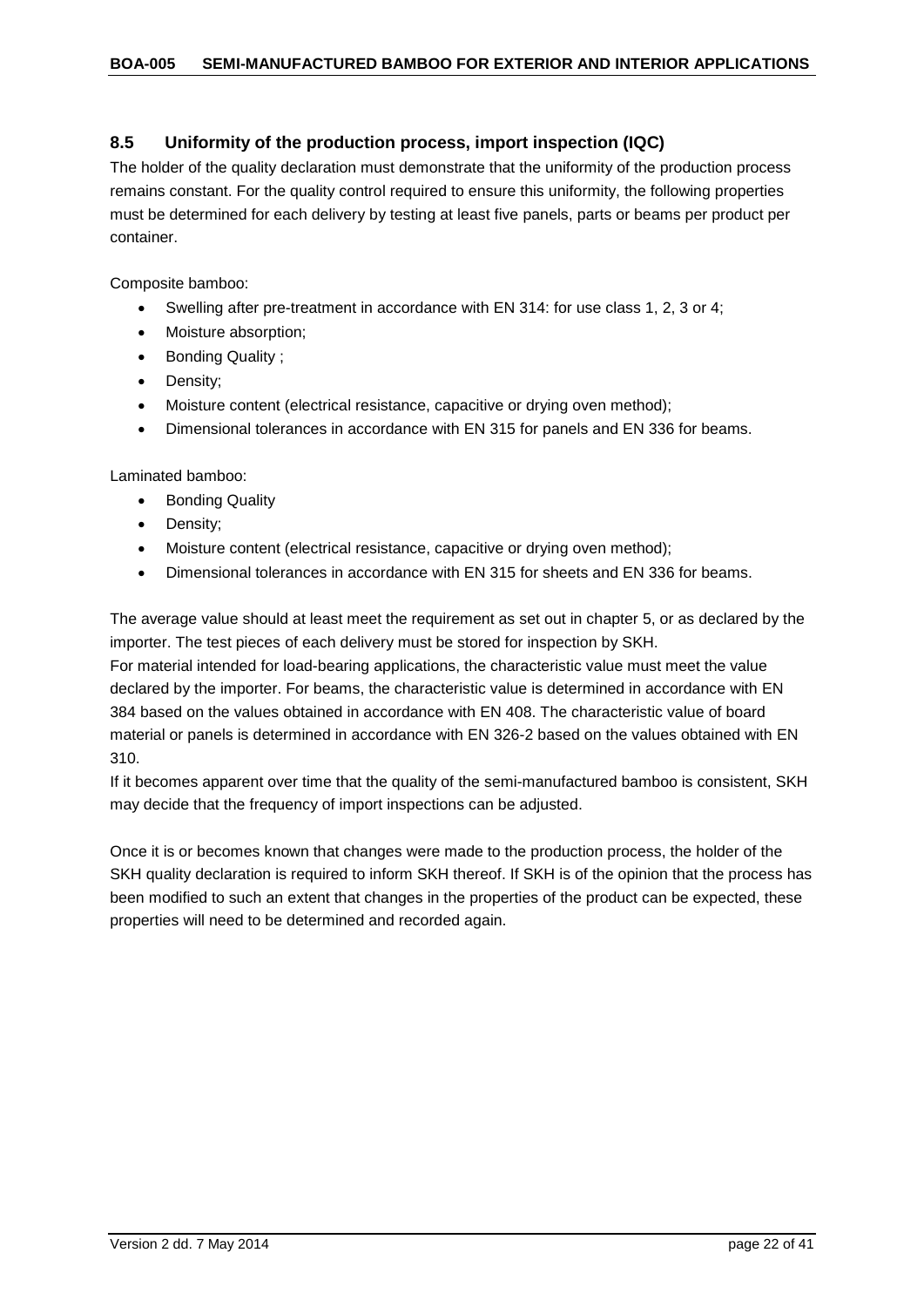# <span id="page-22-0"></span>**9. REQUIREMENTS REGARDING THE QUALITY SYSTEM (of the importer, IQC)**

## <span id="page-22-1"></span>**9.1 General**

In the following sections requirements have been formulated to which the quality system of the holder of the SKH quality declaration, as referred to in section 1.2, must comply. For the semi-manufactured bamboo produced in the context of this quality declaration, chapters 4, 5 and 7 must be included in this quality system.

## <span id="page-22-2"></span>**9.2 Responsibility**

The importer/manufacturer is responsible for the internal quality control (incoming and outgoing inspection and maintaining the properties) of the semi-manufactured bamboo.

#### <span id="page-22-3"></span>**9.2.1 Reporting changes**

Any changes in the quality system, such as changes in procedures, the internal quality control scheme, production methods, etc., shall be reported in advance to the certification body in writing.

## <span id="page-22-4"></span>**9.3 Manager of the quality system**

Within the organisational structure, an official must be appointed who is charged with the implementation and management (keeping up-to-date) of the quality system. This notwithstanding the other duties and responsibilities of this official.

## <span id="page-22-5"></span>**9.4 Quality system**

#### <span id="page-22-6"></span>**9.4.1 Document management**

The written procedures for inspection and testing must be assessed and approved for suitability and effectiveness by authorised persons in the company before they are issued. Document management must ensure that only valid documents are available for inspection and testing. The documents must be in Dutch or English, or prepared in such a way that they are accessible to SKH. This can be achieved by, for example, introducing a quality system in accordance with ISO 9001.

#### <span id="page-22-7"></span>**9.4.2 Inspection and testing**

#### *9.4.2.1 Internal quality control*

The manufacturer shall implement internal quality control; the following minimum components shall be included in this and laid down in writing:

- Inspection of the raw materials upon arrival, characterisation of the material (semi-manufactured bamboo);
- Workplace instructions;
- Inspection of the outgoing deliveries;
- Inspection of measuring equipment;
- Complaint registration.

#### *Non-conformities in products*

Semi-manufactured products or parts of products that are found during the production process not to comply with the requirements must be clearly recognisable as such. One should also have at us dismissal a procedure for the handling of these products, a registration and an identifiable (separate) storage. If necessary, corrective measures must be taken.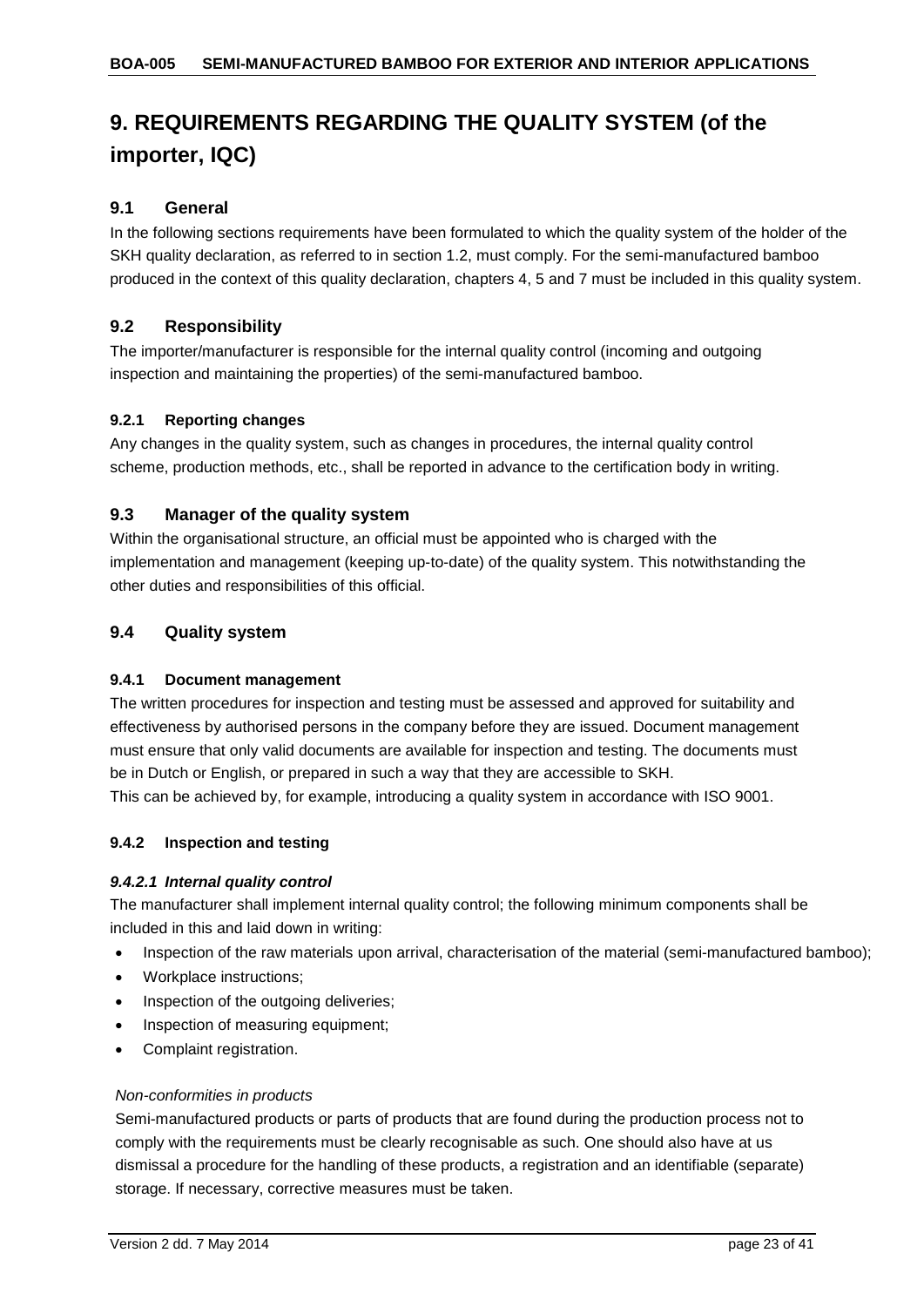#### *9.4.2.2 Registration*

Records must be kept of the inspections and tests as described in the IQC scheme. Registered data must be kept for at least 10 years.

The manufacturer shall keep a suitable and accessible registration of the inspections and tests carried out and the registration shall be kept up-to-date, so that it can be used to show that the requirements specified have been fulfilled. Where necessary, statistical techniques shall be applied to the test results.

Exception to the retention period of records are the test samples from the incoming inspection. These have a minimum retention period of 1 year.

Based on inspections, SKH may decide to increase or decrease the retention period.

(In case of a shortened retention period, the data of the deliveries since the inspection should always be available.)

#### *9.4.2.3 Calibration*

Inspection, measuring equipment and test equipment must be calibrated at least once a year. Records must be kept of this.

Calibration can be performed internally (calibrated reference measuring equipment) or externally (calibration company).

#### *9.4.2.4 Supplies*

The goods received must be inspected according to the quality system. Records must be kept of the inspections.

#### *9.4.2.5 Laboratory*

There must be a separate, properly equipped area for carrying out laboratory activities. All the prescribed measuring and testing equipment must be present. When an external laboratory is used, this must have been approved by the certification body.

It is preferred if the external laboratory is accredited in accordance with EN-ISO/IEC 17025.

The samples used for inspection and testing are clearly identified. Any testing sequence must be clearly recognisable.

Depending on the products to be made or imported, and on the extent this applies to mandatory inspections to be carried out for the products, the manufacturer/importer of the semi-manufactured bamboo covered by this quality declaration should have the following equipment:

- Moisture meter (electrical resistance or capacitive), with an accuracy of  $\pm 2\%$ ;
- Thermostatic bath (or other means for immersing samples in boiling water);
- Drying oven (at least 100 °C), with an accuracy of  $\pm 2$  ° C;
- Scales and/or balance with an accuracy of  $\pm$  0.01 g;
- Calliper with an accuracy of  $\pm$  0.01 mm;
- Stopwatch with an accuracy of  $\pm$  1 second;
- Thermometers, including a calibrated thermometer with an accuracy of  $\pm 0.5$  °C;
- Tensile strength tester;
- Press.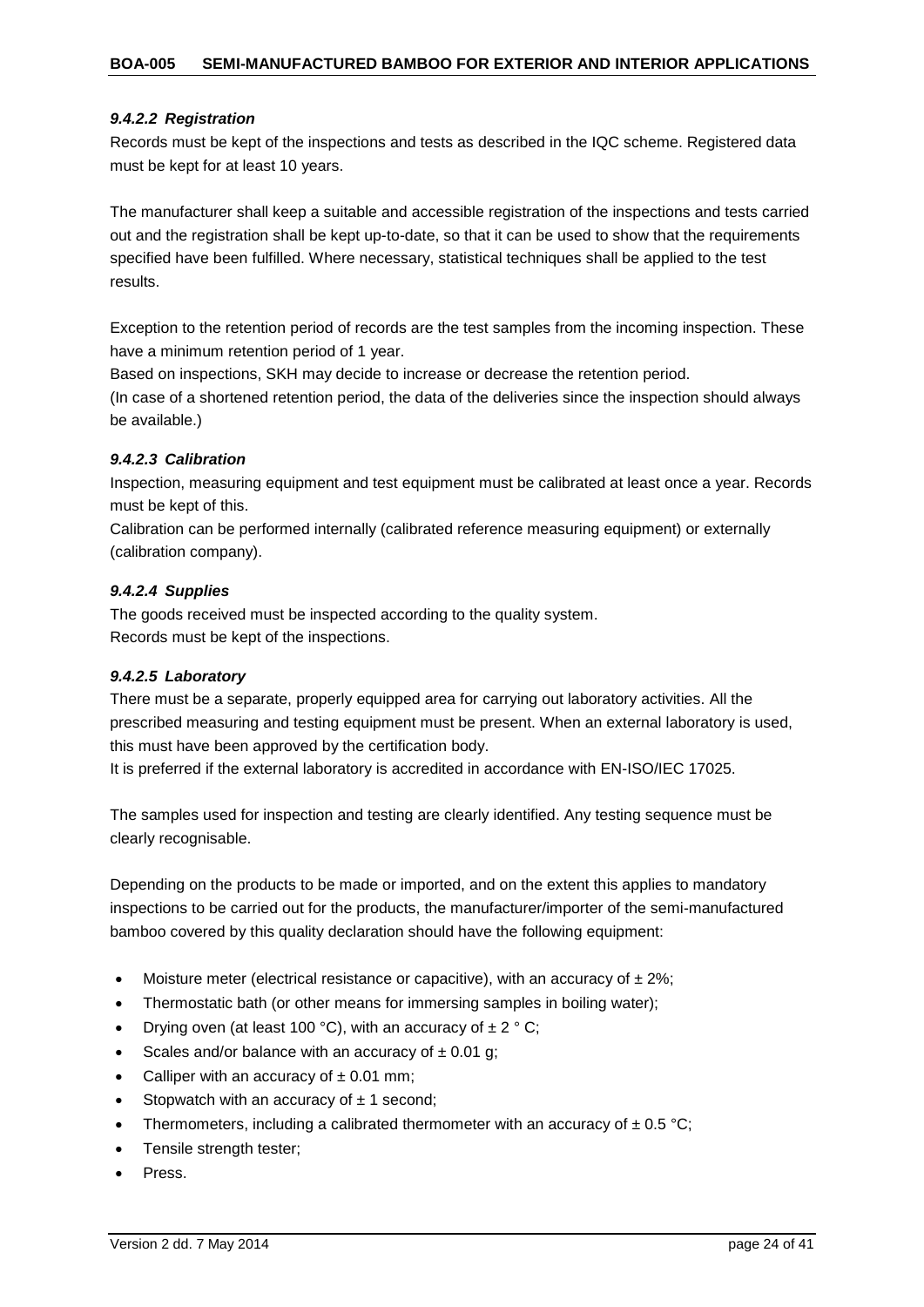#### *9.4.2.6 Non-conformities in products*

Semi-manufactured products or parts of products that are found during the production process not to comply with the requirements must be clearly recognisable as such. One should also have the disposal of a procedure for the handling of these products, a registration and an identifiable (separate) storage. If necessary, corrective measures must be taken.

#### <span id="page-24-0"></span>**9.4.3 Handling complaints**

The holder of the SKH quality declaration must be able to demonstrate the presence of a complaints procedure and registration for the semi-manufactured product to which the quality declaration applies and its use in practice.

A statement must be made regarding every complaint, describing how the complaint was analysed and dealt with and any appropriate corrective measures subsequently taken.

## <span id="page-24-1"></span>**10. MARKING**

Each bundle or package must be marked with the SKH quality mark. If desired, each element may be marked on the longitudinal or cross-cut ends.

The layout of this marking is as follows:

- Logo SKH Quality Declaration
- A batch number or traceable delivery
- SKH Quality Declaration Number
- Use class in accordance with EN 335
- Suitable application (optional)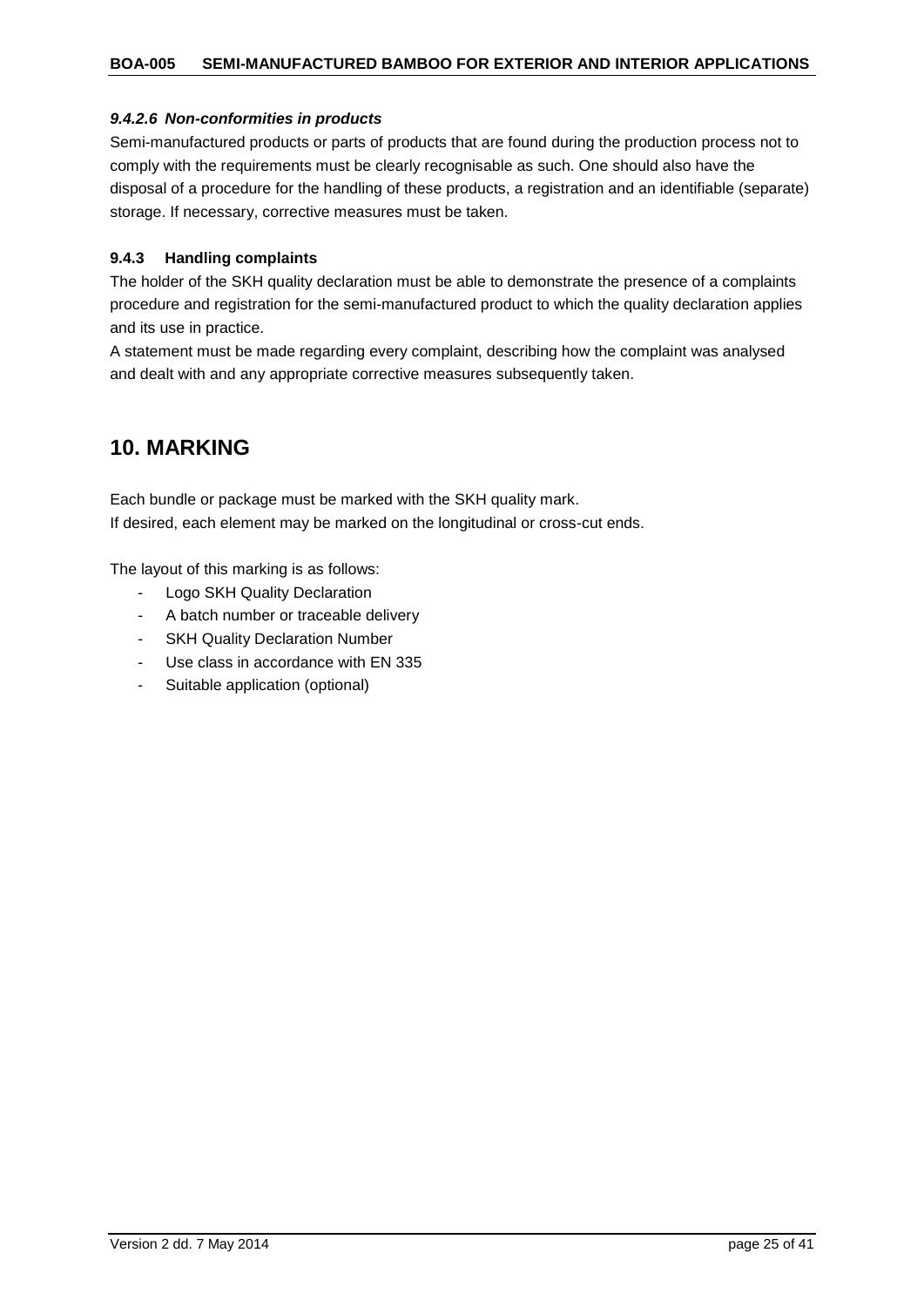## <span id="page-25-0"></span>**11. REQUIREMENTS TO BE MADE OF EXTERNAL INSPECTION**

## <span id="page-25-1"></span>**11.1 General**

External quality control is specified by SKH in accordance with the Regulations of SKH.

## <span id="page-25-2"></span>**11.2 Admission inspection**

During the initial admission inspection, SKH checks whether the company in question complies with the requirements stated in this assessment directive. A report is prepared on the admission inspection, based on which the SKH Quality Declaration will be issued.

## <span id="page-25-3"></span>**11.3 Annual inspection**

SKH will check, without prior notice, whether the technical specification as described in 8.4 and set out in the SKH Quality Declaration has been continuously satisfied, and whether the manufacturer's internal quality control system meets the requirements laid down in chapter 10.

For each container/delivery it is checked whether the requirements of 8.4 are met and if the records are complete. The preserved, stored test pieces will also be inspected.

SKH inspects the internal quality system twice per year, during one of which samples are taken that will then be tested by an independent testing institute from compliance with the requirements of 8.3.

The samples for external inspection may be taken from either the tested IQC samples, the present stock or from deliveries at a customer.

A written report is compiled of these inspections.

The aforementioned frequency of inspections can be adjusted on the recommendation of the Board of Experts.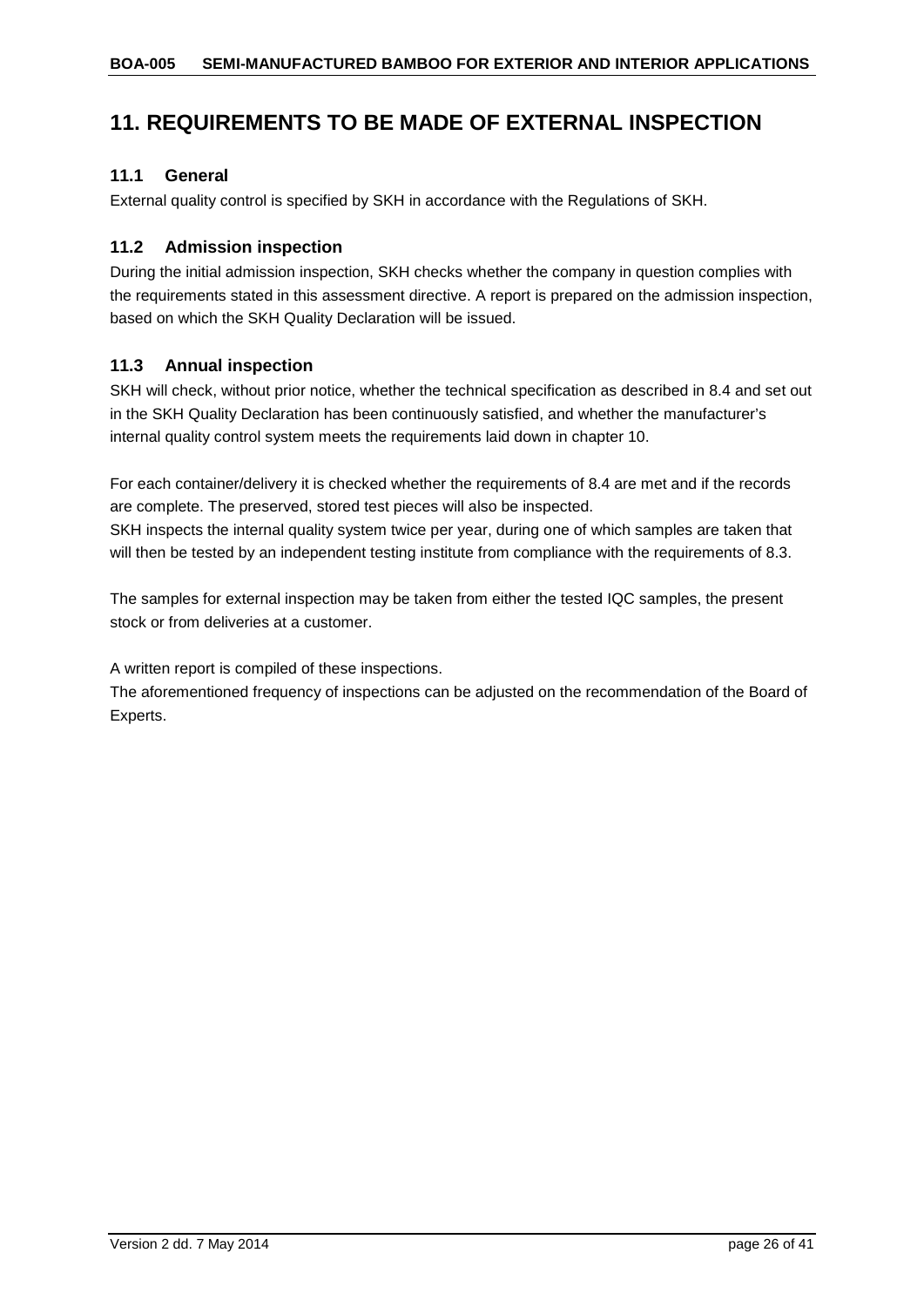## <span id="page-26-0"></span>**Literature**

ASTM D143; Standard Test Methods for Small Clear Specimens of Timber AD 0801; Wooden façade elements AD 0803; Wooden exterior doors AD 0814; Film forming coatings for application on timber AD 0817; Film-forming midcoat and topcoat systems on timber AD 0819; Joining techniques in wooden façade elements AD 1701; Glued load-bearing building structures AD 1704-1; Fingerjointed timber for load bearing applications AD 1704-2; Fingerjointed timber for non-load bearing applications AD 0819; Joining techniques in wooden façade elements AD 2211; Inner doors and frames AD 2339; Adhesives for non-load bearing applications AD 2902; Optimized timber for non-load-bearing applications AD 4103; Wooden and wood-based façade cladding systems AD 9923; Wooden scaffolding boards CEN/TR 14823:2003 en; Durability of wood and wood-based products – Quantitative determination of pentachlorophenol in wood - Gas chromatographic method CEN/TS 15083-2:2005 en - Durability of wood and wood-based products – Determination of the natural durability of solid wood against wood-damaging fungi - Part 2: Soft rot fungus EN 84:1997 en; Wood preservatives - Accelerated ageing of treated wood prior to biological testing - Leaching method EN 113:1996 en; Wood preservatives - Test method for determining the preventive effectiveness against wooddamaging basidiomycetes - Determination of toxic threshold values EN 252:1991; Wood preservatives - Determining the relative protective effect upon contact with the ground - Field research method EN 300:2006 en; Oriented Strand Boards (OSB) - Terms and definitions, classification and specifications EN 310:1993 en; Wood-based panels - Determination of modulus of elasticity in bending and of the bending strength EN 314-1:2005 en; Plywood - Bonding quality - Part 1: Test methods EN 314-2:1993 en; Plywood - Bonding quality - Part 2: Requirements EN 315:2000 en; Plywood - Tolerances for dimensions EN 317:1993 en; Chipboard and fibreboard - Determination of the increase in thickness due to swelling after immersion in water EN 318:2002 en; Wood-based panels - Determination of the changes in the dimensions in relation to changes in relative humidity EN 319:1993 en; Chipboard and fibreboard - Determination of tensile strength perpendicular to the plane of the plate EN 326-2:2010 en; Sheet material - Sampling, cutting and inspection - Part 2: Initial type testing and factory production control EN 335:2013 en; Durability of wood and wood-based products - Use classes: Definitions, application to solid wood and wood-based panels EN 336:2013 en; Structural timber - Sizes, permitted deviations EN 338:2009 Structural timber - Strength classes EN 350-1:1994 en; Durability of wood and wood-based products – Natural durability of solid wood - Part 1: Guide to the principles of testing and classification of the natural durability of wood EN 384: 2010; Timber structures - Determination of characteristic values of mechanical properties and density EN 385:2001 Finger-jointed structural timber - Performance requirements and minimum production requirements

EN 408: 2010; Timber structures - Structural timber and glued laminated timber - Determination of some physical and mechanical properties.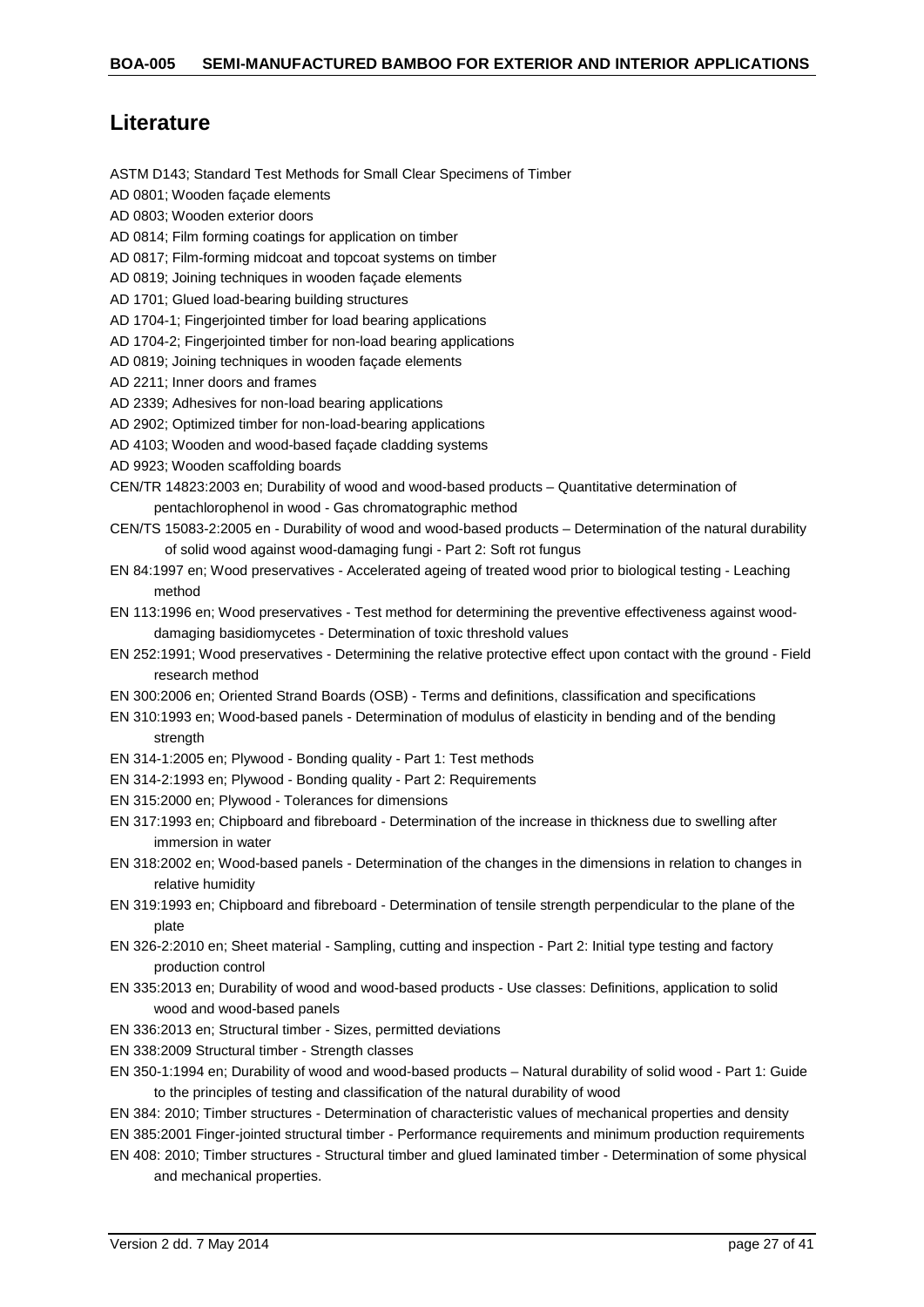- EN 717-1:2004 en; Wood-based sheet material Determination of formaldehyde emission Part 1: Formaldehyde emission by the chamber method
- EN 717-2:1995; Wood-based sheet material Determination of formaldehyde emission Part 2: Formaldehyde emission by the gas analysis method
- EN-ISO 846. Plastics Evaluation of the behaviour of micro-organisms (ISO 846:1997).
- EN 942 Timber in joinery General requirements
- EN 1087-1:1995 en; Chipboard Determination of moisture resistance Part 1: Boil test
- EN 1194:1999 Timber structures Glued laminated timber Strength classes and determination of characteristic values
- EN 1990+A1+A1/C2:2011 Euro code Basis of structural design (including A1:2006 and C2:2010)
- EN 1991-1-1+C1:2011 Euro code 1: Actions on structures Part 1-1: General loads Densities, self-weight and imposed loads for buildings (including C1:2009)
- EN 1995-1-1+C1+A1:2011 Euro code 5: Design timber structures Part 1-1: General Common rules and rules for buildings (including C1:2006 and A1:2008)
- EN 1533:2010 en; Wood flooring Determination of bending strength under static load Test methods
- EN 1534:2010 en; Wood flooring and parquet Determination of resistance to indentation (Brinell) Test method NEN 6762 Dowel type fasteners for use in load-bearing structures
- EN 13329:2006+A1:2008 en; Laminate floor coverings Elements with a surface layer based on amino plastic thermosetting resins - Specifications, requirements and test methods
- EN 13354:2008 en; Solid wood panels (SWP) Bonding quality Test method
- EN 13471:2001 en; Thermal insulating products for building equipment and industrial installations Determination of the coefficient of thermal expansion
- EN 13501-1:2007+A1:2009 en; Fire classification of construction products and building elements Part 1: Classification using data from results of fire tests Buildings Decree 2012 standard
- ENV 13986:2010 en; Wood-based sheet material for use in construction Characteristics, evaluation of conformity and marking
- EN 14279:2005+A1:2009 en; Laminated Veneer Lumber (LVL) Definitions, classification and specifications
- EN 14342:2005+A1:2008 en; Wood flooring Characteristics, evaluation of conformity and marking
- EN 14354:2004 en; Wood-based panels Wood veneer floor covering

EN 14915:2006 en; Solid wood panelling and cladding - Characteristics, evaluation of conformity and marking NPR-CEN/TS 15676:2008 en; Wood flooring - Slip resistance - Pendulum test

- NVN-ENV 807:2001 en; Wood preservatives Determination of the effectiveness against soft rot fungi and other soil-inhabiting micro-organisms
- SKH Publication 05-01; Determination of the adhesion of paint on wood
- SKH Publication 06-02; Assessment of the quality of the sealing of a paint film on wood
- SKH publication 06-03; Protocol for the finishing of wooden façade elements and wooden exterior doors on the basis of performance requirements
- SKH Publication 08-02; Determination of the water permeability after critical drying and complete drying of undercoat and topcoat systems on wood
- SKH Publication 08-04 Date: 01-03-2010; Visual assessment of a door panel
- SKH Publication 10-01; Water uptake and freeze stability test
- SKH Publication 97-04; Assessment Directive 'Timber species for use in joinery; requirements and determination methods'
- SKH Publication 98-04; Conditions and internal controls for the industrial finishing of joinery with water-diluted paints
- SKH Publication 99-05; Approved timber to be used in wooden façade elements (window frames, windows and doors)
- WPC Q.A.; Quality and Testing Specifications for Production Control for Terrace Decking made from Wood-Polymer Composites; Version: 2011-05-05; Quality Association for Wood-based panels reg.assn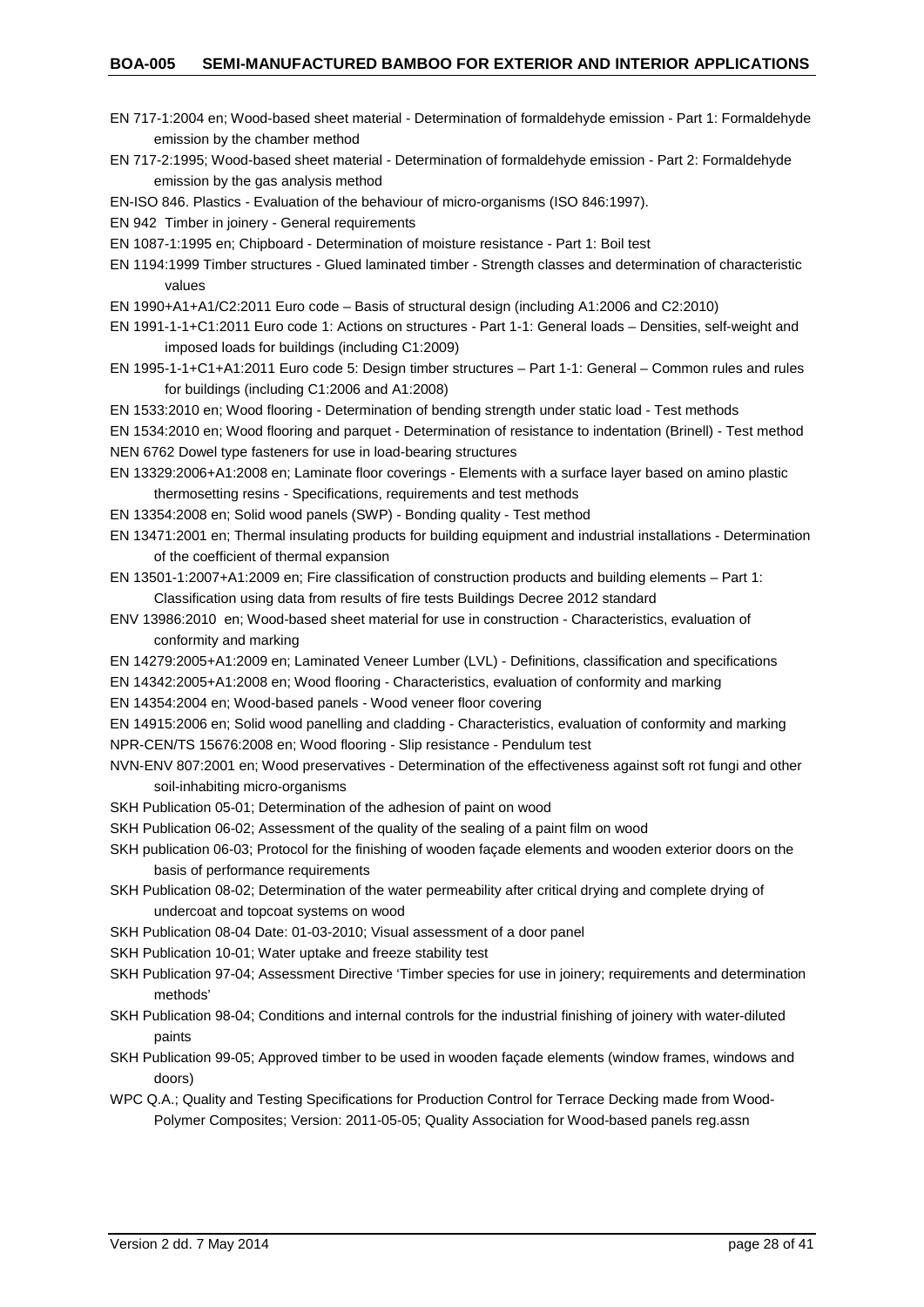## <span id="page-28-0"></span>**APPENDIX 1. Specimen of Quality Declaration**

SKH quality declaration

| .                |            | Number:        | «number    |
|------------------|------------|----------------|------------|
|                  |            | declaration»   |            |
|                  |            | Issued: «date» |            |
|                  |            | Replaces:      | «Replaces» |
| Producer         | Factory at | Importer       |            |
| «Company name»   |            |                |            |
| «E-mail_address» |            |                |            |

Declaration by SKH

This quality declaration is based on AD @ '......................................', issued by SKH.

SKH declares that there is legitimate confidence that the bamboo material manufactured by the producer, suitable only for ........... applications, continuously complies with the technical specifications laid down in this quality declaration, provided that it is marked with the SKH quality logo represented below in the manner indicated in this quality declaration.

![](_page_28_Picture_7.jpeg)

On behalf of SKH H.J.O. van Doorn, Director

Users of this quality declaration are advised to enquire at SKH whether this document is still valid.

This quality declaration consists of @ pages.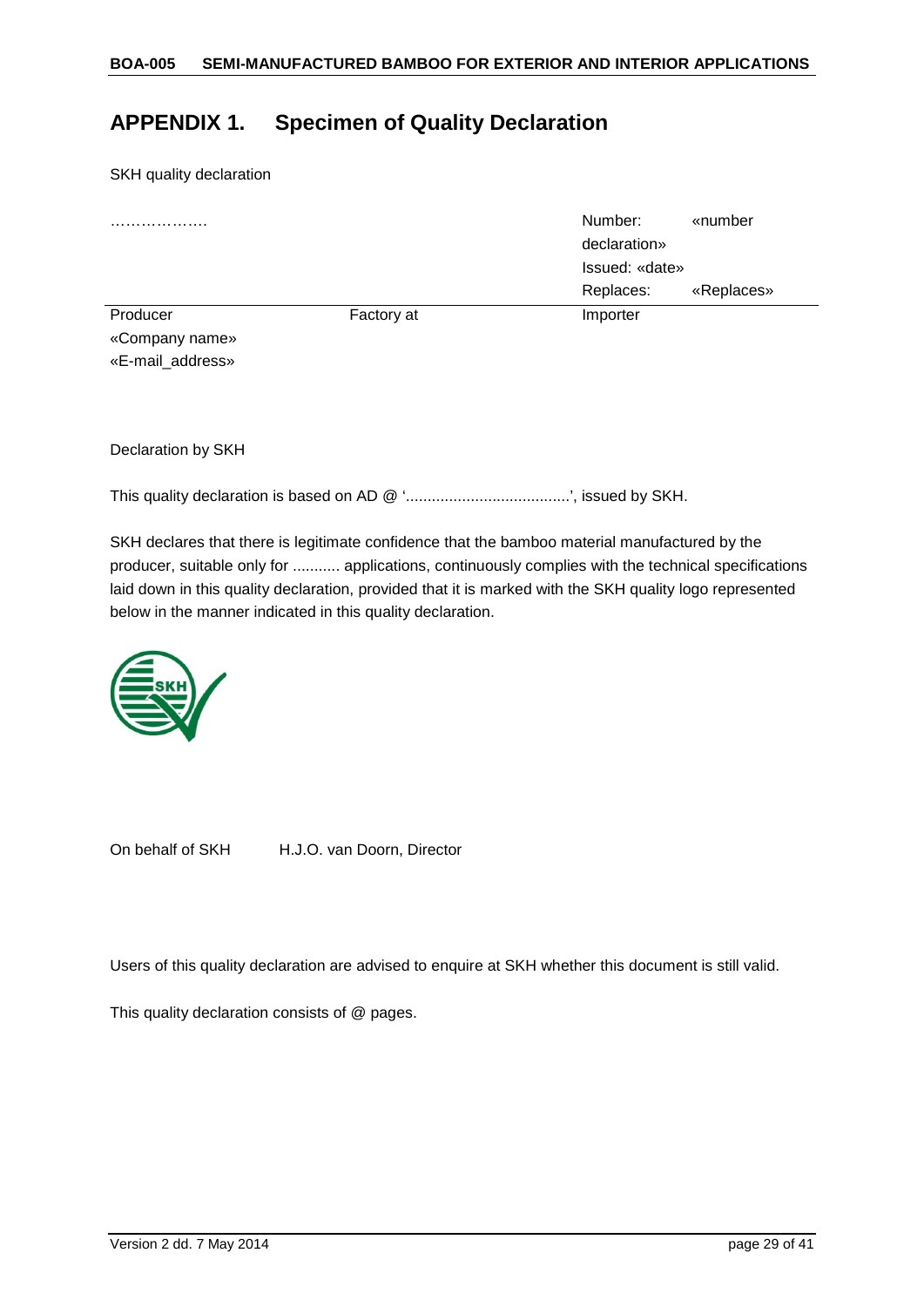# <span id="page-29-0"></span>**APPENDIX 2. Protocol for the determination of the paintabillity using film-forming coating systems. (optional)**

## <span id="page-29-1"></span>**B.2.1 General**

For a number of end products, including windows, doors and frames, the bamboo must be finished with a film-forming coating system. The paintabillity of the semi-manufactured bamboo must be tested, based on three coating systems that have been certified in accordance with AD 0814 and AD 0817. The choice of the coating system is determined by the association conducting the tests, if necessary in consultation with the industry (coating and bamboo). To test the paintabillity , use is made of three normal opaque (primer) coating systems (colour RAL 9010), for bamboo materials without bleeding extractives or three insulating covering (primer) paint systems (colour RAL 9010), for bamboo materials which have been shown to contain water-soluble and extractable components. Tests with three transparent systems (in the most critical colour allowed) are optional.

#### **Assessment methodology**

- 1. Assessment of bleeding or non-bleeding based on wetting with water (SKH Publication 05-01 § 7.4)
- 2. Application of coating systems and assessment of the closedness of the paint coat in accordance with SKH Publication 06-02.
- 3. Assessment of dry and wet adhesion after 7 days of drying in accordance with SKH Publication 05-01 (including discolouration due to wetting of the incised pattern). The determination method shall be at least equivalent to the test in accordance with ASTM D 3359.
- 4. Assessment of emitted components in accordance with section 5.2.7.3 of SKH Publication 05-01 (including adhesion rating)
- 5. Blister test in accordance with SKH Publication 97-04 section 5.2.7.3 (the determination method shall be at least equivalent to the determination in accordance with ISO 4628-2)
	- 6. Water uptake and freeze stability test in accordance with SKH Publication 10-01

The paintabillity of bamboo is determined in accordance with the test methods described in sections 1 to 6. It is not always necessary to perform all tests in order to determine the paintabillity . The bleeding of the product, closedness of the paint coat, adhesion and the emission of extractives (sections B.2.3.1 to B.2.3.4) must always be assessed. Depending on the results of these tests and the water absorption behaviour, the following additional tests must be conducted:

- a) If water absorption is low, a closed paint coat in normal system build-up can be applied and there is no bleeding of volatile components, no additional tests are required.
- b) If water absorption is high or if an additional layer is required to get a closed paint coat, the blister test (test 5) must be performed additionally.
- c) If an additional layer is required to get a closed paint coat or in case of bleeding bamboo material, the Water uptake and freeze stability test (test 6) must be performed additionally.

## <span id="page-29-2"></span>**B.2.2 Requirements for the paintabillity of the bamboo**

The outcome of the tests described in sections 1 to 6 will be converted into the paintabillity of the bamboo as follows.

1. All the tested systems have been assessed as satisfactory. The bamboo material is released for general paintabillity. The company processing the bamboo is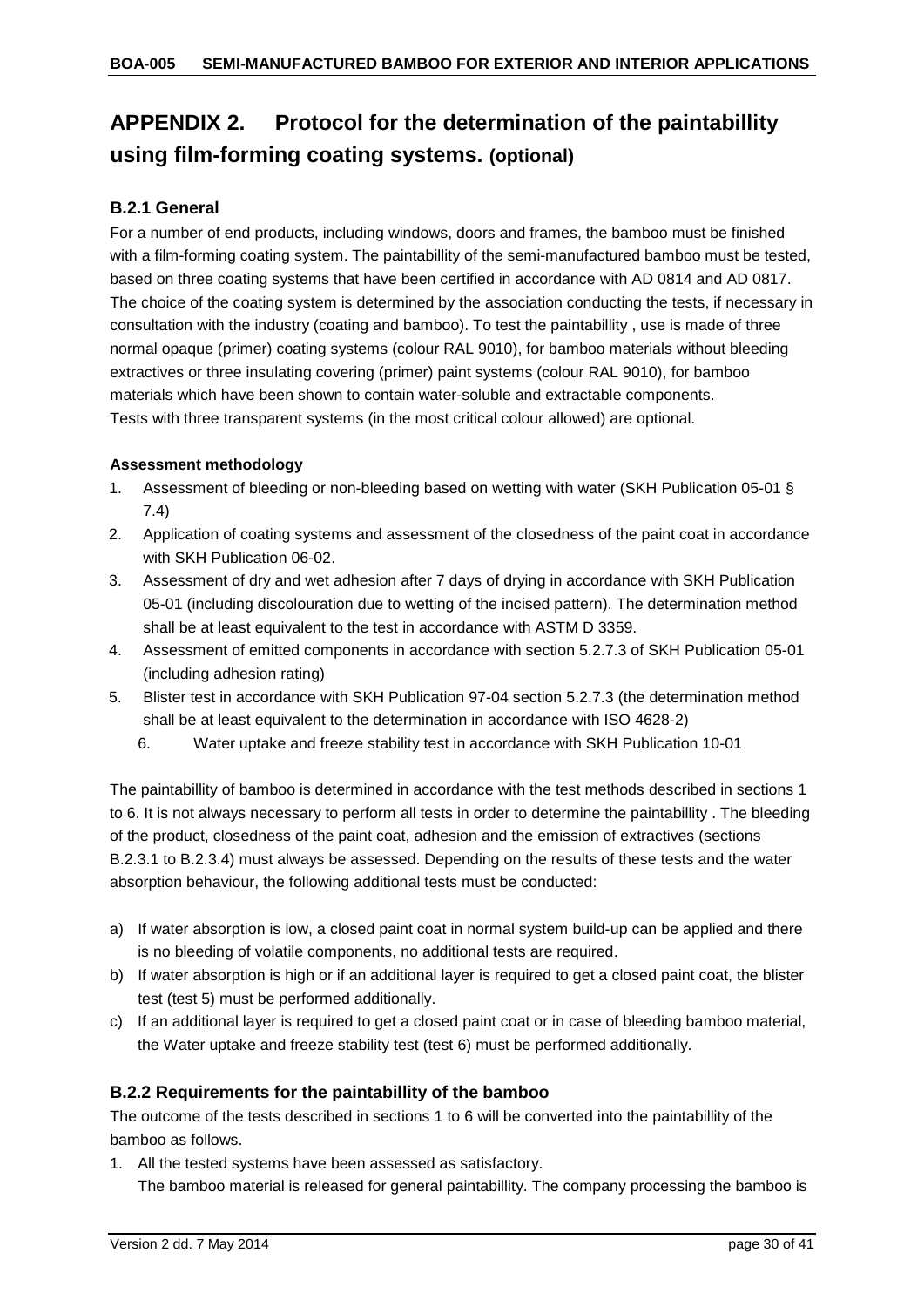required to test the tolerance of the bamboo to a specific coating in accordance with the instructions in SKH Publication 98-04 before processing the selected coating system and to repeat this with the frequency described therein.

2. Not all the tested systems have been assessed as satisfactory.

The bamboo material is released for paintable under certain conditions. The paint supplier has the obligation to substantiate its paint advice by performing independent adhesion tests on the relevant material. The company applying the coating is required to test the tolerance of the material in accordance with the instructions in SKH Publication 98-04 before processing the selected coating system and to repeat this with the frequency described therein.

3. None of the tested systems have been assessed as satisfactory. In this case the bamboo material is not suitable to be released for general paintabillity. COMMENT: The company applying the coating is required to demonstrate the paintabillity in accordance with the paintabillity test described in this publication before processing with a selected coating system.

## <span id="page-30-0"></span>**B.2.3 Description of the test methods**

#### <span id="page-30-1"></span>**B.2.3.1 Assessment of bleeding or non-bleeding based on wetting with water**

The assessment must be conducted to one standard opaque coating system on 15 samples, preferably from 3 production batches or deliveries. When applying the certified standard opaque primer or undercoat system in accordance with AD 0814 or AD 0817, all test pieces, with a minimum size of 12 x 70 x 300 mm, will be provided with two (primer) coats, applied by airless spray or a different application method according to the processing instructions of the supplier. After application the finished samples are conditioned for 7 days at 65%  $\pm$  5% RH and 20  $\pm$  2 °C. After conditioning, incisions will be made in the finish of the test pieces in accordance with SKH Publication 05-01 § 7.4. and it is covered with wet filter paper for 1 hour. After 1 hour the discolouration outside the incised pattern is assessed.

#### **Requirements for the bleeding of the bamboo material**

Bamboo is considered non-bleeding when no discolouration is visible outside the incised pattern at a magnification of 10x. If the bamboo bleeds (there is discolouration outside the incised pattern), a switch must be made to 3 insulating paint systems for the articles of section 2.3.2 and beyond

#### <span id="page-30-2"></span>**B.2.3.2 Application of paint systems and assessment of the sealing of the paint coat**

The sealing of the paint coat is tested for each coating system on 15 test pieces with a minimum size of 12 x 70 x 300 mm. When applying an opaque system, all test pieces will be provided with two (primer) coats of a certified primer or undercoat system in accordance with AD 0814 or AD 0817, applied by airless spray or a different application method according to the processing instructions of the supplier.

When applying a transparent undercoat system, all test pieces will be provided with a certified transparent undercoat system in accordance with AD 0817, applied by airless spray or a different application method according to the processing instructions of the supplier. After application the coated samples are conditioned for 7 days at 65%  $\pm$  5% RH and 20  $\pm$  2 °C. the closedness of the paint coat will be assessed in accordance with SKH Publication 06-02.

#### **Requirements for the sealing of the paint coat.**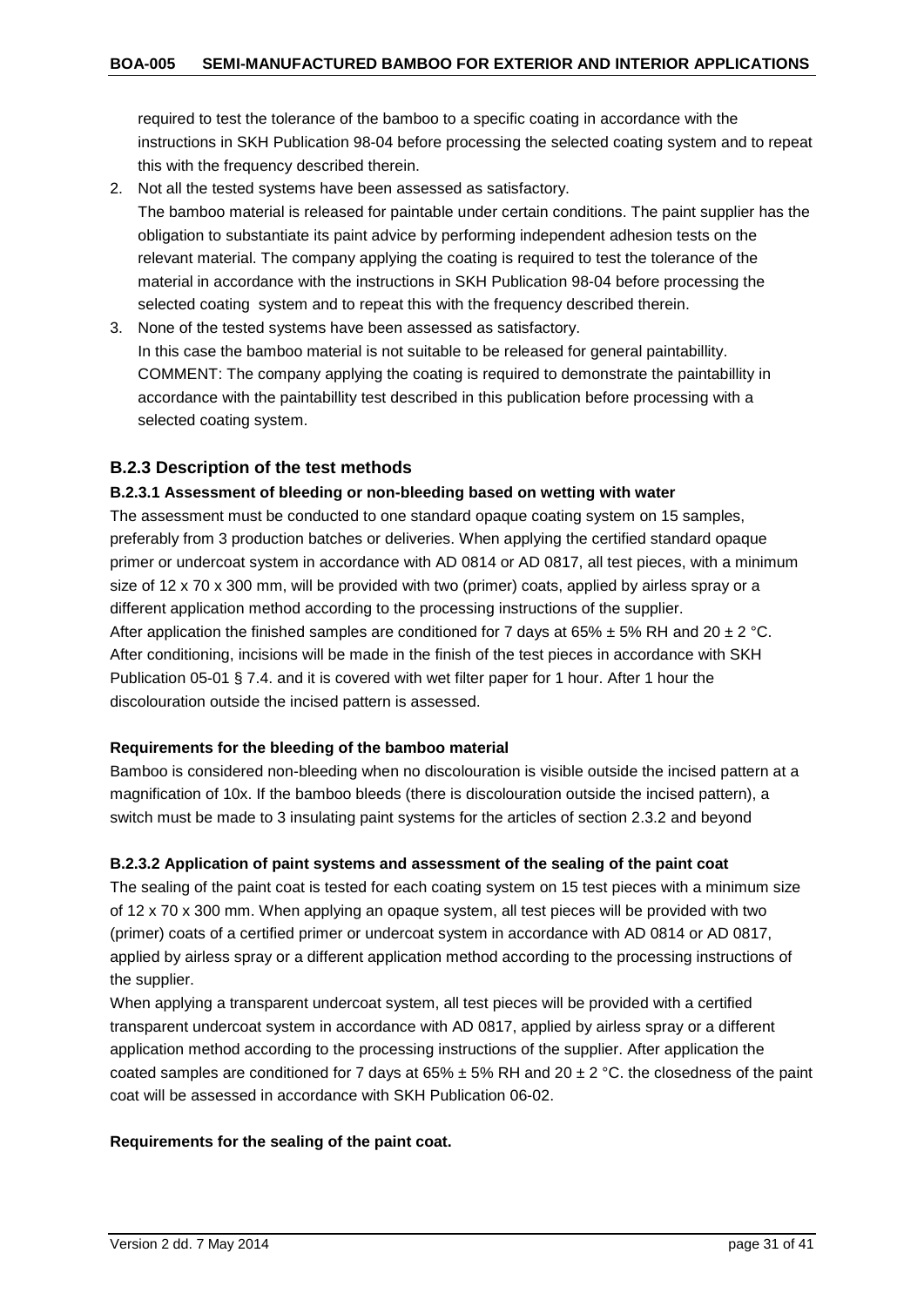In accordance with SKH Publication 06-02, the paint coat should be closed. If this is not the case, an additional layer up to a layer thickness of at least 140 µm total dry paint coat is applied. If it is still not possible to obtain a closed paint coat, the bamboo material will not be released for use in joinery.

## <span id="page-31-0"></span>**B.2.3.3 Assessment of the dry and wet adhesion after 7 days of drying**

The wet adhesion is tested for each coating system on 15 test pieces. The dry adhesion is tested for each finishing system on 3 test pieces, unless the variation in wet adhesion requires a larger number. The minimum size of the test pieces is  $12 \times 70 \times 300$  mm. The application of the paint coat and conditioning should take place as described in paragraph 2 of this Protocol. Determination of the wet and dry adhesion of the coating must be performed in accordance with SKH Publication 05-01.

#### **Requirement for the wet and dry adhesion**

The average of the measurements of wet and dry adhesion must meet maximum Class 1 and at least 13 of the 15 samples must meet Class 0 or 1 in accordance with SKH Publication 05-01.

## <span id="page-31-1"></span>**B.2.3.4 Assessment of the emission of components (IR radiation)**

The emission of volatile components is determined for each coating system on 15 test pieces with a minimum size of 12 x 70 x 150 mm. The application of the paint coat and conditioning should take place as described in paragraph 2 of this Protocol. After conditioning, the surface of the test pieces is irradiated with an infrared lamp for 8 hours in such a way that a one-sided surface temperature of 70 °C is reached. After this, the samples are visually assessed on the emission of components (e.g. resin), cracking, blistering and flaking. The test is concluded with an assessment of the adhesion of the paint.

#### **Requirements for the emission of components and the adhesion**

The requirements the paint coat must comply to after irradiation of the surface are shown in the table below.

| <b>Property</b>      | <b>Method</b>              | <b>Requirement</b>                      |
|----------------------|----------------------------|-----------------------------------------|
| Emission of volatile |                            | Not allowed                             |
| components           |                            |                                         |
| Cracking             | <b>NEN-ISO 4628-4</b>      | Maximum 1S1                             |
| <b>Blistering</b>    | <b>NEN-ISO 4628-2</b>      | 0                                       |
| Flaking              | <b>NEN-ISO 4628-5</b>      | $\Omega$                                |
| Adhesion             | <b>SKH Publication 05-</b> | The average of the measurements must    |
|                      | 01                         | meet maximum Class 1 and at least 13 of |
|                      |                            | the 15 samples must meet Class 0 or 1   |

|  |  | Table 10: Requirements for the emission of components |  |  |  |  |  |
|--|--|-------------------------------------------------------|--|--|--|--|--|
|--|--|-------------------------------------------------------|--|--|--|--|--|

#### <span id="page-31-2"></span>**B.2.3.5. Blister test**

One sided moisture load of the bamboo may cause any water-soluble components or unreacted adhesive components in the material to migrate to one of the surfaces in an accelerated manner. The possible consequences, such as blistering, detachment or discolouration, are studied.

The blistering is determined on 10 test pieces per coating system. The test pieces with dimensions of 12 x 70 x 150 mm must be coated on three sides. Both cross cut sides are sealed with an appropriate agent (SKH Publication 08-02). The test pieces are placed in the blister box with the non-finished side to the interior. The water temperature in the blister box is set to  $40 \pm 1$  °C. The blister box must be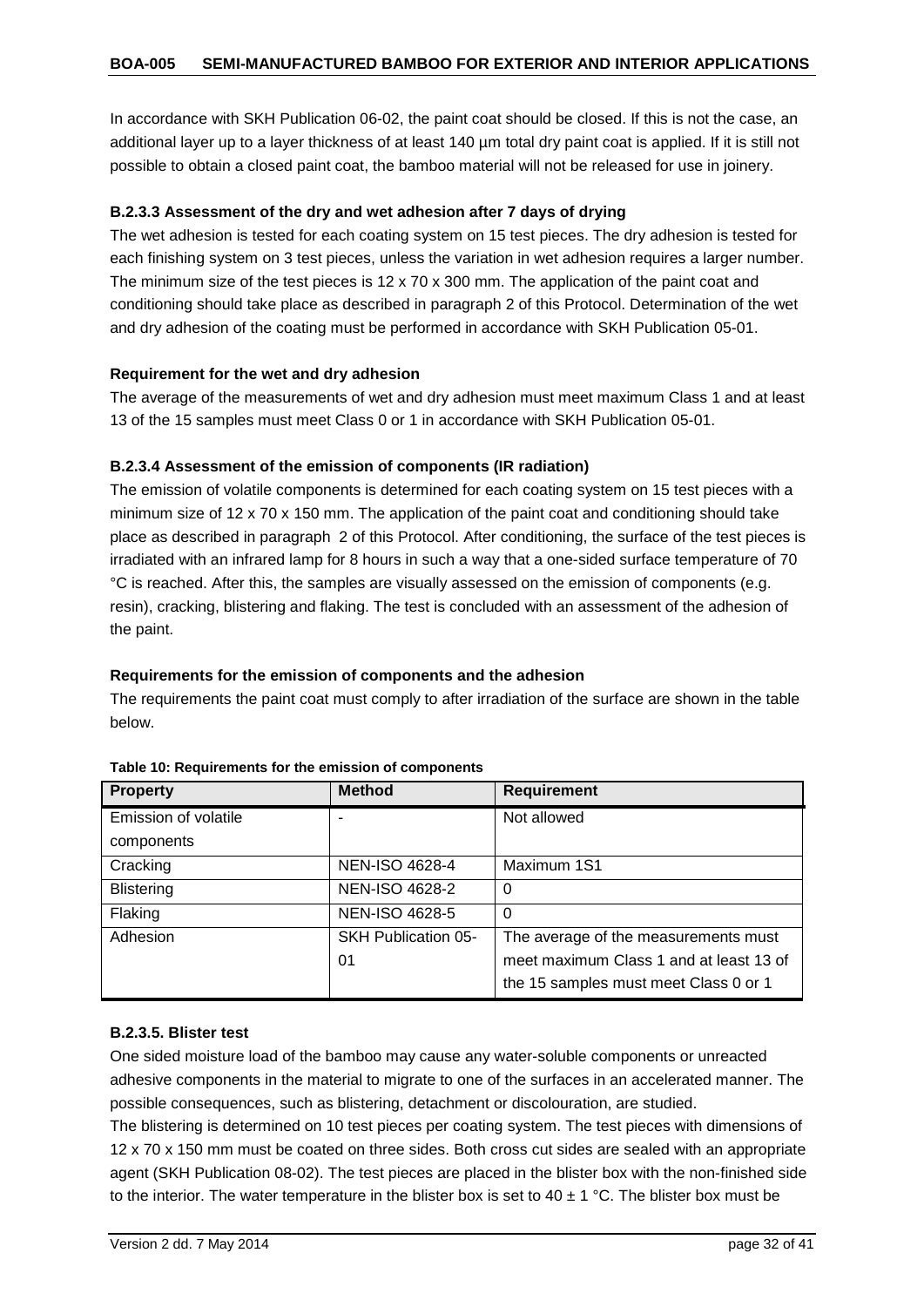placed in an environment of 50  $\pm$  5% RH and 23  $\pm$  2 °C. The test will take 10 days. The samples are weighed before and after the test. After the test, the samples are visually assessed for blistering, discolouration and flaking. The test is concluded with an assessment of the adhesion of the coating.

#### **Requirements for the blister test**

The requirements for the blister test are shown in the table below.

| <b>Property</b>       | <b>Method</b>         | <b>Requirement</b>                                  |
|-----------------------|-----------------------|-----------------------------------------------------|
| <b>Blistering</b>     | <b>NEN-ISO 4628-2</b> | 0                                                   |
| Flaking               | <b>NEN-ISO 4628-5</b> |                                                     |
| <b>Discolouration</b> | ۰                     | no visible discolouration                           |
| Adhesion              | SKH Publication 05-01 | The average of the measurements must meet maximum   |
|                       |                       | Class 1 and at least 13 of the 15 samples must meet |
|                       |                       | Class 0 or 1 (wet and dry)                          |

#### **Table 11: Requirements for the blister test**

## <span id="page-32-0"></span>**B.2.3.6 Water uptake and freeze stability test**

The Water uptake and freeze stability test must be performed on test pieces with dimensions of 12 x 70 x 150 mm in accordance with SKH Publication 10-01 taking into account the following deviations (simplified procedure):

- 1. The test pieces must be conditioned during 1 week
- 2. 10 test pieces will be tested in RAL 9010 per paint system
- 3. The test pieces are weighed before the initial water absorption, before the fourth water absorption and after completion of the last step.
- 4. The test pieces will only be assessed visually for cracking, blistering and flaking after the last step. The test is concluded with an assessment of the adhesion of the paint.

## **Requirements for the Water uptake and freeze stability test**

The requirements the paint coat must meet after the Water uptake and freeze stability test are described in section 4.1.5 of AD 0817.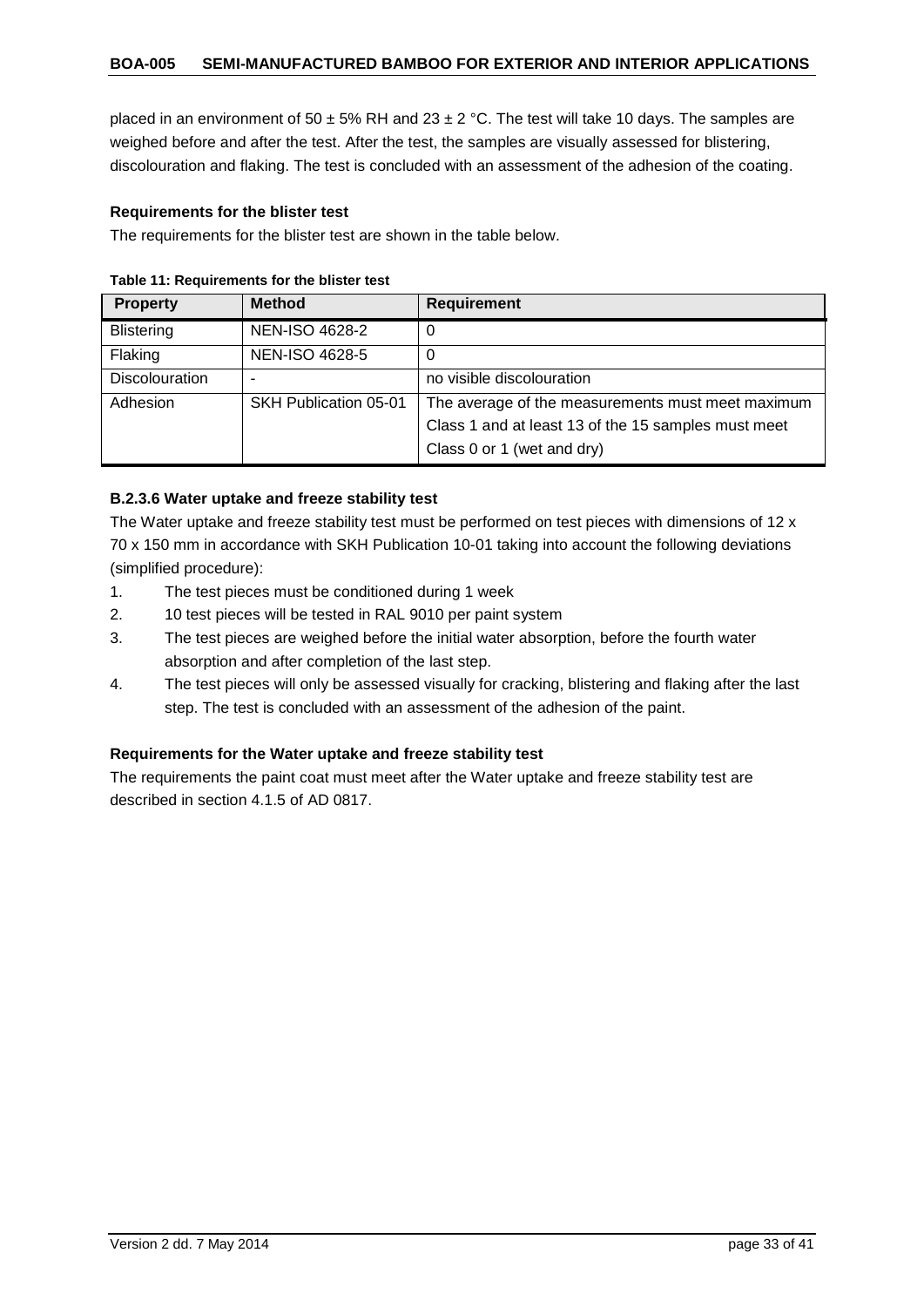## <span id="page-33-0"></span>**APPENDIX 3. Bamboo in Façade cladding (optional)**

Reference is initially made to façade cladding in exterior applications, Use Class UC 3. In addition to the requirements set to bamboo material in this AD for use class 3, the requirements set out in AD 4103, Wooden and wood-based façade cladding systems, must be met. If it can be demonstrated that certain requirements of the AD do not apply to the bamboo product (for instance that is proven to be possible to use bamboo façade cladding with film-forming coating systems), this can be included in the certificate.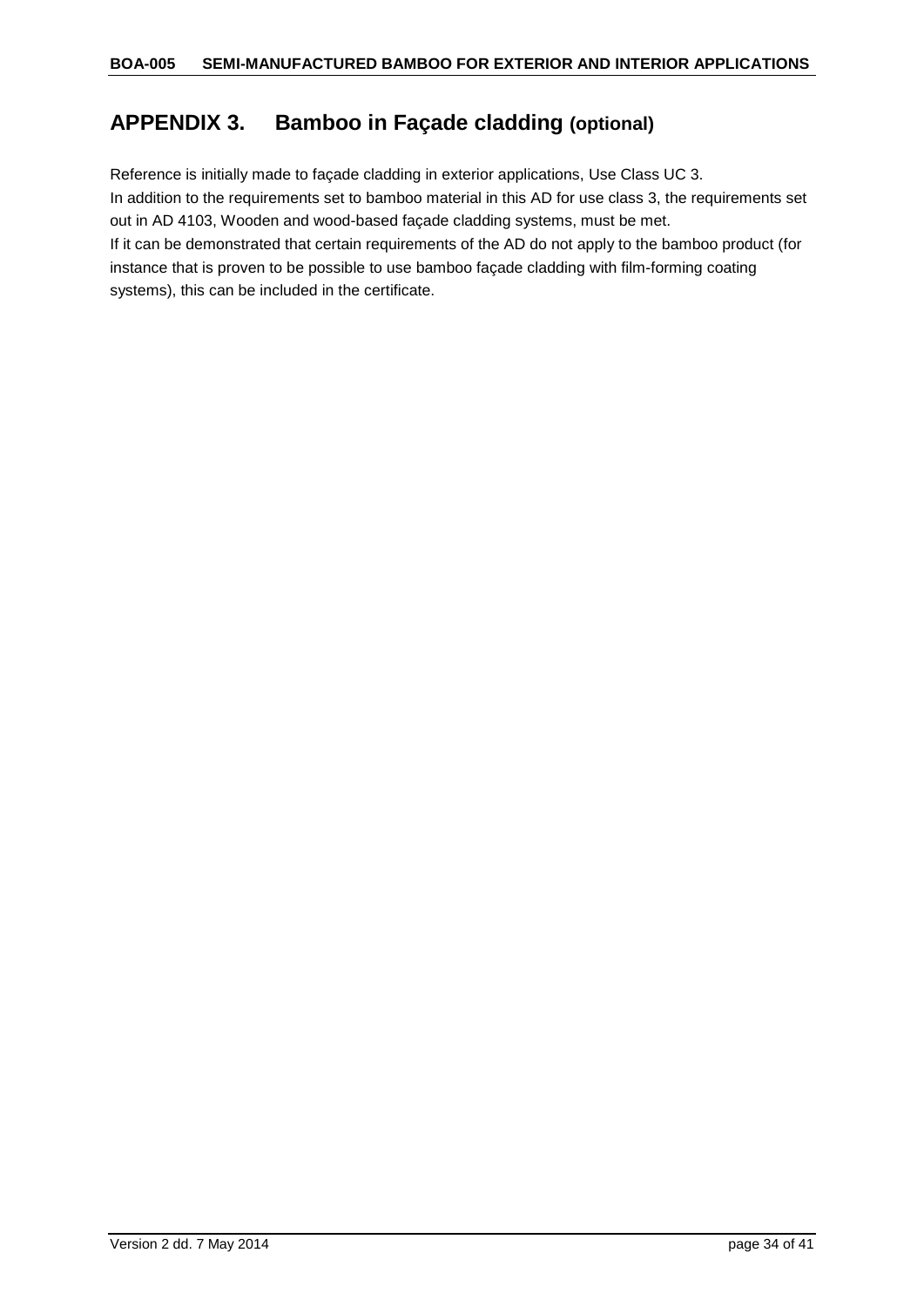## <span id="page-34-0"></span>**APPENDIX 4. Bamboo in joinery (optional)**

## <span id="page-34-1"></span>**B.4.1. Principle**

To determine whether semi-manufactured bamboo is suitable for joinery, it must be established in coordination with the certification body which properties of the material should be tested. This protocol is produced to give an overview of the properties of the semi-manufactured bamboo that need to be determined for it to be used in joinery in accordance with AD 0801 and AD 0803.

## <span id="page-34-2"></span>**B.4.2. Starting points**

For the application of frames, windows and doors in accordance with AD 0801 and AD 0803, the following properties must be determined:

## <span id="page-34-3"></span>**B.4.2.1 Starting material, quality of the semi-manufactured bamboo**

The quality of the bamboo depends not only on the process, but also on the quality of the starting material. The density, bonding quality and swelling determine the quality of the starting material. The requirements the starting material must meet are set out in chapter 5. Thereby, the requirements for Use Class 3 (UC3) must be met.

## <span id="page-34-4"></span>**B.4.2.2 Durability, resistance to fungal attack**

The durability of the semi-manufactured bamboo is determined in accordance with the description in chapter 5.6.

## **Requirements for the durability**

For use in frames, windows and doors, the durability of the bamboo material must be class 1 or 2. Semi-manufactured bamboo falling in durability class 3 may be used in frames, windows and doors provided the water absorption is low (see water absorption requirements).

#### <span id="page-34-5"></span>**B.4.2.3. Dimensional stability**

The dimensional stability of façade joinery is determined based on test pieces that are sawn at right angles to the longitudinal direction of the material and by conditioning them at different climates conditions until an equilibrium is reached. The test pieces are preferably 50 x 50 mm in size, but at least 20 x 20 mm with a length of 10 mm. The dimensions and the swelling are determined in two directions, the direction of production and perpendicular thereto. Since the direction of production is not always visible, we will speak of direction 1 and direction 2 here. A minimum of 15 test pieces will be used from 15 different planks or beams, preferably originating from 3 different deliveries or production batches.

The dimensional stability is determined over a range from 50% RH to 90% RH. Due to hysteresis effects, the test pieces will initially be conditioned at 30 - 35% RH, 20 °C, during at least 1 week . For the determination of the dimensions at 50% RH, the test pieces are conditioned at 50  $\pm$  5% RH, 20  $\pm$ 2 °C. After reaching the equilibrium (maximum weight change 0.1% in 24 hours), the dimensions will be determined with a minimum accuracy 0.02 mm. The test pieces will then be conditioned at  $90 \pm 5\%$ RH,  $20 \pm 2$  °C until an equilibrium is reached. The dimensions will be determined once more with minimum accuracy 0.02 mm.

The swelling is calculated as follows: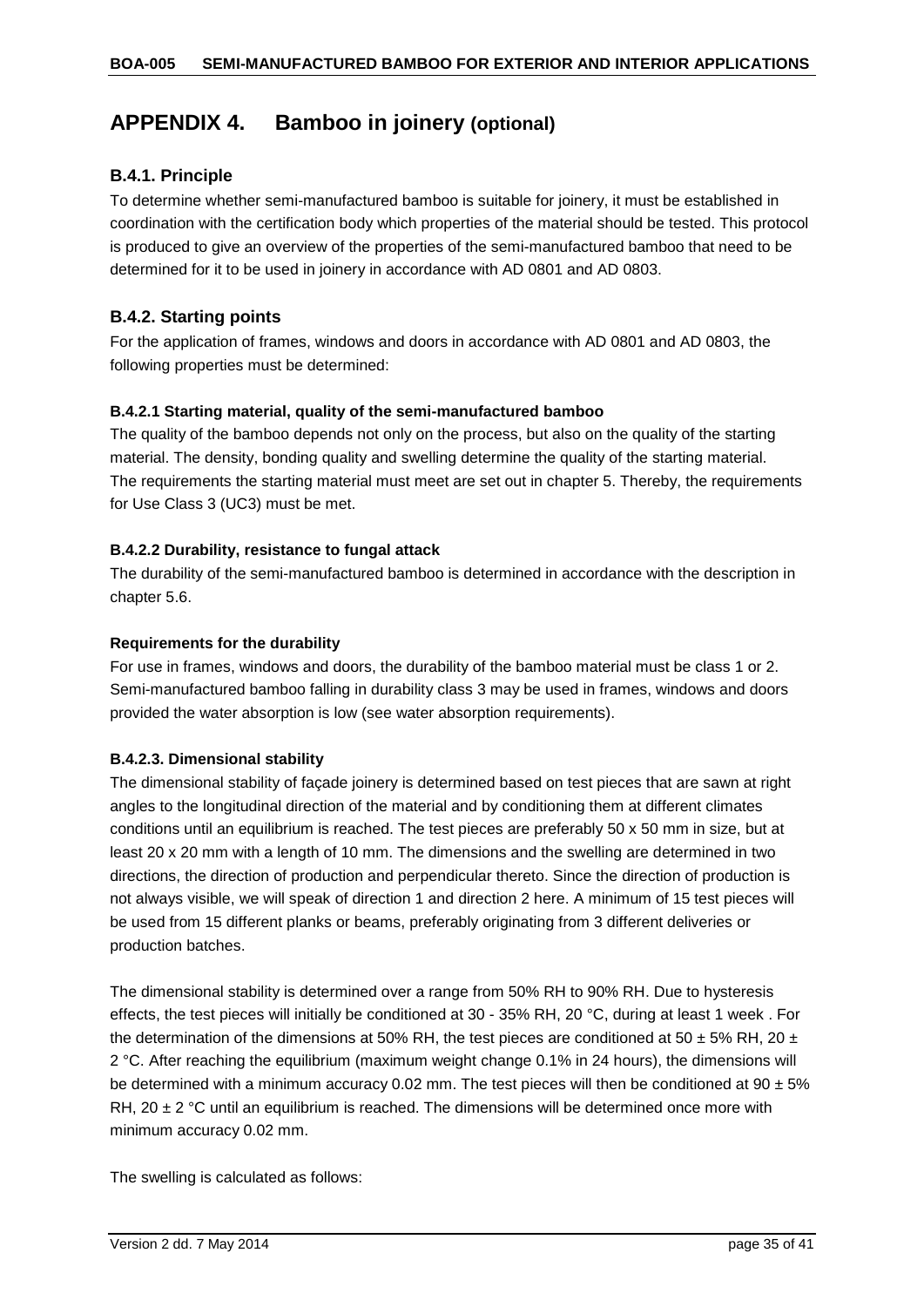$$
S1_{50-90\%}=\frac{\text{(D1}_{90}-\text{D1}_{50})}{\text{D1}_{50}}\times100\%\text{ and }
$$

$$
S2_{50-90\%} = \frac{(D2_{90} - D2_{50})}{D2_{50}} \times 100\%
$$

In which

S1<sub>50-90%</sub> swelling in direction 1 over a range of 50% to 90% RH [%]

S2<sub>50-90%</sub> swelling in direction 2 over a range of 50% to 90% RH [%]

D<sub>150</sub> dimensions in direction 1 at 50% RH [mm]

 $D1_{90}$  dimensions in direction 1 at 90% RH [mm]

 $D2_{50}$  dimensions in direction 2 at 50% RH [mm]

 $D2_{90}$  dimensions in direction 2 at 90% RH [mm]

## **Requirements for the swelling**

Table 2 shows the requirements placed on the bamboo material timber for use in frames, windows and doors.

| <b>Orientation</b>                        | Requirement over a range of 50 to 90% RH           |
|-------------------------------------------|----------------------------------------------------|
| Swelling direction 1                      | Average $\leq 4\%$ , standard deviation $\leq 1\%$ |
| Swelling direction 2                      | Average $\leq 4\%$ , standard deviation $\leq 1\%$ |
| swelling direction 2/swelling direction 1 | $\leq 2.3$                                         |
| swelling direction 1/swelling direction 2 | $\leq 2.3$                                         |

**Table 12: Requirements for the swelling of modified wood**

#### <span id="page-35-0"></span>**B.4.2.4. Equilibrium moisture content**

The equilibrium moisture content must be determined on test pieces that have been conditioned in different climates until an equilibrium is reached. The test pieces are 50 x 50 mm in size, but at least 20 x 20 mm with a length of 10 mm. The production orientation plays no role in this case A minimum of 15 test pieces will be used from 15 different planks or beams, preferably originating from 3 different deliveries or production batches (5 per batch). The equilibrium moisture content is determined at  $65\% \pm 5\%$  RH, 20 °C.

An equilibrium is reached at a maximum weight change of 0.1% in 24 hours. After conditioning, the test pieces are dried in an oven for 16 - 24 hours at 103  $\pm$  2 °C, and the weight is determined after cooling in a desiccator. The weight of the test pieces is determined with a minimum measuring accuracy of 0.02 gram.

The equilibrium moisture content is calculated as follows:

$$
EMC_{i\%} = \frac{(m_i - m_{od})}{m_{od}} \times 100\%
$$

In which

EMCi% Equilibrium moisture content at a relative humidity of i% RH [%]

 $m<sub>i</sub>$  weight after conditioning at i% RH [g]

 $m_{od}$  dry weight [g]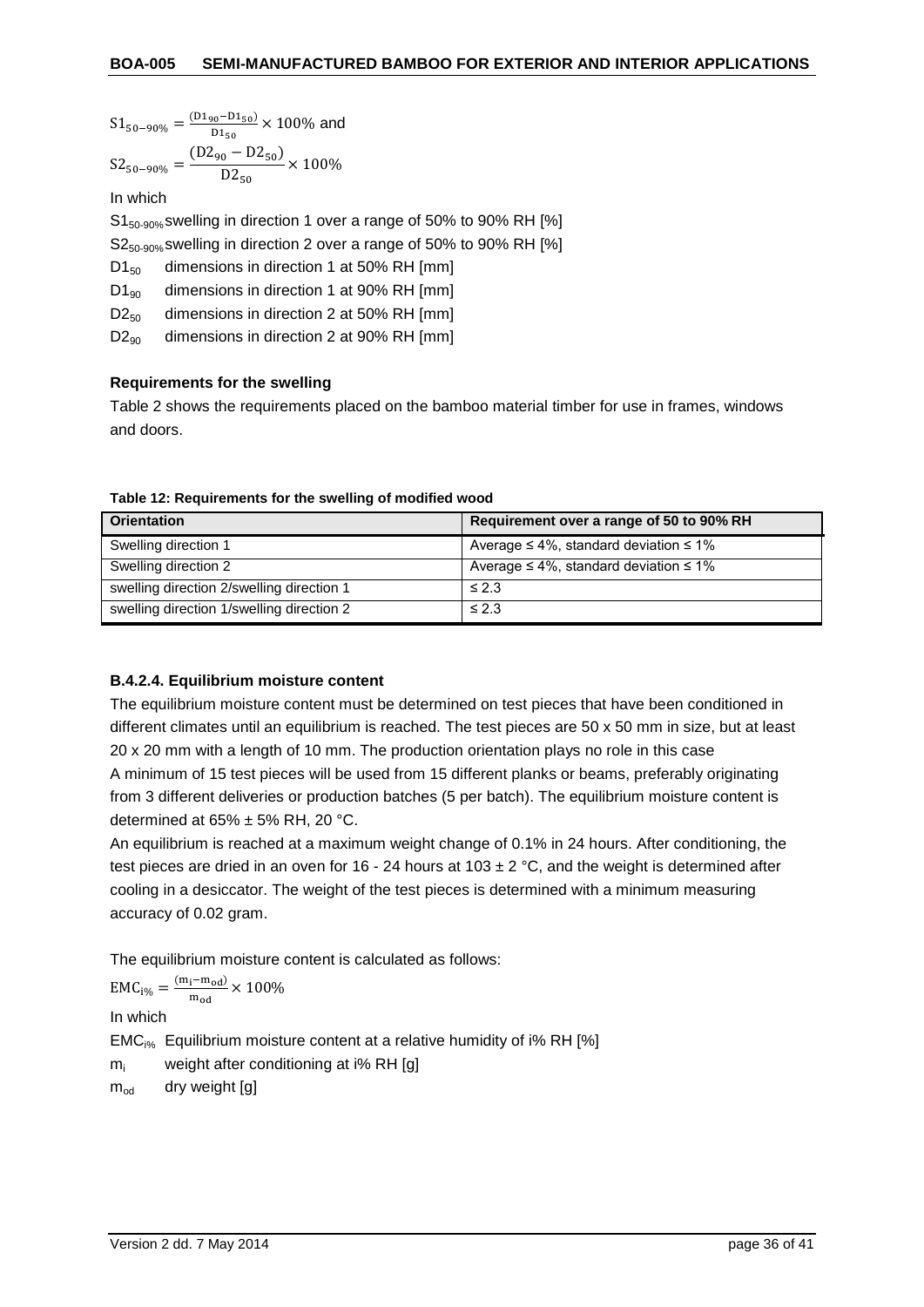#### **Requirements for the equilibrium moisture content.**

The quality declaration should include the equilibrium moisture content of the semi-manufactured bamboo at a relative humidity of 65% and a temperature of 20 °C. The equilibrium moisture content is expressed as a percentage with a tolerance of  $\pm 2\%$ .

#### <span id="page-36-0"></span>**B.4.2.5 Water absorption and release**

For the determination of the water absorption, 15 stakes of the dimensions 20 x 20 x 400 mm from 3 different production batches (5 per batch) are used per timber species or type of process. As a reference, 15 stakes of pine sapwood with the same dimensions are included.

The stakes are conditioned at  $65 \pm 5\%$  RH,  $20 \pm 2$  °C until the weight is constant. All stakes are weighed with an accuracy of 0.2 gram. Twelve stakes, four of each batch, are placed in a closed container with 5 – 10 mm of water. Three stakes, the fifth stake of each batch, are placed in the same container, but not in the water. Make sure the stakes are separated and do not touch each other. The weight of the stakes is determined after 1 hour and after 24 hours and then after 2, 3, 7, 14 and 21 days.

After the water absorption period, the release of moisture is determined. To this end, the stakes are placed in an environment of 65%  $\pm$  5% RH, 20  $\pm$  2 °C and weighed after 1 hour and after 24 hours and then after 2, 3, 7 and 14 days.

The water absorption is determined by the absorption of the liquid water and by hygroscopicity due to the development of a high humidity in the closed vessel.

The water absorption and release are determined as follows:

 $W_i = ( m_{wi} - m_{w0}) - ( m_{di} - m_{d0})$ In which:

| $W_i$ |  | Water absorption and release at time i [g] |  |  |  |  |
|-------|--|--------------------------------------------|--|--|--|--|
|-------|--|--------------------------------------------|--|--|--|--|

- $m_{wi}$  mass of water absorption stakes at time i [g]
- $m_{w0}$  mass of water intake absorption at time 0 [g]
- $m_{di}$  mass of water vapour absorption stakes at time i [g]
- $m_{d0}$  mass of water vapour absorption stakes at time 0 [g]

#### **Requirements for water absorption and desorption.**

Bamboo with a durability class 3 or 4 can be used in frames, windows and doors under the following conditions: a high water absorption in combination with low water release is not found. (see also the requirements for durability).

High water absorption in combination with low water release is attained when:

the maximum water absorption after 21 days  $\geq$  0.4 times the maximum water absorption of pine sapwood

the initial moisture content after 14 days of conditioning is not reached during the moisture desorption..

#### <span id="page-36-1"></span>**B.4.2.6 Density**

The density must be determined on at least 45 parts, preferably coming from three different production batches. See chapter 4.2.

The density is included in the quality declaration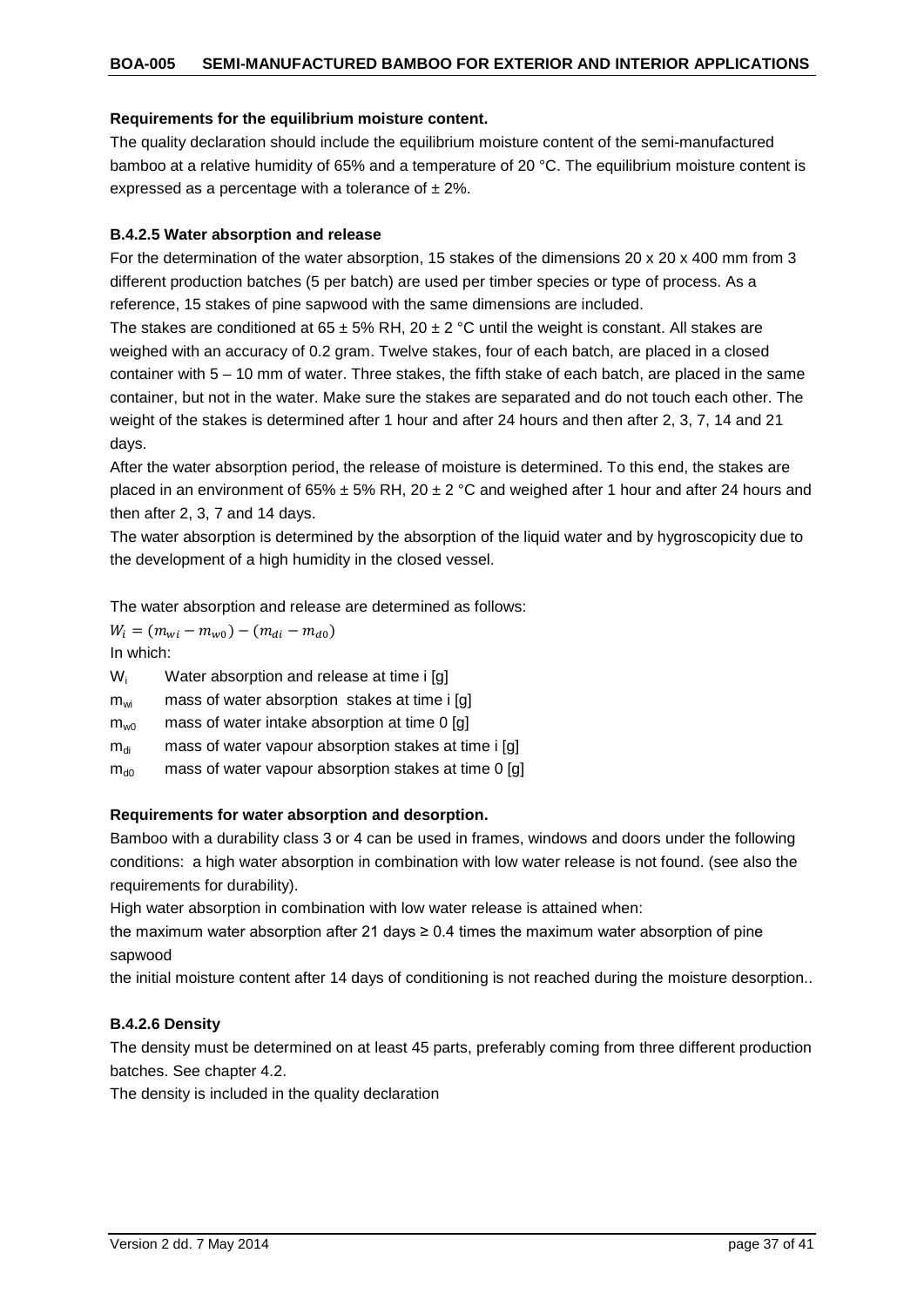#### <span id="page-37-0"></span>**B.4.2.7 Strength properties**

The bending strength and modulus of elasticity are determined by a four-point bending test in accordance with EN 408. At least 40 test pieces are tested with a minimum cross-section of 40 x 40 mm. The material preferably comes from 3 different deliveries, and the following properties must be determined in accordance with the alternative method (chapter 6) described in EN 384: The typical (average) modulus of elasticity (E<sub>0,mean</sub>) in N/mm<sup>2</sup>. The typical bending strength ( $f_{m,k}$ ) in N/mm<sup>2</sup>.

#### **Requirements for the strength properties**

The determined strength values apply to the tested material with the same quality regarding density, bonding quality and swelling (determined in accordance with chapter 5.3). For use in frames, the maximum span must be determined for mullions and transoms.

#### <span id="page-37-1"></span>**B.4.2.8 Paintability**

See the description in Appendix 2.

#### <span id="page-37-2"></span>**B.4.2.9 Gluability**

The gluability of the semi-manufactured bamboo must be demonstrated. Depending on the intended use, the following must be demonstrated:

- Frame joints; per glue system and/or joining product in accordance with AD 0819.
- Windows and doors; per glue system in accordance with section 4.1.4 (exterior façade joinery) of AD 2339.
- Finger joints; per glue system in accordance with section 4.1.3 (exterior façade joinery) of AD 2339.
- Laminating; per glue system in accordance with section 4.1.2 (exterior façade joinery) of AD 2339.

In addition to the requirements after ageing as described in AD 0819 and AD 2339, severe cracking in the bamboo after ageing is not allowed. Severe cracking shall be understood to mean: cracks of over 2 mm wide and 100 mm long.

If the tests are conducted on glued sample material manufactured by a manufacturer (for instance frame joints made by a joinery factory), the results are applicable only for the production process of the joinery factory.

#### <span id="page-37-3"></span>**B.4.2.10 burglary resistance.**

The semi-manufactured bamboo may be used for burglary -resistant frames provided that the following requirements are met:

The extraction resistance of the screws must at least be equivalent to that of pine or meranti. The equivalence of the extraction resistance must be determined in accordance with section 3.2 of SKH-AD 002.

It is possible that the required extraction resistance can be reached only by using longer screws. This can be included in the processing instructions.

• The splitting strength in both the direction of pressing and perpendicular to the direction of pressing must be at least equivalent to that of pine. Testing of the splitting strength must be determined in accordance with ASTM D143.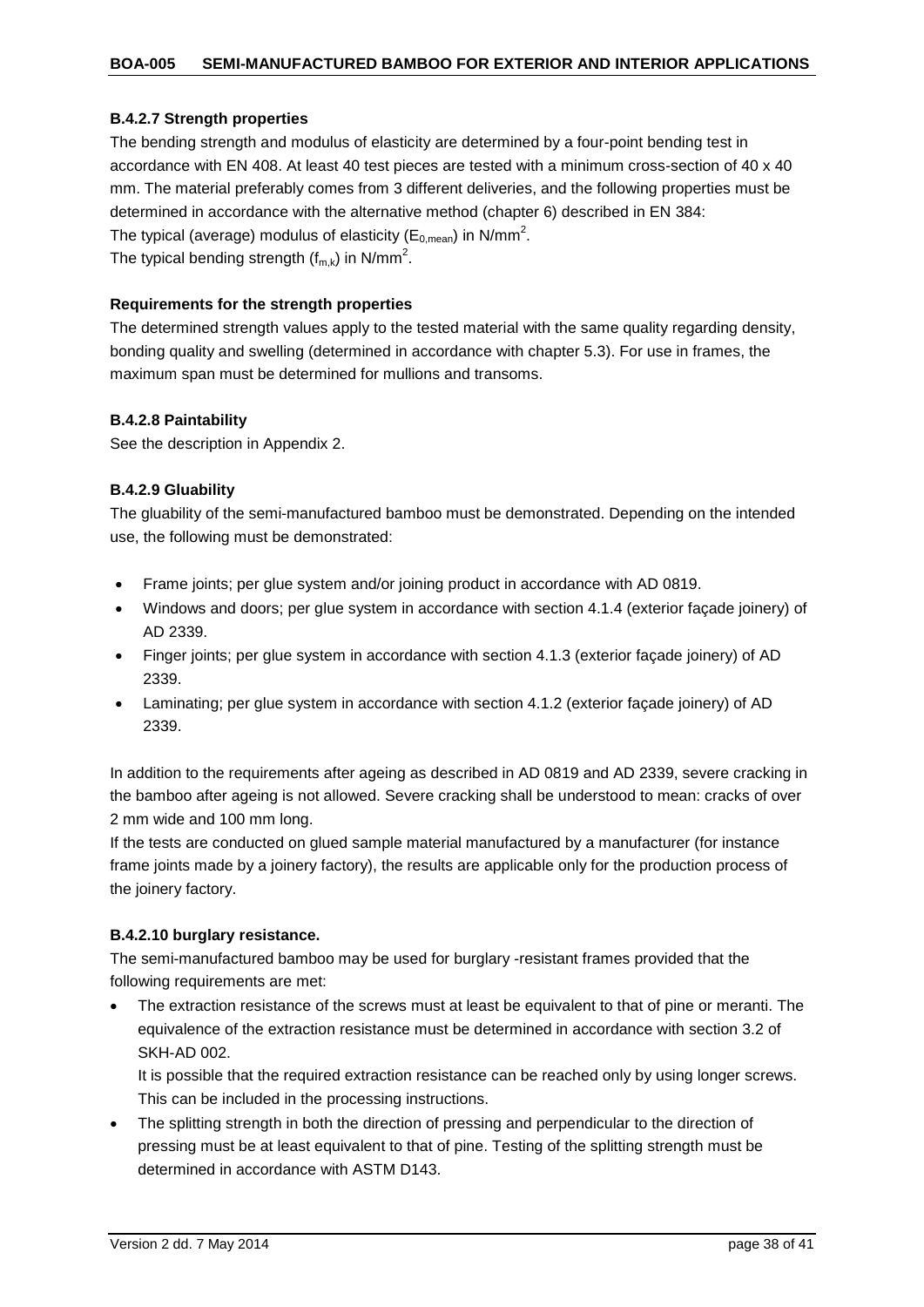If the semi-manufactured bamboo does not comply with the above requirements, the burglary resistance of the entire façade element must be tested.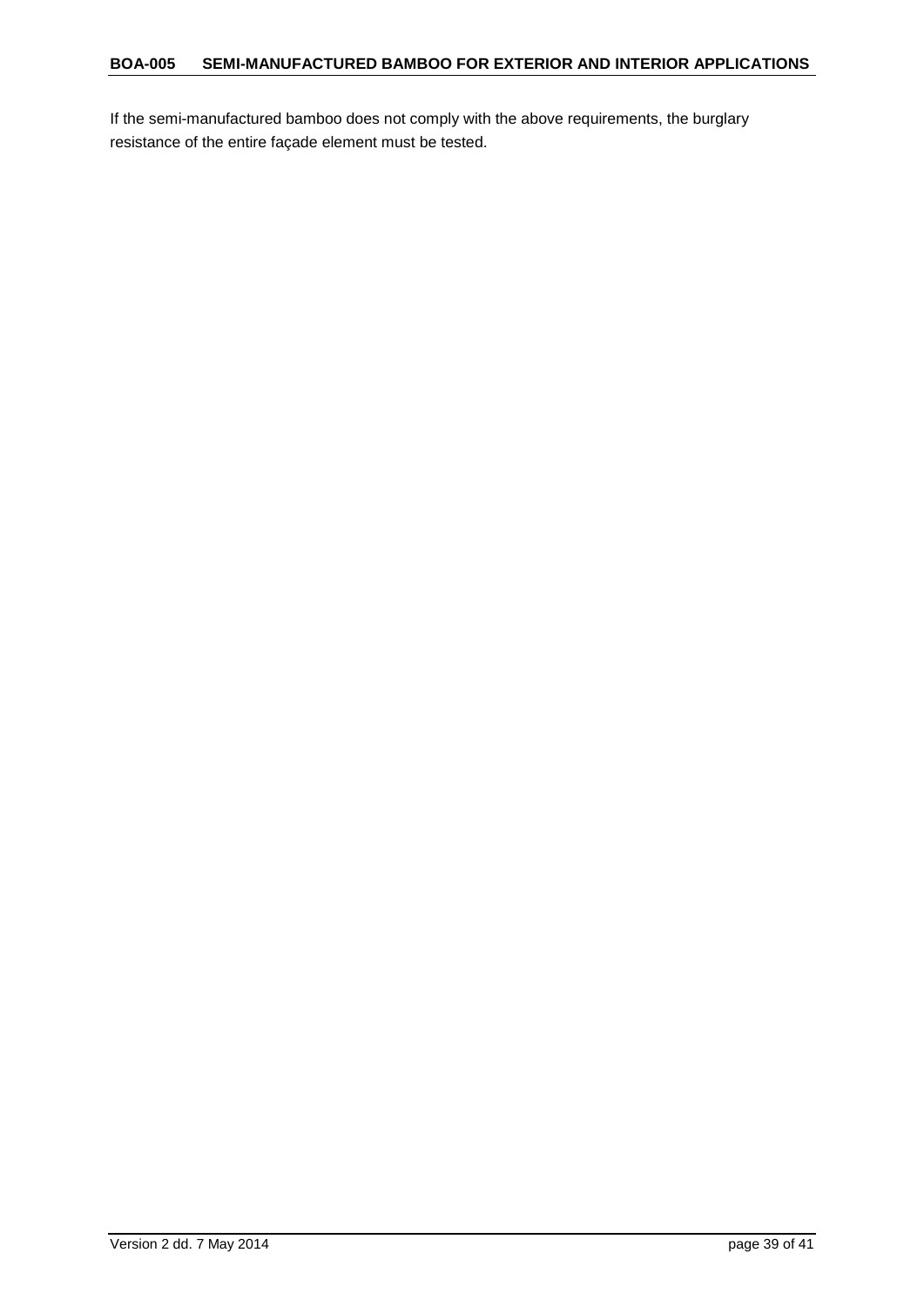## <span id="page-39-0"></span>**APPENDIX 5. Bamboo decking and decking elements (optional)**

Bamboo decking and decking elements are primarily intended for exterior use, use class 3 or 4. The following properties affect the performance of the deck parts:

- Strength
- Stiffness
- Durability
- Hardness
- Impact energy of the break
- Wear resistance
- Slipperiness
- Screw extraction resistance
- UV resistance

Currently, no requirements apply to the bamboo for use as decking or decking elements